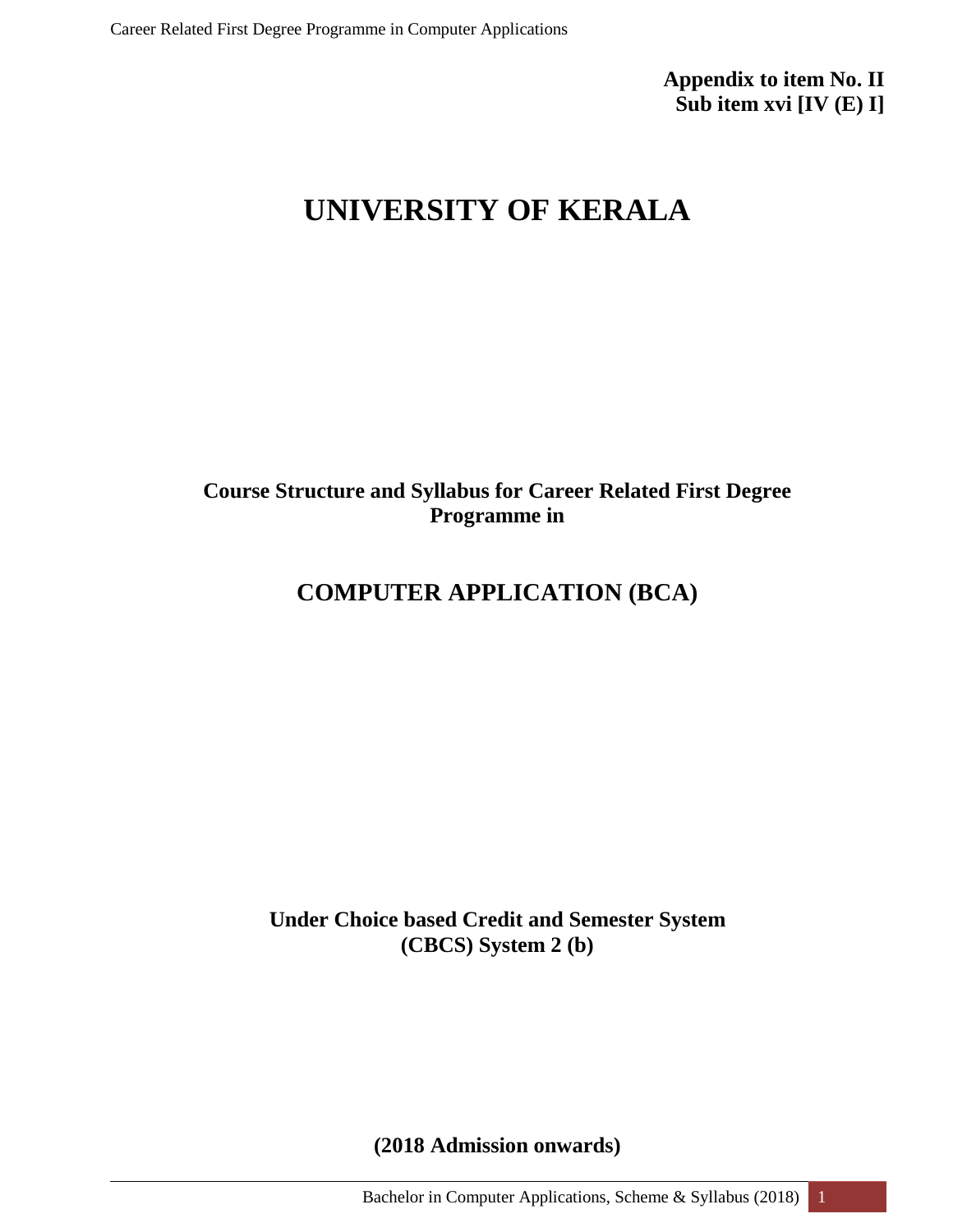### **SCHEME**

| <b>Semester 1</b> |                |                             | Hrs per week |                 |     |              |
|-------------------|----------------|-----------------------------|--------------|-----------------|-----|--------------|
| <b>Course</b>     | <b>Credits</b> | <b>Course Name</b>          | Lecture      | <b>Tutorial</b> | Lab | <b>Total</b> |
| code              |                |                             |              |                 |     |              |
| EN1111.4          | 2              | English 1                   | 3            |                 |     | 3            |
| MM1131.9          | 3              | Mathematics I               | 3            |                 |     |              |
| CP1121            | 3              | Computer Fundamentals &     | 3            |                 |     | 3            |
|                   |                | Organization                |              |                 |     |              |
| CP1131            | 3              | <b>Digital Electronics</b>  | 3            |                 |     | 3            |
| CP1141            | 3              | Introduction to Programming | 3            |                 |     |              |
| CP1142            | 3              | C Programming Lab           |              |                 | 4   |              |
| CP1122            | 3              | Open Office Lab             |              |                 | 4   |              |
| <b>TOTAL</b>      | 20             |                             | 15           | $\mathfrak{D}$  | 8   | 25           |

| <b>Semester 2</b> |                             |                                    |         | Hrs per week    |     |              |
|-------------------|-----------------------------|------------------------------------|---------|-----------------|-----|--------------|
| <b>Course</b>     | <b>Credits</b>              | <b>Course Name</b>                 | Lecture | <b>Tutorial</b> | Lab | <b>Total</b> |
| code              |                             |                                    |         |                 |     |              |
| EN1211.4          | $\mathcal{D}_{\mathcal{L}}$ | English II                         | 3       |                 |     | 3            |
| MM1231.9          | 3                           | <b>Mathematics II</b>              | 3       |                 |     | 4            |
| CP1241            | 3                           | <b>Environmental Studies</b>       | 3       |                 |     | 4            |
| CP1242            | 3                           | <b>Object Oriented Programming</b> | 3       |                 |     | 3            |
| CP1243            | 3                           | Data Structures in C               | 3       |                 |     | 3            |
| CP1244            | 3                           | Object oriented programming        |         |                 | 4   | 4            |
|                   |                             | Lab                                |         |                 |     |              |
| CP1245            | 3                           | Data Structure Lab                 |         |                 | 4   | 4            |
| <b>TOTAL</b>      | 20                          |                                    | 15      | 2               | 8   | 25           |

| <b>Semester 3</b> |                |                          | Hrs per week |                 |     |                |
|-------------------|----------------|--------------------------|--------------|-----------------|-----|----------------|
| Course            | <b>Credits</b> | <b>Course Name</b>       | Lecture      | <b>Tutorial</b> | Lab | <b>Total</b>   |
| code              |                |                          |              |                 |     |                |
| CP1331            | $\mathcal{D}$  | <b>Value Education</b>   | 3            |                 |     | 3              |
| CP1341            | 3              | Networks&<br>Computer    | 3            |                 |     |                |
|                   |                | Security                 |              |                 |     |                |
| CP1342            | 3              | <b>Operating Systems</b> | 3            |                 |     | $\overline{4}$ |
| CP1343            | 3              | Database<br>Management   | 3            |                 |     | 3              |
|                   |                | <b>Systems</b>           |              |                 |     |                |
| CP1344            | 3              | Programming in JAVA      | 3            |                 |     | 3              |
| CP1345            | 3              | <b>DBMS</b> Lab          |              |                 | 4   |                |
| CP1346            | 3              | Java Programming Lab     |              |                 | 4   | 4              |
| <b>TOTAL</b>      | 20             |                          | 15           | $\overline{2}$  | 8   | 25             |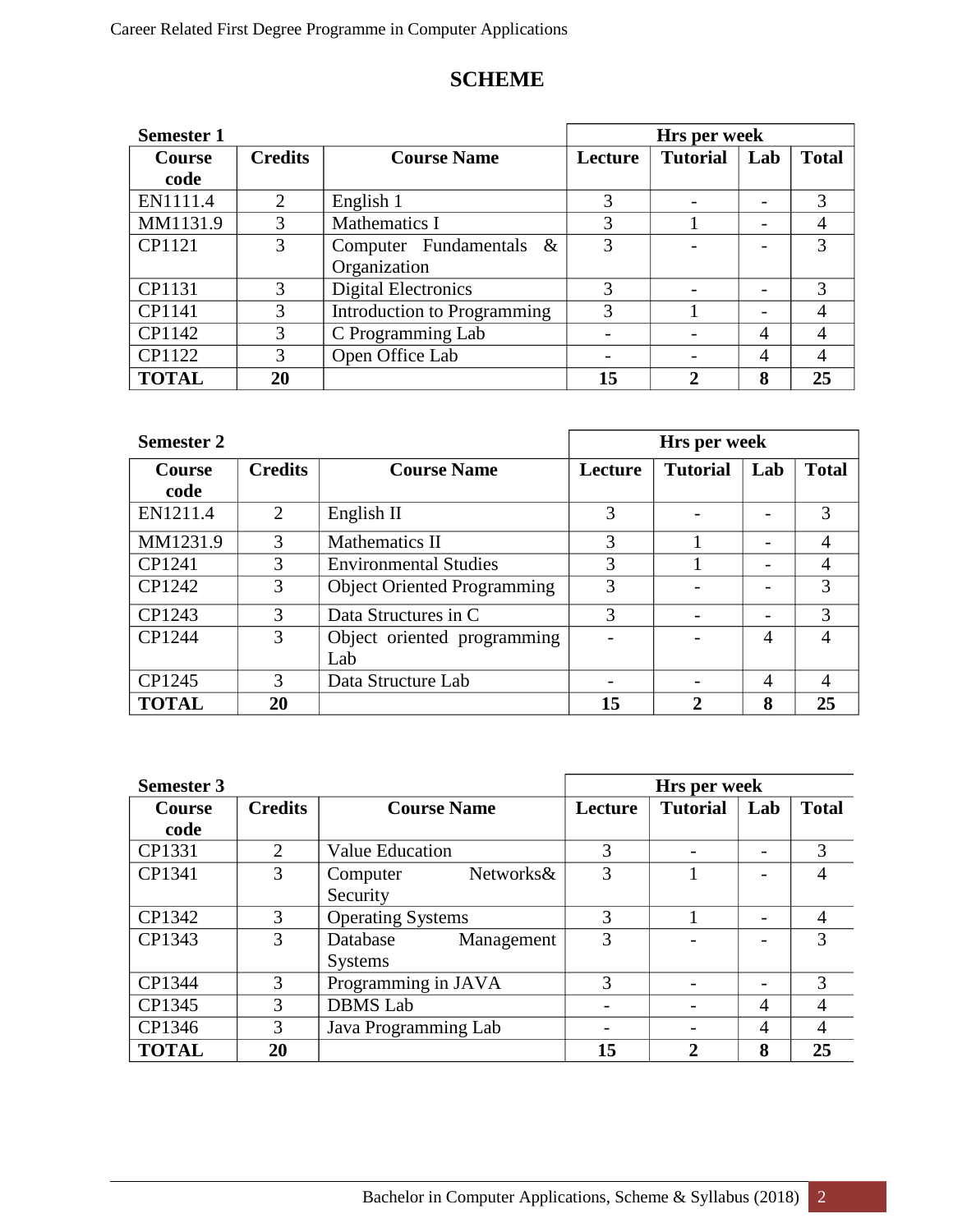| <b>Semester 4</b> |                |                            | Hrs per week |                 |                |              |
|-------------------|----------------|----------------------------|--------------|-----------------|----------------|--------------|
| <b>Course</b>     | <b>Credits</b> | <b>Course Name</b>         | Lecture      | <b>Tutorial</b> | Lab            | <b>Total</b> |
| code              |                |                            |              |                 |                |              |
| CP1441            | 3              | Software Engineering       | 3            |                 |                | 3            |
| CP1442            | 3              | Web Programming & Python   | 3            |                 | -              | 3            |
| CP1443            | 3              | PHP & MySQL                | 3            |                 |                | 3            |
| CP1444            | 3              | Data Mining & Warehousing  | 3            |                 |                |              |
| CP1445            | $\overline{2}$ | Mini project               |              |                 | 3              |              |
| CP1446            | 3              | PHP & MySQL Lab            |              |                 | $\overline{4}$ | 4            |
| CP1447            | 3              | Programming<br>$\&$<br>Web |              |                 | 4              | 4            |
|                   |                | Python Lab                 |              |                 |                |              |
| <b>TOTAL</b>      | 20             |                            | 12           | າ               | 11             | 25           |

| <b>Semester 5</b> |                |                               |         | Hrs per week    |     |                |
|-------------------|----------------|-------------------------------|---------|-----------------|-----|----------------|
| <b>Course</b>     | <b>Credits</b> | <b>Course Name</b>            | Lecture | <b>Tutorial</b> | Lab | <b>Total</b>   |
| code              |                |                               |         |                 |     |                |
| CP1541            | 3              | Data Analytics                | 3       |                 |     | 3              |
| CP1542            | 3              | Information Systems<br>$\&$   | 3       |                 |     | 4              |
|                   |                | Knowledge Management          |         |                 |     |                |
| CP1543            | 3              | <b>Visual Programming</b>     | 3       |                 |     | $\overline{4}$ |
|                   |                | <b>Open Course</b>            |         |                 |     |                |
| CP1551.1          |                | Digital Marketing             | 3       |                 |     |                |
| CP1551.2          | 2              | Internet & WWW                |         |                 |     |                |
| CP1551.3          |                | <b>Cyber Security</b>         |         |                 |     |                |
| CP1544            | 3              | <b>Software Testing</b>       | 3       |                 |     | 3              |
| CP1545            | 3              | Data Analytics Lab            |         |                 | 4   | 4              |
| CP1546            | 3              | <b>Visual Programming Lab</b> |         |                 | 4   | 4              |
| <b>TOTAL</b>      | 20             |                               | 15      | $\mathbf{2}$    | 8   | 25             |

| Semester 6                       |                |                                                                                                                   |         | Hrs per week    |     |                |
|----------------------------------|----------------|-------------------------------------------------------------------------------------------------------------------|---------|-----------------|-----|----------------|
| Course                           | Credit         | <b>Course Name</b>                                                                                                | Lecture | <b>Tutorial</b> | Lab | <b>Total</b>   |
| code                             | S              |                                                                                                                   |         |                 |     |                |
| CP1641                           | 3              | Multimedia Systems                                                                                                | 3       |                 |     | 3              |
| CP1642                           | $\overline{4}$ | <b>Object Oriented Analysis and Design</b>                                                                        | 3       |                 |     | 3              |
| CP1643                           | 3              | Design and Analysis of Algorithms                                                                                 | 3       |                 |     | 4              |
| CP1661.1<br>CP1661.2<br>CP1661.3 | 3              | <b>Elective</b><br>Geographical Information System<br>Entrepreneurship and Innovation<br>Internet of Things (IoT) | 3       |                 |     |                |
| CP1644                           | 3              | Trends in Computing                                                                                               |         |                 | 4   | $\overline{A}$ |
| CP1645                           | $\overline{4}$ | Major Project                                                                                                     |         |                 | 8   | 8              |
| <b>TOTAL</b>                     | 20             |                                                                                                                   | 12      |                 | 12  | 25             |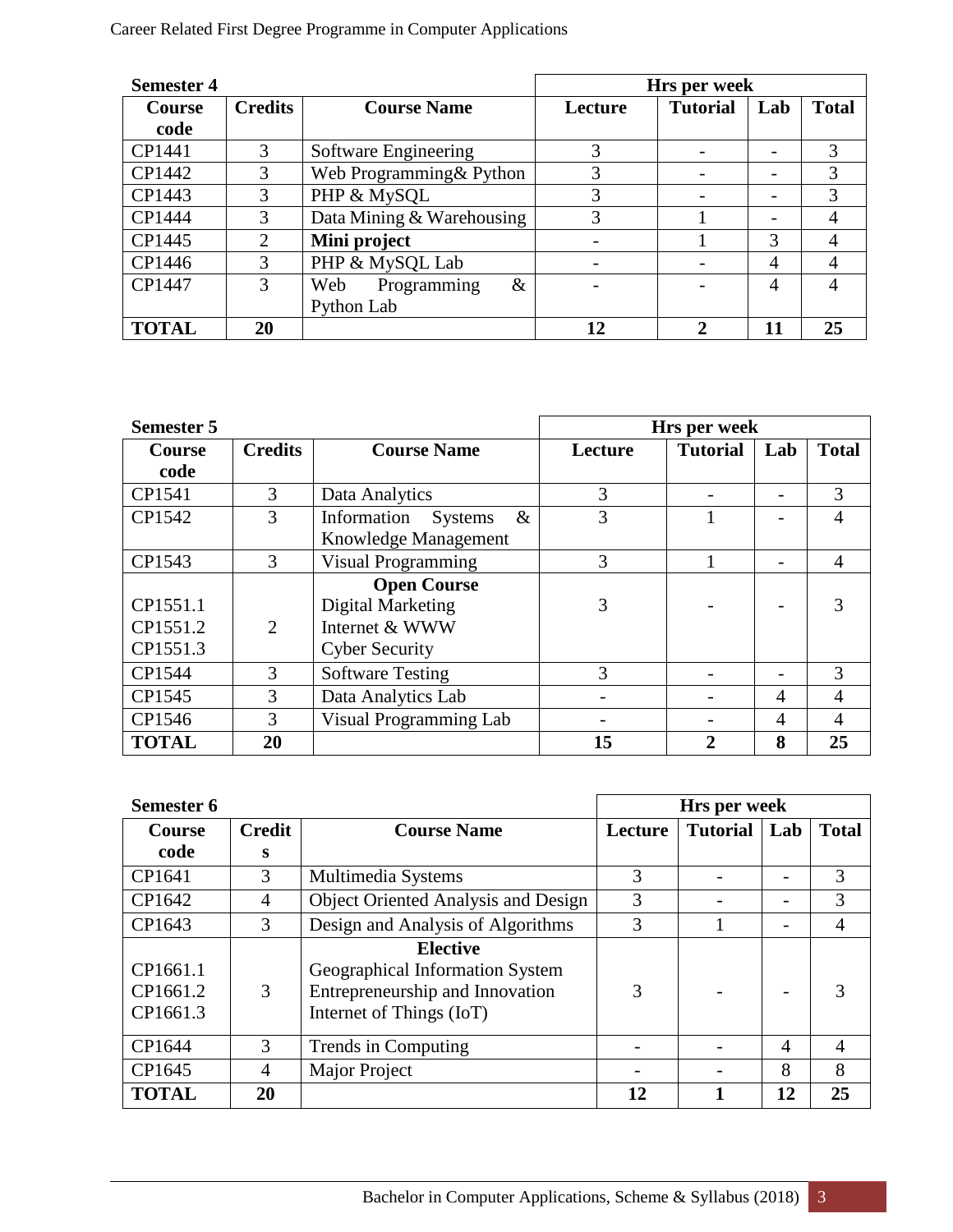| S. No | Course Code | Course                                 | Spoken Tutorial |
|-------|-------------|----------------------------------------|-----------------|
|       |             |                                        | Courses         |
|       | CP1121      |                                        | Introduction to |
|       |             | Computer Fundamentals and Organization | Computers       |
| 2     | CP 1242     | <b>Object Oriented Programming</b>     | C and CPP       |
| 3     | CP1344      | Programming in JAVA                    | Java            |
| 4     | CP1442      | Web Programming & Python               | Python          |
|       | CP1541      | Data Analytics                         | R               |

### **SPOKEN TUTORIAL SUBJECTS**

### **Division of Marks (Lab Examination)**

|    | $\frac{1}{2}$                                                             |             |
|----|---------------------------------------------------------------------------|-------------|
|    | (Computer Science)                                                        |             |
|    | 1. First program should be sufficiently simple                            | $-25$ marks |
|    | $(Logic – 10 marks, Successful compilation – 10 marks, Result – 5 marks)$ |             |
|    | 2. Second program should be based on advanced concepts                    | - 30 marks  |
|    | $(Logic – 15 marks, Successful compilation – 10 marks, result – 5 marks)$ |             |
|    | 3. Viva Voce                                                              | - 15 marks  |
|    | 4. Lab Record                                                             | - 10 marks  |
|    | <b>Total Marks</b>                                                        | - 80 marks  |
|    | (Digital Electronics)                                                     |             |
|    | 1. Procedure-Theory/Connection Diagram/ Equation                          | - 20 Marks  |
| 2. | Manipulation of Experiment-Connection/Soldering                           | - 15 Marks  |
| 3. | Observation/Tabulation/Calculation                                        | - 10 Marks  |
| 4. | Result                                                                    | - 10 Marks  |
| 5. | <b>Identification of Circuit Components</b>                               | - 10 Marks  |
|    | (Resistors Using Color Codes, Capacitors, Diodes, Transistors etc)        |             |
|    | 6. Lab Record                                                             | - 5 marks   |
|    | 7. Viva                                                                   | - 10 Marks  |
|    | <b>Total Marks</b>                                                        | - 80 Marks  |

### **SEMESTER ONE**

| <b>Semester 1</b>     |                |                                               | Hrs per week |                 |                |              |
|-----------------------|----------------|-----------------------------------------------|--------------|-----------------|----------------|--------------|
| <b>Course</b><br>code | <b>Credits</b> | <b>Course Name</b>                            | Lecture      | <b>Tutorial</b> | Lab            | <b>Total</b> |
| EN1111.4              | 2              | English I                                     | 3            |                 |                | 3            |
| MM1131.9              | 3              | <b>Mathematics I</b>                          | 3            |                 |                | 4            |
| CP1121                | 3              | Computer Fundamentals<br>$\&$<br>Organization | 3            |                 |                | 3            |
| CP1131                | 3              | <b>Digital Electronics</b>                    | 3            |                 |                | 3            |
| CP1141                | 3              | Introduction to Programming                   | 3            |                 |                | 4            |
| CP1142                | 3              | C Programming Lab                             |              |                 | $\overline{4}$ | 4            |
| CP1122                | 3              | Open Office Lab                               |              |                 | $\overline{4}$ | 4            |
| <b>TOTAL</b>          | 20             |                                               | 15           | 2               | 8              | 25           |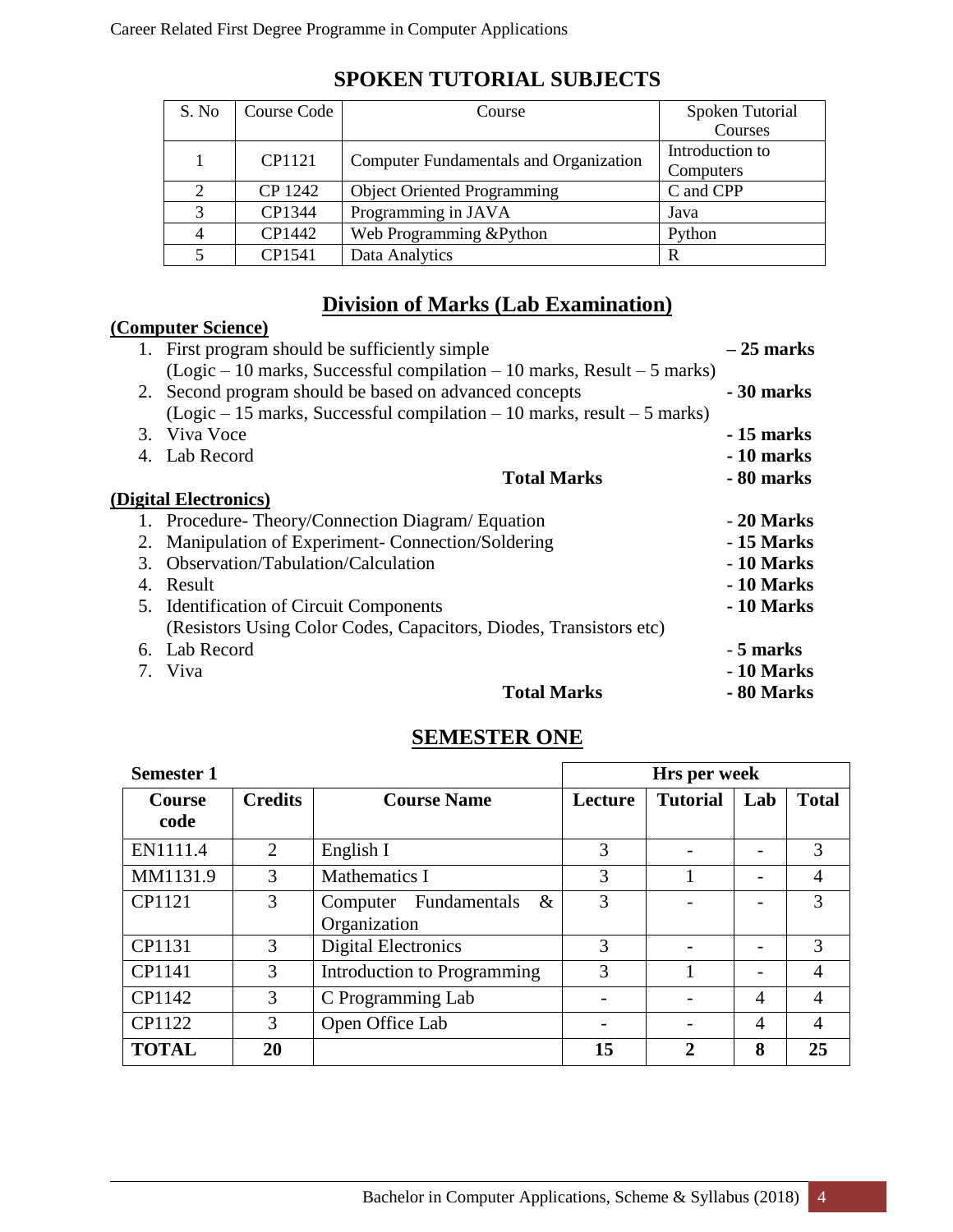## **CP1121: COMPUTER FUNDAMENTALS AND ORGANIZATION**

#### **1. AIM**

 To create the overall generic awareness about the field of Information Technology and to impart knowledge in the functional organization of physical components and architecture of a computer.

#### **2. OBJECTIVES**

On the completion of this course, the student will be able:

- To get the basic concepts of Computers.
- To get the functional knowledge about PC hardware, operations and concepts.
- To understand the functional units of a standard PC and it's working.
- To understand the memory organization in a computer.

### **3. SYLLABUS**

**Module I:** Characteristics of Computer;Von Neumann model; Inside a Computer: SMPS, Motherboard, BIOS, CMOS, Ports and Interfaces, Expansion Cards, Ribbon Cables,ASCII; Types of Input Devices, Types of Output Devices.

**Module II:** Memory Representation, Hierarchy, Memory Units: RAM (SRAM, DRAM); ROM; Secondary Storage Devices: Magnetic Tape, Magnetic Disk, Types of Magnetic Disks, Optical Disk, Types of Optical Disks; USB: Pen drive, External Hard Disk; Memory Stick; CPU Registers, Cache Memory, Operations in Cache memory, hit ratio; Virtual Memory.

**Module III:** Instruction Format; Instruction Cycle: Fetch Cycle, Execution Cycle; Instruction Set: CISC Architecture, RISC Architecture, Comparison; Memory Chips; Pipelining and Parallel Processing; Micro-programmed Control and Hardwired Control.

**Module IV:** Input/Output Organization: Asynchronous Data Transfer, Programmed I/O (concepts only); Interrupts: Types of interrupts, processing interrupts, interrupt hardware and priority, DMA: DMA Controller, DMA Transfer Modes; I/O Processor.

#### **4. REFERENCES**

**4.1 Core** 

- Introduction to Information Technology,  $2<sup>nd</sup>$  Edition, ITL Education Solutions Limited, Pearson.
- John D.Carpinelli, Computer systems Organization & Architecture, Pearson Education.

#### **4.2 Additional**

- E.Balaguruswamy, Fundamentals of Computers, McGraw hill, 2014
- Carl Hamacher, Vranesic, Zaky, Computer Organization  $4<sup>th</sup>$  Edition, McGraw-Hill

**4.3 Activities and assignments:***Applications of Computers in various fields; Pioneers in IT; IT Policy, IT and Development; IT in India (major initiatives, key institutions, statistics), IT in Kerala (major initiatives, key institutions, statistics); Careers in IT; Computer faults: hardware & software; types of faults; diagnostic programs and tools; printer problems; monitor problems, problem diagnosis, organization of a modern PC.* 

#### **NB:- Activities and assignments are not meant for End\_Semester\_Examination**

### **CP1131: DIGITAL ELECTRONICS**

#### **1. AIM**

 To impart basic knowledge in digital and logic circuits and to introduce basic concepts of data communications

#### **2. OBJECTIVES**

- To review basic electronic concepts
- To review data representation techniques
- To introduce student to basic concepts of digital logic
- To introduce the design of basic logical circuits.

#### **3. SYLLABUS**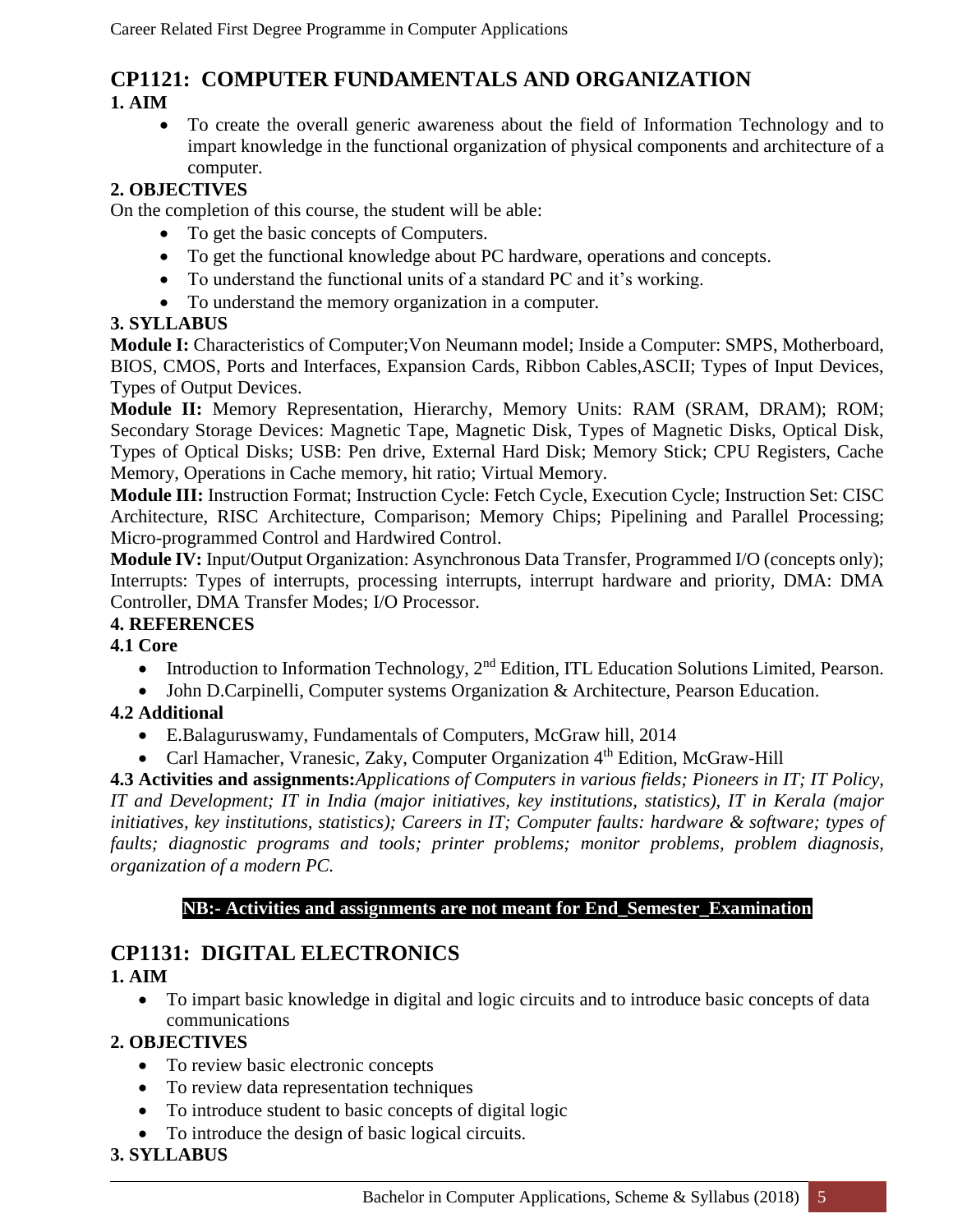**Module I: Review of Basic Electronics**: Diodes – half wave and full wave rectifiers. Zener diode, Zener diode as a voltage regulator, Bipolar Junction Transistors, Transistor configurations- CE characteristics, relation between transistor currents, Transistor biasing methods (CE configuration), small signal CE amplifiers– graphical analysis of the small signal CE amplifier (frequency response, bandwidth and gain in dB) .RC phase shift oscillator, A stable multi-vibrator (555 timer).

**Module–II: Data Representation**: Concept of number system bases – binary, decimal and hexadecimal number systems and conversion between each, Binary arithmetic: Addition, subtraction 1s and 2s complement system, multiplication. Codes: BCD, ASCII, Floating point representation

**Module III: Boolean algebra**: Boolean functions: AND, OR and NOT, NAND, NOR and XOR. Truth tables, Combinational logic in Venn diagrams. Realization of other logic gates using NAND and NOR. Laws of Boolean Algebra, DeMorgan's theorems. Min terms, SOP expressions, Max terms, POS expressions, Karnaugh maps. Flip flops – SR flip flop, JK flip flop, Master Slave, D and T flip flops.

**Module IV: Digital Circuits**: Multiplexer, Full and half adders, Subtractors – half and full subtractors, Comparators – 1 bit and 2 bit, Counters, Decoder and display, shift registers, de-multiplexer and keyboard encoder.

#### **4. REFERENCES**

#### **4.1 Core**

• B L Theraja –Basic Electronics-Chand Publications

#### **4.2 Additional**

- M Morris Mano Digital Logic and Computer Design-Pearson, 2013
- Thomas L Floyd –Digital Fundamentals- Pearson, 2013

#### **4.3 Internet resources:**

www.prenhall.com/mano

**4.3 Activities and assignments***: Miscellaneous Topics: Advances in Electronics: Evolution of Transistor Technology, Nano Technology, Molecular Electronics.*

#### **NB:- Activities and assignments are not meant for End\_Semester\_Examination**

# **CP1141: INTRODUCTION TO PROGRAMMING**

#### **1. AIM**

 To Expose students to algorithmic thinking and problem solving and impart moderate skills in programming in an industry-standard programming language.

#### **2. OBJECTIVES**

- To expose students to algorithmic thinking and algorithmic representations.
- To introduce students to basic data types and control structures in C.
- To introduce students to structured programming concepts.
- To introduce students to standard library functions in C language.

#### **3. SYLLABUS**

**Module I: Introduction to programming**: Algorithm & Flow charts: Definitions, Symbols used to draw flowcharts, Program Writing – Structure of the Program, top down design, Source code, Object code, Executable file, Variables and Constants, Rules for naming the Variables/Identifiers; Basic data types of C, int, char, float, double; storage capacity – range of all the data types;

**Module II: Basic Elements:** Operators and Expressions: Expression Evaluation (Precedence of Operators); simple I/O statements, Control structures, if, if else, switch-case, for, while, do-while, break, continue. Arrays: Defining simple arrays, Multi-dimensional arrays, declaration, initialization and processing.

**Module III: Functions & Pointers**: concept of modular programming, Library, User defined functions, declaration, definition & scope, recursion, Pointers: The & and \* Operators, pointer declaration, assignment and arithmetic, visualizing pointers, call by value; call by reference, dynamic memory allocation. Storage classes.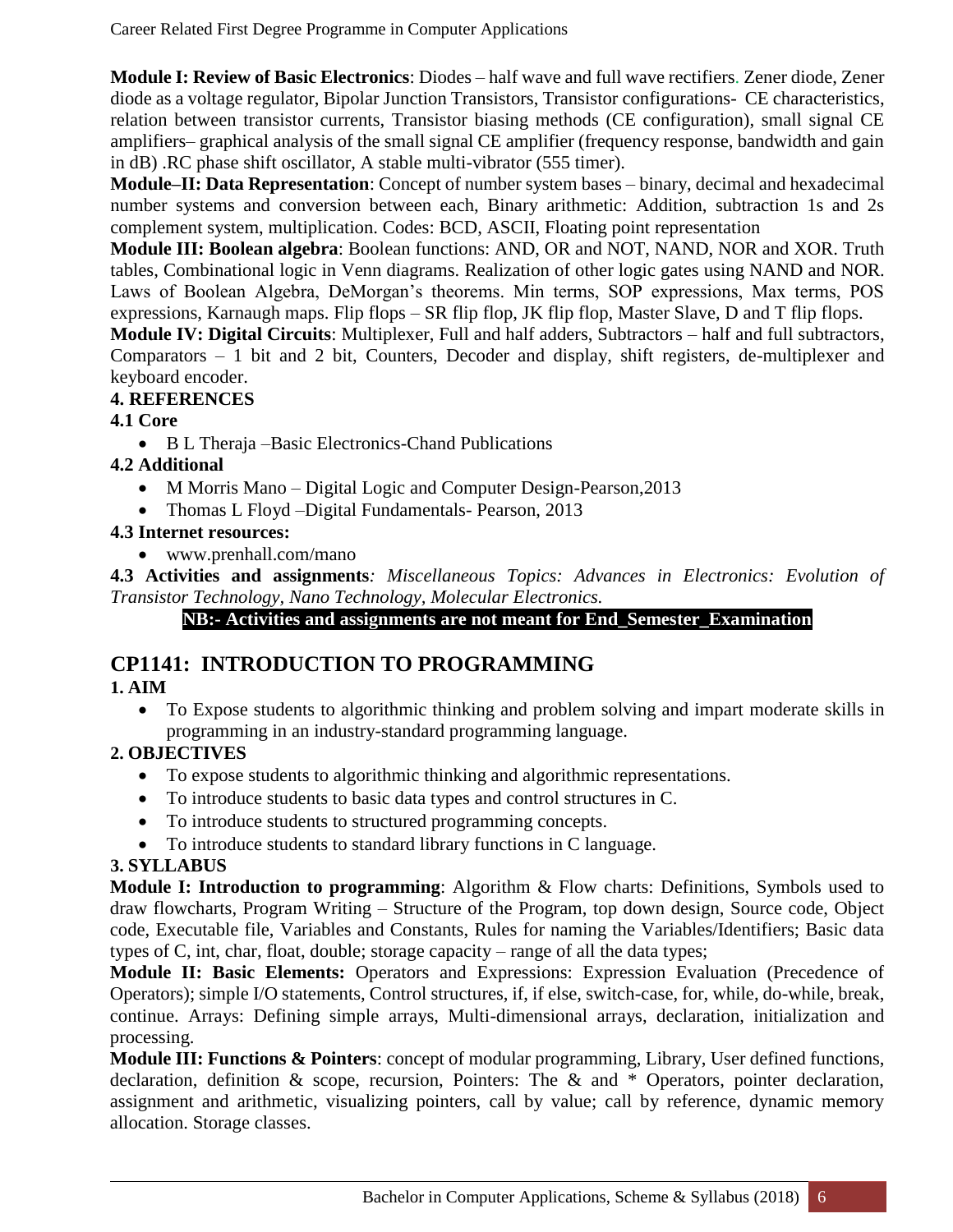**Module IV: Advanced features:** Array & pointer relationship, pointer to arrays, array of pointers. Strings: String handling functions; Structures and unions; File handling: text and binary files, file operations, Functions for file handling, Modes of files

#### **4. REFERENCES**

#### **4.1 Core**

E. Balaguruswamy, *Programming in ANSI C*, McGrawhill, Sixth Edition

#### **4.2 Additional**

Ashok N. Kamthene, *Programming in C*, Pearson Education, Second edition

**4.3 Activities and assignments**: *Pre-processor directives: #include, #define, macros with arguments, the operators# and ##, conditional compilations, multiple file programming; creating header files, program verification, algorithm efficiency analysis; int86 functions and graphic functions.* 

#### **NB:- Activities and assignments are not meant for End\_Semester\_Examination**

### **CP1142: C PROGRAMMING LAB**

#### **Part A**

The C laboratory work will consist of 25-30 Experiments

1-15.Testing out and interpreting a variety of simple programs to demonstrate the syntax and use of the following features of the language: basic data types, operators and control structures.

#### **Part B**

- 16. 1-D Arrays: A variety of programs to declare, initialise, read, print and process 1-D arrays of various basic data types. Processing to include, selection, sum, counting, selective sum, selective counting, reversing etc.
- 17. Pointers: A large number of trivial programs involving all possible data types to familiarize the syntax of pointers in a variety of situations and to draw memory diagrams based on the observations.
- 18. Structures: A variety of programs to declare, initialise, read, print and process structures made up of a variety of data types and structures.
- 19. 2-D Arrays: A variety of programs to declare, initialise, read, print and process 2-D arrays of various basic data types. Processing to include, selection, sum, counting, selective sum, selective counting, reversing etc.
- 20. Array of Structures and Structure of Arrays: Programs to demonstrate declaration and processing of structure of arrays and array of structures.
- 21. Pointers to Arrays: A number of programs to demonstrate handling of 1-D and 2-D arrays using pointers and to draw memory diagrams based on the observations.
- 22. Pointers to Structures: A number of programs to demonstrate use of pointers to structures and to draw memory diagrams based on the observations.
- 23. Functions –I: Simple Examples of declaring and using functions of the following categories (i)no argument, no return, (ii) argument, no return, (iii) no argument, return, (iv) argument, return, all pass by value
- 24. Functions –II: Declaring and using functions with pass by reference, Passing and Returning structures, Recursive functions.
- 25. Files: Simple Example involving use of multiple files: declaring, opening, closing, reading from and writing to text files.
- 26. Files: Example involving use of multiple files: declaring, opening, closing, reading from and writing to binary files.
- 27. Library functions: A variety of Examples demonstrating (i) string processing functions (ii) a variety of selected library functions
- 28. Debugging programs involving syntactic and/or logical errors
- 29-30: Developing programming solutions to problems including program design, algorithm development and data structure selection.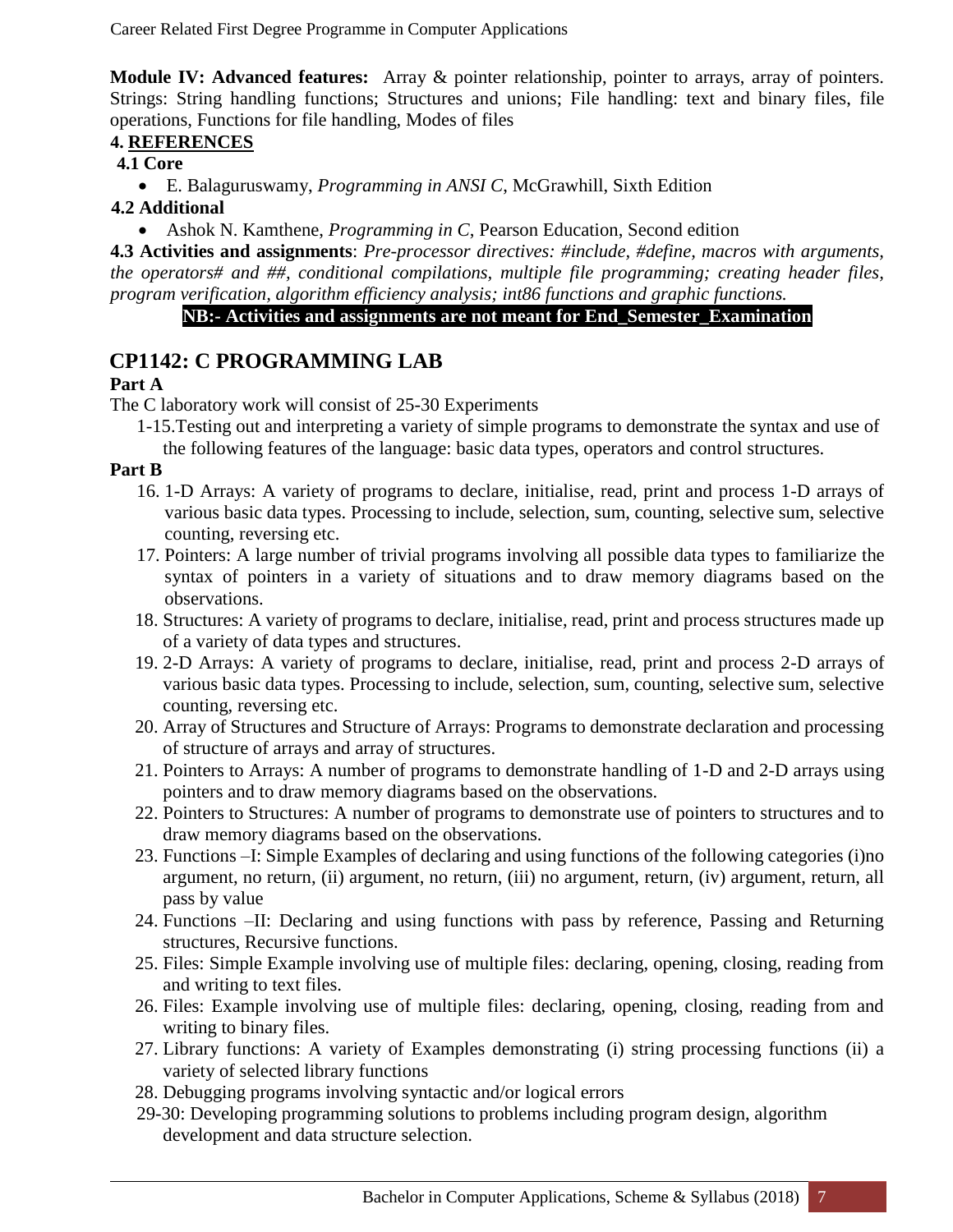#### **4. REFERENCES**

#### **4.1 Core**

- Deitel & Deital, *C: How to Program*, Pearson Education
- Alan R Feuer, *The C Puzzle Book*, Pearson Education
- Yashvant Kanetkar, *Test Your C Skills*, BPB Publications, 3rd Edition **NB:- Activities and assignments are not meant for End\_Semester\_Examination**

### **CP1122: OPEN OFFICE LAB**

#### **Part A.**

- To experience the features of Linux Operating System
- Working with Linux commands

#### **Part B.**

- Working with word processor
- Working with worksheet
- Working with presentation.

| <b>Semester 2</b> |                |                                    |         | Hrs per week        |   |              |
|-------------------|----------------|------------------------------------|---------|---------------------|---|--------------|
| <b>Course</b>     | <b>Credits</b> | <b>Course Name</b>                 | Lecture | <b>Tutorial</b> Lab |   | <b>Total</b> |
| code              |                |                                    |         |                     |   |              |
| EN1211.4          | 2              | English II                         |         |                     |   |              |
| MM1231.9          | 3              | Mathematics II                     | 3       |                     |   |              |
| CP1241            | 3              | <b>Environmental Studies</b>       | 3       |                     |   |              |
| CP1242            | 3              | <b>Object Oriented Programming</b> | 3       |                     |   | 3            |
| CP1243            | 3              | Data Structures in C               | 3       |                     |   | 3            |
| CP1244            | 3              | Object oriented programming Lab    |         |                     | 4 |              |
| CP1245            | 3              | Data Structure Lab                 |         |                     | 4 |              |
| <b>TOTAL</b>      | 20             |                                    | 15      |                     | 8 | 25           |

#### **SEMESTER TWO**

# **CP1241: ENVIRONMENT STUDIES**

- **1. AIM**
- To get awareness on natural systems and resources, biodiversity and conservations
- To get basic knowledge on pollution and methods to solve these problems

#### **2. OBJECTIVES**

- To impart the knowledge on the environmental systems
- To impart the knowledge on the biodiversity and conservations
- To impart the knowledge on the environmental pollution and policies and practices
- To impart the knowledge on the impact of human communities on the environments

#### **3. SYLLABUS**

**Module I: Environmental Studies –** Introduction, Multidisciplinary nature, Scope and importance, Concept of sustainability and sustainable development. **Ecosystems –** Structure, function, Energy flow, food chains, food webs and ecological succession, Forest ecosystem, Grassland ecosystem, Desert ecosystem, Aquatic ecosystems, **Natural Resources -**Renewable and Non--‐renewable Resources, Land resources and use, land degradation, soil erosion and desertification, Deforestation - Causes and impacts due to mining, dam building on environment, forests, biodiversity and tribal populations, Water: Use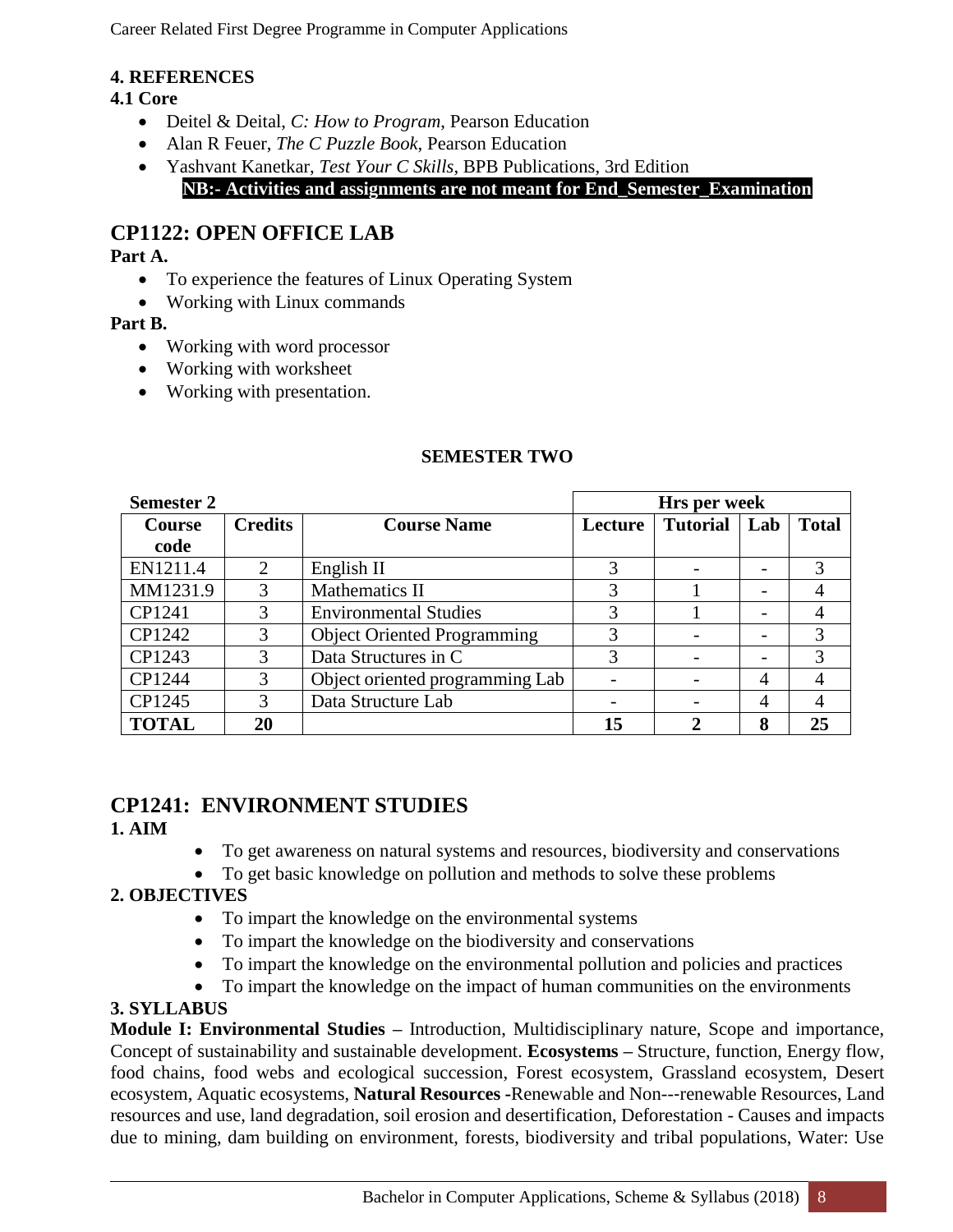and over--‐exploitation of surface and ground water, floods, droughts, conflict over water - international & interstate, Energy resources- renewable and non-renewable, use of alternate energy sources, growing energy needs.

**Module II: Biodiversity and Conservation -** Levels of biological diversity: genetic, species and ecosystem diversity; Bio geographic zones of India; Biodiversity patterns and global biodiversity hot spots, endangered and endemic species of India, Threats - habitat loss, poaching of wildlife, man-wildlife conflicts, biological invasions; Conservation of biodiversity: In‐situ and Ex-situ conservation of biodiversity, Eco-system and bio-diversity services: Ecological, economic, social, ethical, aesthetic and Informational value.

**Module III: Environmental Pollution -** Environmental pollution: types, causes, effects and controls; Air, water, soil and noise pollution, Nuclear hazards and human health risks, Solid waste management: Control measures of urban and industrial waste, Pollution case studies. **Environmental Policies & Practices -** Climate change, global warming, ozone layer depletion, acid rain and impacts on human communities and agriculture, Environment Laws: Environment Protection Act; Air (Prevention & Control of Pollution) Act; Water (Prevention and control of Pollution) Act; Wildlife Protection Act; Forest Conservation Act. International agreements: Montreal and Kyoto protocols and Convention on Biological Diversity (CBD).Nature reserves, tribal populations and rights, and human wild life conflicts in Indian context.

**Module IV: Human Communities and the Environment –** Human population growth: Impacts on environment, human health and welfare., Resettlement and rehabilitation of project affected persons; case studies., Disaster management: floods, earthquake, cyclones and landslides., Environmental movements: Chipko Silent valley, Bishno is of Rajasthan., Environmental ethics: Role of Indian and other religions and cultures in environmental conservation., Environmental communication and public awareness, case studies(e.g., CNG vehicles in Delhi).**Fire & safety:**Fire Detection Systems, Fire Control Systems, Care, maintenance, and Inspection

#### **4. REFERENCES**

**4.1 Core**

- "Text book for Environmental Studies for undergraduate courses of all branches of Higher Education", Erach Bharucha for University Grants Commission.
- Fire Safety Management Handbook, Third Edition, Daniel E. Della-Giustina

#### **4.2 Additional**

• N Arumugan and V Kumaresan, "Environmental Studies", Saras Publication, 2014 **4.3 Activities and Assignments:** *Case studies of different environmental systems, pollution control organization report collections, different environmental protection activities and study reports.***\ NB:- Activities and assignments are not meant for End\_Semester\_Examination**

### **CP1242: OBJECT ORIENTED PROGRAMMING**

**1. AIM**

 To introduce the student to the basic concepts of object orientation and impart skills in an Industry standard object oriented language

#### **2. OBJECTIVES**

On the completion of this course, the student will be able to

- Understand the concepts of classes and object
- Define classes for a given situation and instantiate objects for specific problem solving
- Reuse available classes after modifications if possible
- Possess skill in object oriented thought process

#### **3. SYLLABUS**

**Module 1**: **Concepts of OOP**: Introduction OOP, Procedural Vs. Object Oriented Programming, Principles of OOP, Benefits and applications of OOP, Object Oriented Concepts, **C++ Basics** : Overview, Program structure, namespace, identifiers, variables, constants, enum, operators, typecasting,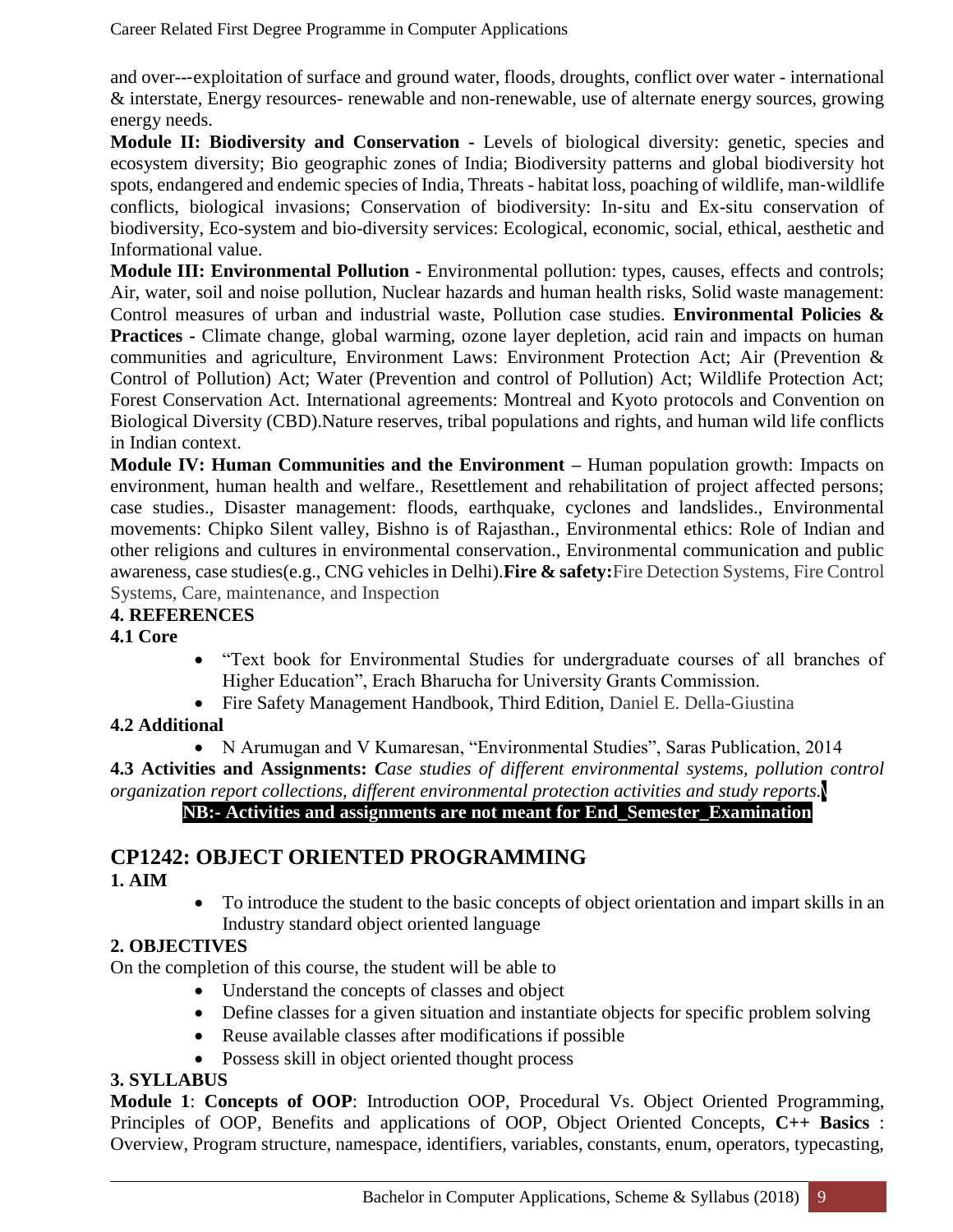control structures .**C++ Functions** : Simple functions, Call and Return by reference, Inline functions, Macro Vs. Inline functions, default arguments.

**Module 2**: **Classes and objects** in C++, access modifiers, static data members and member functions, friend functions and friend class , **Constructors and Destructors**, Overloading of functions,Operators Overloading- Unary and Binary, Overloading rules,Type conversion.

**Module 3**: **Inheritance**- parent and child classes, private, public and protected inheritance, Multiple inheritance and multi-level inheritance, Virtual base classes. Dynamic memory allocaton using new and delete operators, dynamic objects.

**Module 4**: **Binding & Polymorphism**: Early binding, Late Binding, Pointers to derived class objects, virtual functions, Pure virtual functions, abstract classes, object slicing, **I/O and File management**: Concept of streams, cin and cout objects, C++ stream classes, Unformatted and formatted I/O, manipulators, File stream, C++File stream classes, File management functions, File modes, Binary and randomfiles, Exception handling in C++: try, throw and catch.

#### **4. REFERENCES**

**4.1 Core**

Ashok N. Kamthane, *Object oriented Programming with ANSI & Turbo C++,* Pearson

#### **4.2 Additional**

- H M Deitel and P J Deitel, *C++: how to program*, Pearson Education
- Robert Lafore, *Object Oriented Programming in Turbo C++*, Galgotia Publications

**4.3 Activities And Assignments:***Evolution of OOP – history of C and C++, Review of features ofC++ common with C and also minor variations; study of File stream classes in C++. Templatesclass and function templates, Templates versus macros, String objects in C++, StandardTemplate Library in C++.*

### **NB:- Activities and assignments are not meant for End\_Semester\_Examination**

### **CP1243: DATA STRUCTURES**

- **1. AIM**
- To introduce students to various data structures and their features and applicability.

#### **2. OBJECTIVES**

By the end of the course, students should:

- Be able to write well-structured programs in C
- Be familiar with data structures like array, structures, lists, stacks, queues, trees and graphs
- Able to implement the above data structures in  $C/C++$
- Able to appreciate various searching and sorting strategies
- Able to select appropriate data structures for solving a given problem

#### **3. SYLLABUS**

**Module I:** Sequential searching, binary searching, Hashing – linear hashing, hash functions, hash table searching, Sorting: bubble sort, selection sort, Stacks and Queues: FIFO and LIFO data structures – stacks using (i) pointers and (ii) arrays. Queues using (i) pointers and (ii) arrays, Operations on stack and queues; applications polish notation.

**Module II:** Linked Lists: Concept of static versus dynamic data structures, implementation of linked lists using pointers, operations on linked lists: insertion, deletion and traversing. Doubly linked lists and circular linked lists, applications of linked lists.

**Module III:** Trees: Concept of linear versus non-linear data structures, various types of trees – binary, binary search trees. Creating a binary search tree, traversing a binary tree (in-order, pre-order and postorder), operations on a tree –insertion, deletion and processing, expression trees, implementation using pointers, applications.

**Module IV:** Graphs, graph traversal- depth-first and breadth-first traversal of graphs, applications.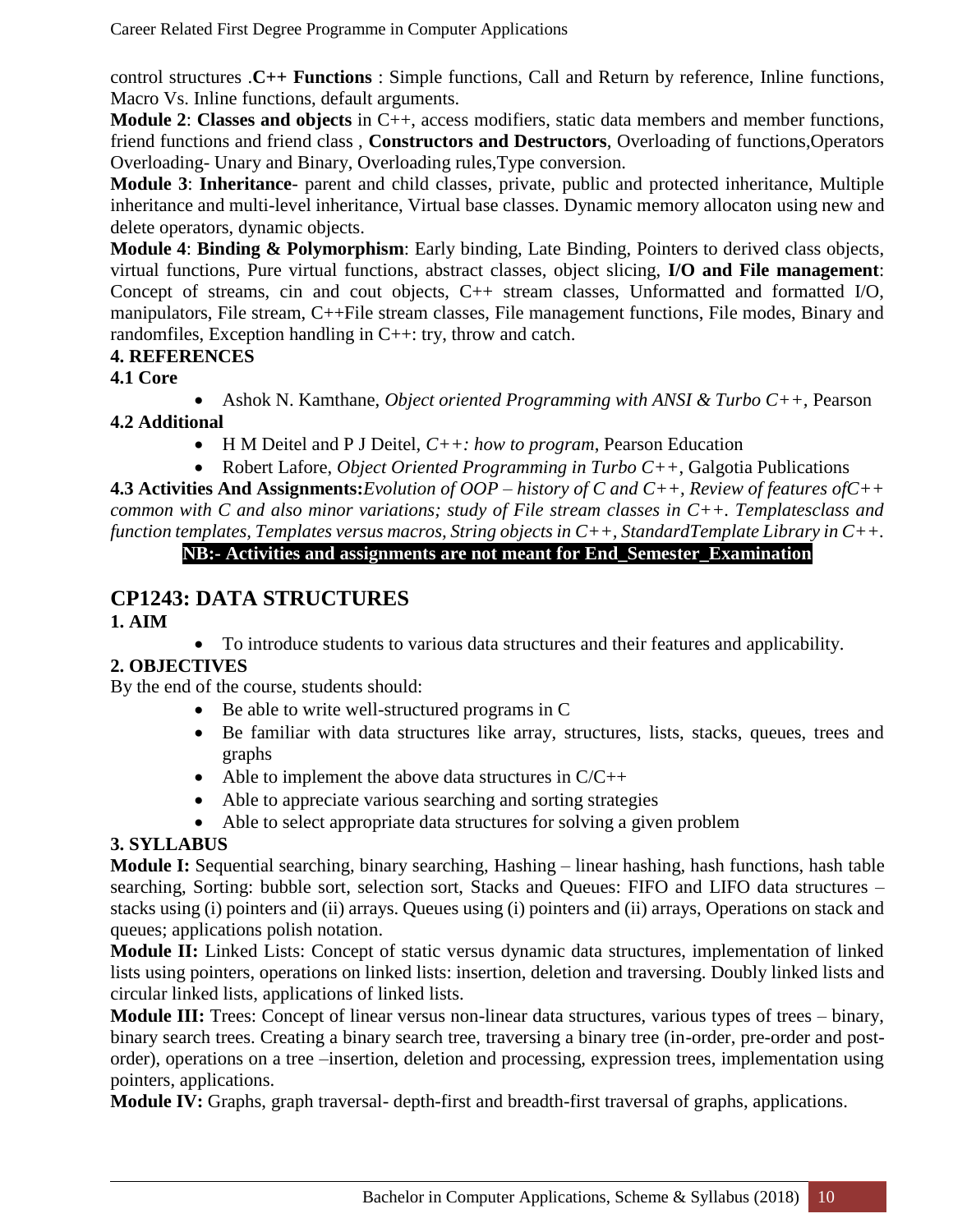#### **4. REFERENCES**

#### **4.1 Core**

A.K.Sharma, *Data Structures Using C*, Pearson, Second edition, 2011

#### **4.2 Additional**

Nair A.S., Makhalekshmi,*Data Structures in C*, PHI, Third edition 2011.

#### **4.3 Assignments and Activities:***Multi-way search trees, B-trees, Huffman trees, case studies.* **NB:- Activities and assignments are not meant for End\_Semester\_Examination**

### **CP1244: OBJECT ORIENTED PROGRAMMING LAB**

#### **The laboratory work will consist of 15-20 experiments, only by using class concept Part A**

- 1. Testing out and interpreting a variety of simple programs to demonstrate the syntax and use of the following features of the language: basic data types, operators and control structures.
- 2. Solving a problem using (i) structures and (ii) classes and comparison between the two (the problem logic and details should be kept minimal and simple to enable focus on the contrast between the two methods, for example declaring result of a set of students defining the name and total marks in the program itself).
- 3. Class definitions and usage involving variety of constructors and destructors

#### **Part B**

- 4. Programs involving various kinds of inheritances,
- 5. Programs involving operator overloading and type conversions
- 6. Programs involving virtual base classes, friend functions
- 7. Program to demonstrate early and late binding
- 8. Program to allocate memory dynamically
- 9. Programs to demonstrate(i) string processing (ii) file streams (iii) a variety of selected library functions
- 10. Exception handling
- 11. Handling of 2-D arrays using pointers
- 12. Debugging programs involving syntactic and/or logical errors

### **CP1245: DATA STRUCTURES LAB**

#### **1. AIM:**

 To provide an opportunity for hands-on practice on different algorithms using various data structures.

#### **2. OBJECTIVES:**

This course will provide hands-on practice in all the following topics, using either C or C++:

- Stack and queues
- managing both singly and doubly linked list
- different trees, construction and traversal
- Searching and sorting

#### **3. SYLLABUS**

*The laboratory work will consist of 15*‐ *20 experiments like*

#### **Part A**

- 1. Linked list: traversal, node deletion, node insertion in singly, doubly and circular lists
- 2. Implementation of different searching techniques
- 3. Implementation of different sorting techniques

#### **Part B**

- 1. Stacks: matrix representation and linked list representation: Push, Pop
- 2. Queues: matrix representation and linked list representation: Add, delete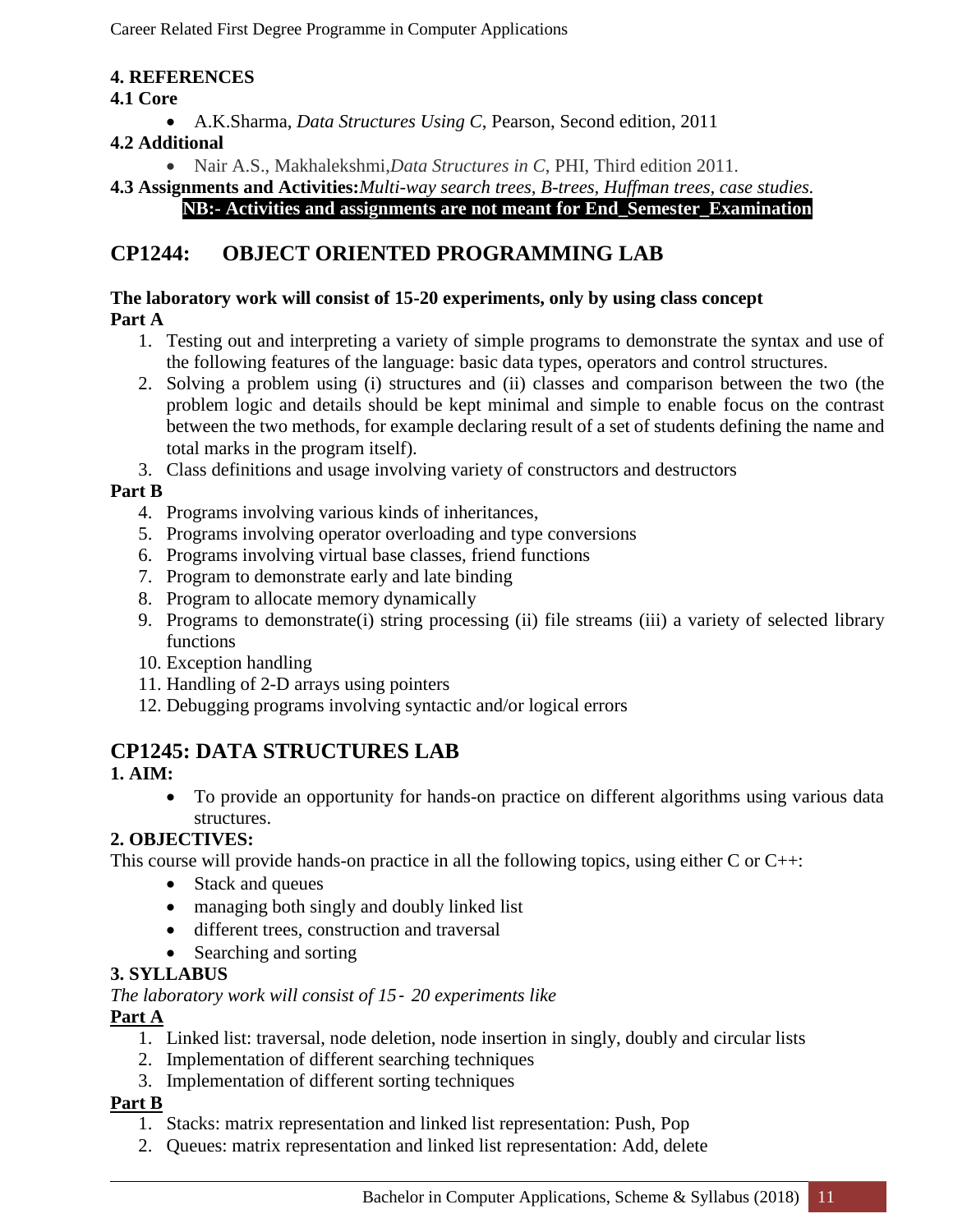- 3. Circular queue implementation
- 4. Evaluation of expression using stacks
- 5. Tree traversal
- 6. Evaluation of expression using binary trees.
- 7. Infix to postfix and prefix conversion
- 8. Creating and processing binary search tree

#### **SEMESTER THREE**

| <b>Semester 3</b>     |                |                                          |         | Hrs per week    |                |                |
|-----------------------|----------------|------------------------------------------|---------|-----------------|----------------|----------------|
| <b>Course</b><br>code | <b>Credits</b> | <b>Course Name</b>                       | Lecture | <b>Tutorial</b> | Lab            | <b>Total</b>   |
| CP1331                | 2              | <b>Value Education</b>                   | 3       |                 |                | 3              |
| CP1341                | 3              | Networks&<br>Computer<br>Security        | 3       |                 |                | 4              |
| CP1342                | 3              | <b>Operating Systems</b>                 | 3       |                 |                | $\overline{4}$ |
| CP1343                | 3              | Database<br>Management<br><b>Systems</b> | 3       |                 |                | 3              |
| CP1344                | 3              | Programming in JAVA                      | 3       |                 |                | 3              |
| CP1345                | 3              | <b>DBMS</b> Lab                          |         |                 | $\overline{4}$ | $\overline{4}$ |
| CP1346                | 3              | Java Programming Lab                     |         |                 | $\overline{4}$ | 4              |
| <b>TOTAL</b>          | 20             |                                          | 15      | $\mathbf{2}$    | 8              | 25             |

### **CP1331: VALUE EDUCATION**

#### **1. AIM**

- To get an awareness on different humanitarian and social tools like NSS, NCC
- Discuss the importance on the awareness on the situations like disaster management and organ donations

#### **2. OBJECTIVES**

- To impart the knowledge about the NSS, NCC
- To explore the idea on national integration and importance humanitarian values on national calamities like disaster management.
- To impart knowledge on the importance of organ donation and social welfares

#### **3. SYLLABUS**

**Module I: NSS**: *Introduction*: Basic Concepts, History, aims, Objectives -Emblem, Flag, motto, song, badge etc. Organizational structure, roles and responsibilities of various NSS functionalities.*NSS Programmes and activities -* regular activities, special camping Day camps, adaptation, Methodology of conducting survey, financial pattern of the scheme, other youth programme/schemes of GOI, Coordination with different agencies, Maintenance of the Diary. *Youth Development Programmes -* National Youth Policy, Youth development programmes at the National Level, State Level and voluntary sector, youth-focused and youth-led organisations. *Additional Life Skills***:** Positive thinking, selfconfidence and self-esteem, setting life goals and working to achieve them, management of stress including Time management.

**Module II: NCC:** History, NCC –functions and duties, committees, aims, Moto, flag, Song, organization – RDC, CATC, NIC, Advanced leadership course, Army attachment camp, Hiking and trekking camps, ThalSainik Camp, Vayu Sainik Camp, NauSainik camp, All Indian Yachting regatta, rock climbing camps, Naval Wing activities, Air Wing Activities, Youth exchange programme, achievements.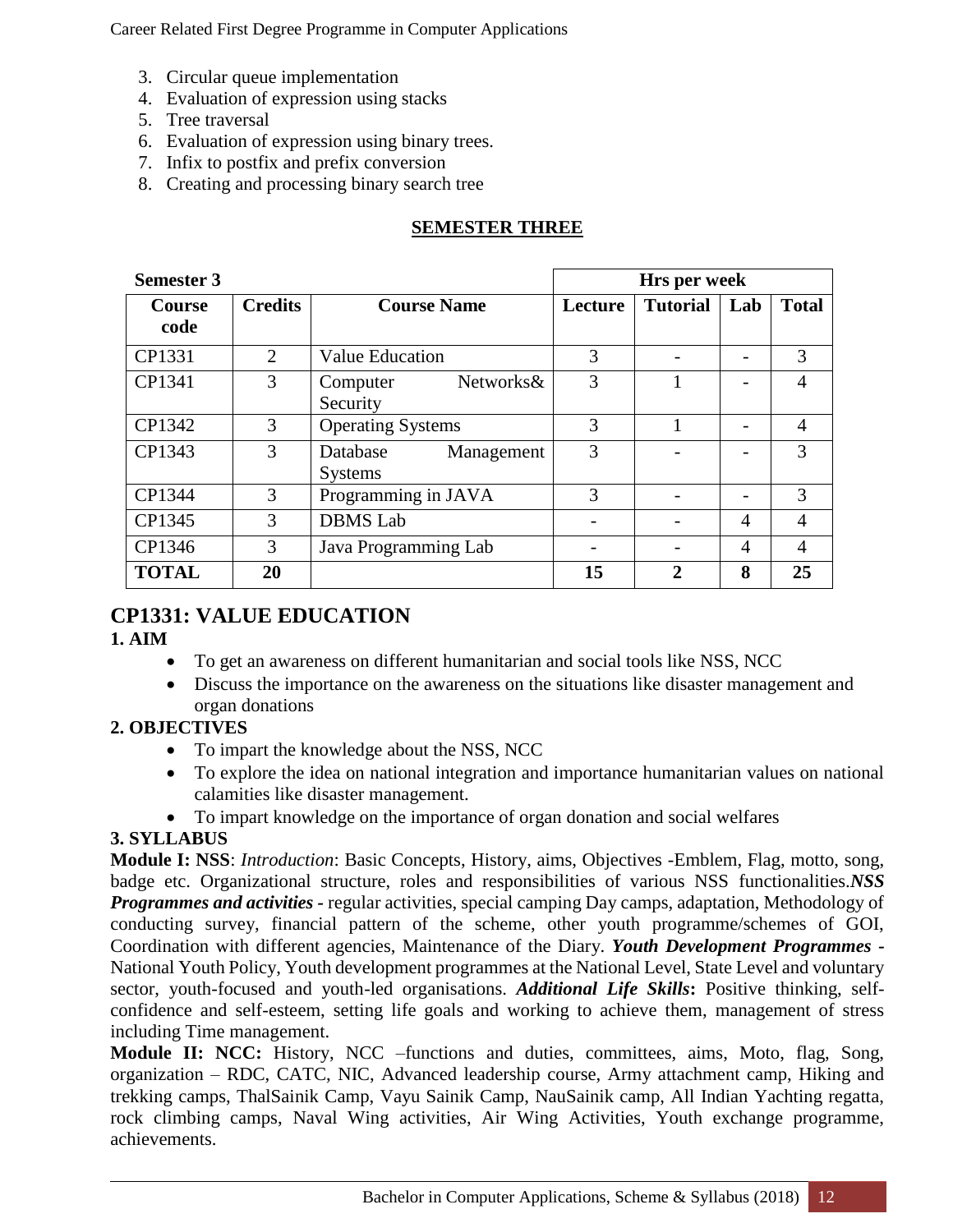**Module III: Disaster Management:** Introduction to disasters – concepts, and definitions – disaster, hazard, vulnerability, resilience, risks - Bomb threat. Earth quake, Explosion, Hazardous material spill/release, Campus shooting, Terrorist incidence, Disaster classifications, causes, impacts – social, economic, political, environmental, health, psychosocial etc, Financial emergency, A sudden health emergency, Unexpected loss of income, Death in the family or other family emergency, Rent in arrears and risk of eviction, National disaster, Different impacts – in terms of caste, class, gender, age, location, disability, global trends in disasters, urban disasters, pandemics, complex emergencies, climate change. Disaster risk management – disaster relief – water, food, sanitation, shelter, health, waste management. **Module IV: Organ Donation:** History, ethical issues in organ donation and transplantation, types of organ donation, How organ donation works, Legislation and global perspectives, Bioethical issues, Political issues, religious view point, distribution, suicide, controversies, public service announcements, how to become an organ donor, donation process, organ donation organization in different countries.

#### **4. REFERENCES**

#### **4.1 Core**

- National Service Scheme A Youth Volunteers Programme for Under Graduate students as per UGC guidelines J.D.S.Panwar et al. Astral International. New Delhi.
- "Army NCC cadet, Handbook specialized subjects", Director General, 2013
- NCC, National Cadet Corps, A Concise Handbook of NCC Cadets for 'A', 'B' & 'C'Certificate Examinations"
- Govt. of India Disaster Management act 2005
- Govt. of India 2009, National Disaster Management Policy
- Gupta Anil K, Sreeja S Nair, 2011, Environmental Knowledge for Disaster Risk Management, NIDM, New Delhi
- Organ Donation: Medline Plus
- Organdonor.gov, "Timeline of Historical Events and Significant Milestones", US Government Information on Organ Donation and Transplantation
- David Hamilton "History of Organ Transplanation", University of Pittsburgh Press 2012

**4.2 Activities and Assignments:** *Preparing various NSS activities reports, case studies, preparing program plans, preparation of disaster management activities and collection different agency reports, collection of different organ donation activity reports.*

**NB:- Activities and assignments are not meant for End\_Semester\_Examination**

#### **CP1341: COMPUTER NETWORKS AND SECURITY 1. AIM**

To introduce computer networks as well as methods of information security.

#### **2. OBJECTIVES**

*On completion of this course student shall be* able to understand:

- The basic transmission technologies and characteristics
- The use of layer architecture for networking systems
- The main design issues of transport protocols and the mechanism to control traffic flow and congestion.
- The concept of Information security policies

#### **3. SYLLABUS**

**Module I:** Introduction to networks – Data Communication – Data flow simplex, Half duplex, Full duplex-Type of Connection – broadcast, Point–to-Point, multi-drop. Bandwidth- bit rate, baud rate. Transmission media –Copper wires, fibre optics, Radio transmission, microwave, Satellite. Switching circuit, packet, message.

**Module II:** Network software **-** standards- Layering, packets, Layered PDUs, ISO-OSI model, TCP/IP model – Comparison. Framing- bit oriented, byte oriented, Error correction – detection – parity, hamming code, CRC. Flow control – stop and wait, sliding window, Error control - Stop &wait ARQ,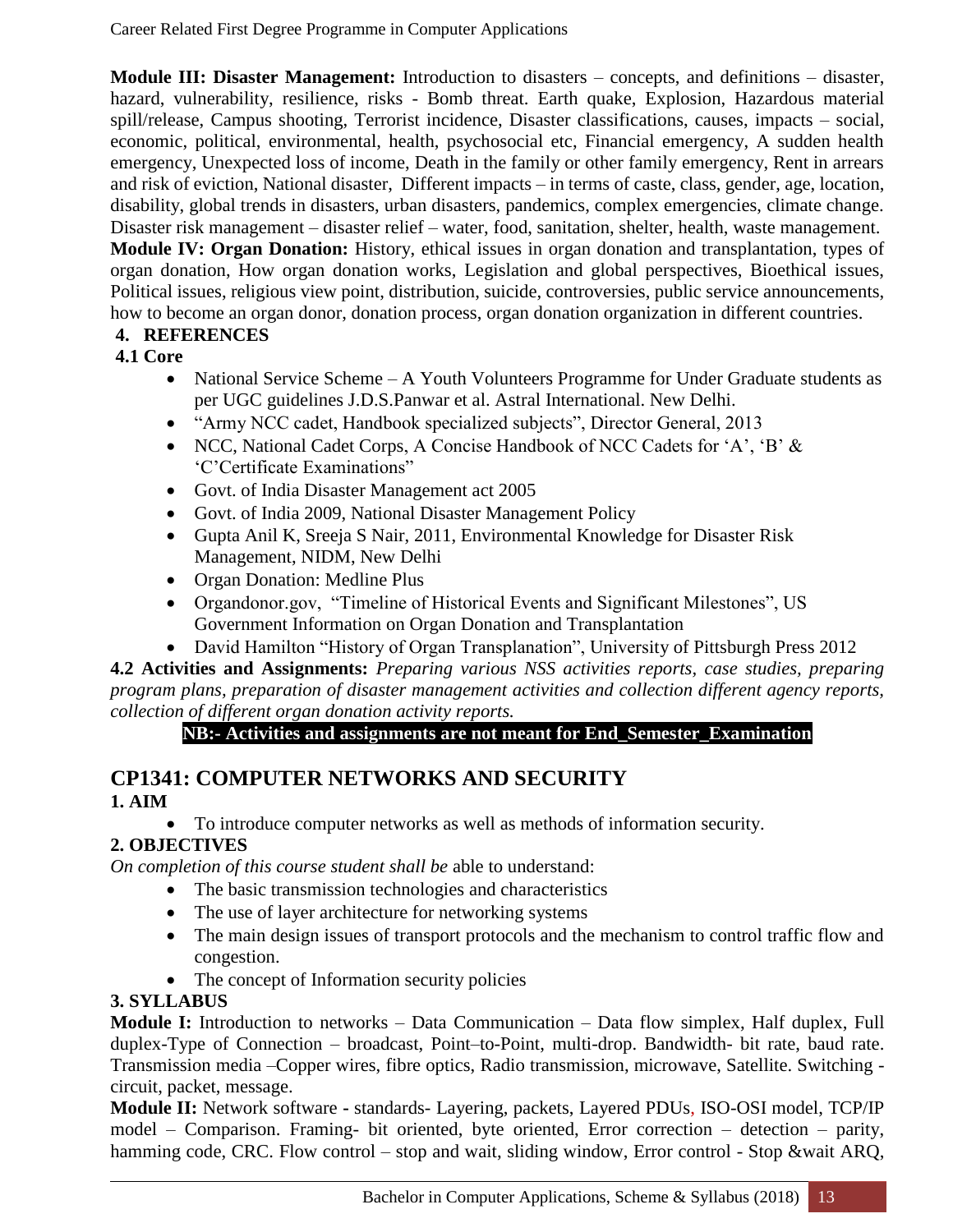Go Back N ARQ, Piggybacking, pipelining, Ethernet, Multiple Access Protocols - pure-slotted ALOHA, CSMA, CSMA/CD. LAN Standards, Token bus, Token ring, Interfacing devices – bridge, hub, switch, router, gateway.

**Module III:** Internetworking- datagrams, fragmentation – Routing-Flooding, Distance vector routing, Link state routing. Concepts of congestion control-leaky bucket algorithm. Process to Process delivery - TCP, UDP, Application Layer -DNS, Remote login, file transfer protocol (FTP).

**Module IV:** Information Security: Network security – concepts and policies, cryptography -encryption, ciphers, steganography, symmetric and public key encryption, RSA algorithm, authentication methods, message digest, digital signatures, DSS, E-mail security, MIME, IP Security, Web Security: Secure Socket layer. Malicious Software, viruses & anti-virus software, firewall. Security and Law: -Regulations in India. Indian Copyright Act, Consumer Protection Act. Future Trends – The Law of Convergence.

#### **4. REFERENCES**

#### **4.1 Core**

- Brijendra Singh, Data Communication and Computer Networks, 3/e, PHI
- Brijendra Singh, *Cryptography & Network Security*, PHI.
- Pachghare, V.K., *Cryptography and Information Security,* PHI

#### **4.2 Additional**

- Behrouz A Forouzan, Data Communication and Computer networks, 4thed,McGraw Hill
- Achyut S Godbole, Data communications and networks, McGrawHill, Second
- Tanenbaum, "computer-networks-a--4th-edition"

**4.3 Assignments and activities:***AES, Blowfish algorithms, Kerberos, Comparison of PGP and/ SMIME. Study of common malicious software, Anti-viruses. Firewall, Trusted systems. Information Technology Act2000/2008.* 

#### **NB:- Activities and assignments are not meant for End\_Semester\_Examination**

#### **CP1342: OPERATING SYSTEMS**

1. **AIM**

• To introduce students to basic functions and the theoretical underpinning's of modern operating systems

#### **2. OBJECTIVES**

To introduce students to:

- Fundamental concepts of systems software and functions of operating systems as a resource manager
- Strategies for constrained resource allocation and process scheduling
- Memory and I/O Management techniques
- Salient features of popular operating systems.

#### **3. SYLLABUS**

**Module I:** Introduction to operating system: Introduction, Operating system structures-Operating System Operations, operating system services, user operating system interface, system programs, system calls, Types of System Calls, operating system structure. **Process Management**: Process concept, Process Scheduling, Operations on processes, Inter-process communication, Threads-Overview, Multithreading model, Thread Libraries, Threading issues; CPU Scheduling: Basic concepts, scheduling criteria, Scheduling algorithms.

**Module II: Process synchronization**: Background, Critical section problem, Peterson's solution, Semaphore, Classical synchronization problem-bounded buffer problem, reader/writer problem. The Dining Philosophers problem. **Deadlocks:** deadlock characterization, methods for handling deadlockdeadlock prevention, deadlock avoidance, deadlock detection, deadlock recovery.

**Module III: Memory Management & Protection**: Basic Hardware, Address binding, Logical versus physical address space, Swapping, Contiguous memory allocation- memory mapping and protection,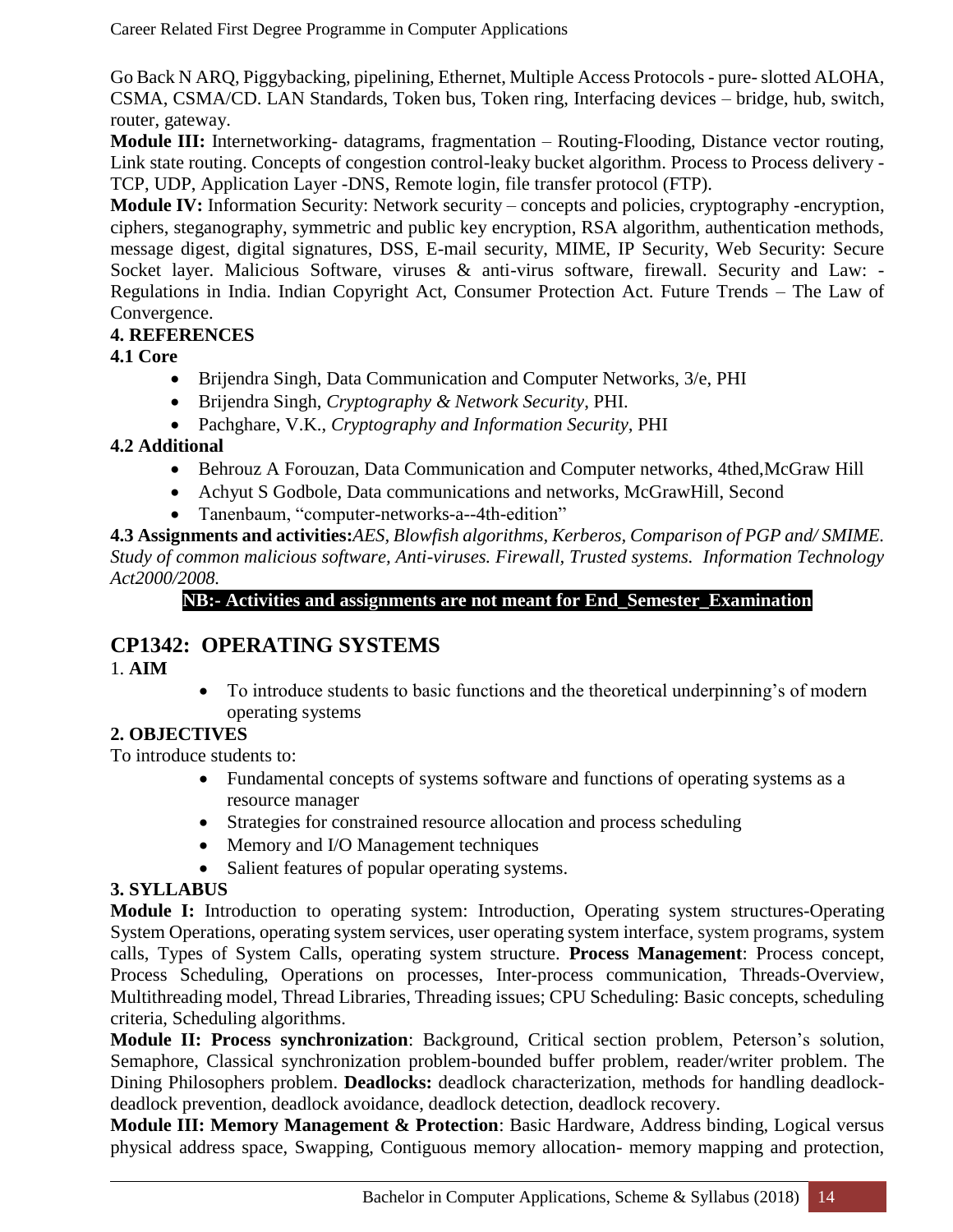memory allocation, fragmentation. Non-contiguous allocation – paging, segmentation. **Virtual memory**- Demand Paging, page replacement, Allocation of Frames, Thrashing, Allocating Kernel Memory. Protection and Security: Protection -principles of protection, domain of protection, access matrix, access control; Security- threats, user authentication.

**Module IV:** Storage management: File system Interface - file concept, access methods, directory structure, File Sharing, **File system implementation**- file system structure &implementation, directory implementation, allocation methods, free space management; Mass storage management - disk structure, disk scheduling, RAID;I/O Systems – I/O hardware, Application I/O interface, kernel I/O subsystem.

#### **4. REFERENCES**

#### **4.1 Core**

 Abraham Silberschatz, Peter Baer Galvin, Greg Gagne, *Operating System Concepts*7th edition

#### **4.2 Additional**

Achyut S Godbole, *Operating systems*, McGRawhill, Third Edition

**4.3 Activities and Assignments:** *case study of popular Operating Systems like Android, Windows, Sun Solaris, IOS etc*

#### **NB:- Activities and assignments are not meant for End\_Semester\_Examination**

### **CP1343: DATABASE MANAGEMENT SYSTEMS**

#### **1. AIM**

To introduce basic concepts of data bases, and related techniques and tools

#### **2. OBJECTIVES**

- Be aware of basic concepts of data bases and data base management systems
- Be aware of concepts of relational data bases.
- Know to normalize relational data bases
- Skilled in using relational algebra and relational calculus
- Develop skills to write database queries

#### **3. SYLLABUS**

**Module I:** Introduction: evolution of data base systems, overview of database management systems, Relational data model, mathematical definition, candidate, primary and foreign keys, set operations on relations, insertion, deletion and update operations, attribute domains.

**Module II:** The E-R Model, Entities and attributes, 1-1 and many-1, many-many relationships. Security – Physical and Logical, Design and maintenance issues, integrity.

**Module II:** Relational algebra and relational calculus, Introduction to SQL, Table creation, selection, projection and join using SQL

**Module IV:** Functional Dependencies – Inference axioms, Normalization, 1NF, 2NF, 3NF and Boyce - Codd Normal forms, Lossless and lossy decompositions.

#### **4. REFERENCES**

**4.1 Core** 

 Ramon A. Mata-toledo and Pauline K. Cushman, *Fundamentals of Relational Data Bases*, SchaumOutlines, Tata McGraw Hill

#### **4.2 Additional**

AtulKahate, *Introduction to Data Base Management Systems*, Pearson Education

**4.3 Assignments and activities:** *Study of features of MS Access, Open Office Base, Oracle, mySQL, emerging areas.* 

#### **NB:- Activities and assignments are not meant for End\_Semester\_Examination**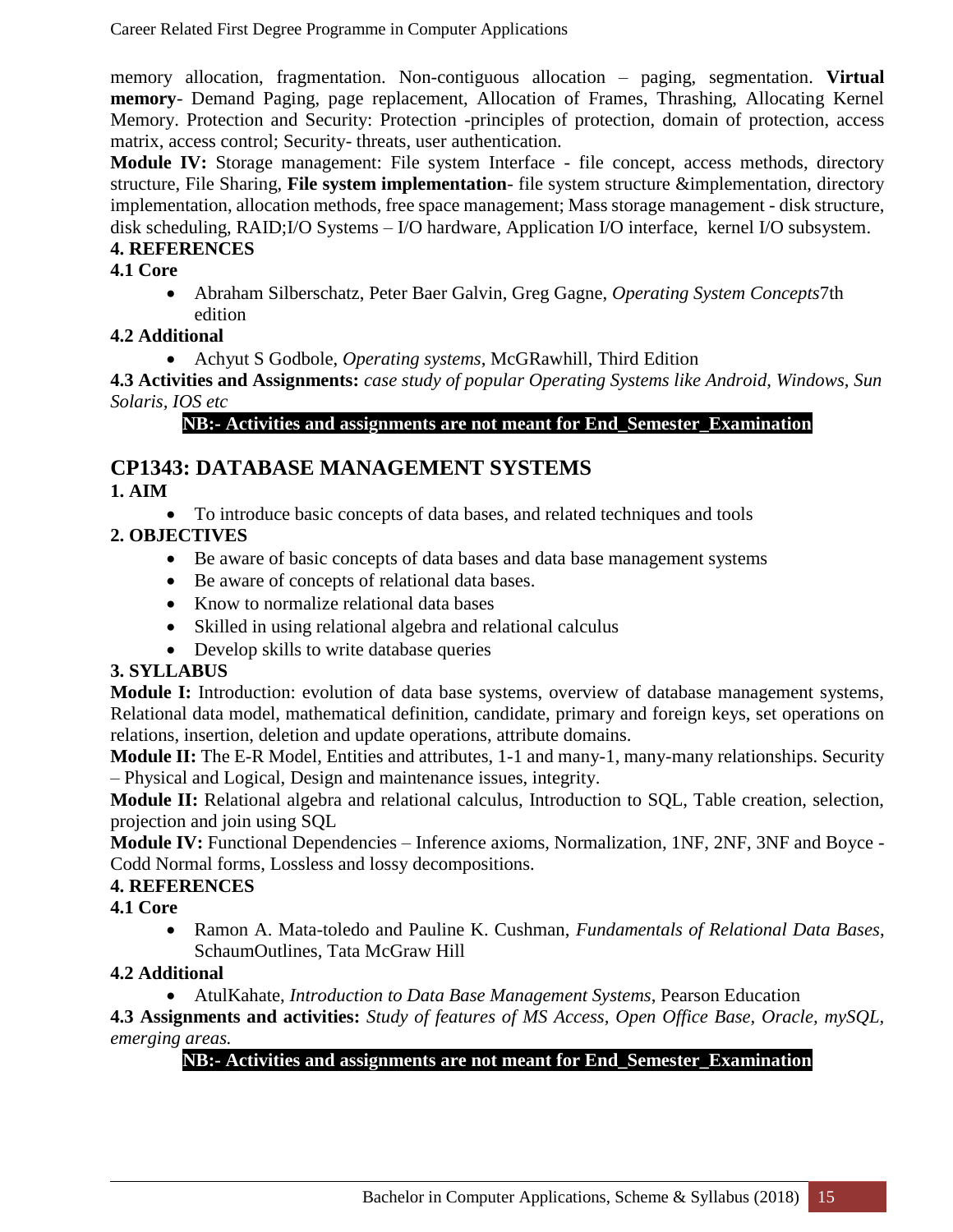### **CP1344: PROGRAMMING IN JAVA**

#### **1. AIM**

To introduce students to basic features of Java language and selected APIs

#### **2. OBJECTIVES**

- Let students install and work with JDK, also make them aware the use of java doc.
- Practice basic data types, operators and control structures in Java
- Practice basic handling of classes and objects in Java
- Introduce the following selected APIs: I/O, Strings, Threads, AWT, Applet, Networking
- Idea to approach and use a new package

#### **3. SYLLABUS**

**Module I:** A simple Java Application, a simple Java Applet , Brief History of Java, Special Features of Java, Data Type & Operators in Java, Arrays, Objects, the Assignment Statement, Arithmetic Operators, Relational and Logical Operators in Java, control Structures, The Java Class, Constructor, Finalizers, Classes inside classes: composition

**Module II:** Inheritance & Interface, Deriving Classes, Method Over-riding, Method Overloading, Access Modifiers, Abstract Class and Method, Interfaces, Packages, Imports and Class Path.

**Module III:** Exception Handling, The Try-Catch Statement, Catching more than one Exception, The Finally Clause, Generating Exceptions, Threads: Introduction, Creating Threads in Applications, Method in Thread Class, Threads in Applets.

**Module IV:** Java APIs – overview of APIs, IO Packages, Java Input Stream Classes, Java Output Stream Classes, File Class, Graphic & Sound: AWT and Swing, Graphic methods, Fonts, Loading and Viewing Images, Loading and Playing Sound, AWT & Event Handling, Layouts, **JDBC.**

#### **4. REFERENCES**

#### **4.1 Core**

*Java Programming*, *Schaum Outline Series*

#### **4.2 Additional**

- Deitel, *Java: How To Program*, Pearson Education
- E Balagurusamy, "Programming with Java A Primer", McGraw Hill, 2017

**4.3 Assignments and Activities:***Creation of simple programs with interfaces, concepts of Oops.*

#### **NB:- Activities and assignments are not meant for End\_Semester\_Examination**

### **CP1345: DBMS LAB**

The laboratory work will consist of 15-20 Experiments. Tools to be used include: Personal Oracle 8/ MS Access / Open Office Base. Experiments will cover creating tables including defining relations between them, practicing SQL, Experiments designed around a case study, miscellaneous topics including security, connecting databases to front-end applications. Some sample topics are given below:

#### **Part A**

- 1. SQL statement for creating, listing, dropping, checking, updating tables
- 2. Record manipulation using-insert, delete, update
- 3. Experiments that clarify the importance of keys (Except foreign key)
- 4. Queries with an Expression and a column alias
- 5. A simple query that aggregates (groups) over a whole table
- 6. A query with a literal string in the SELECT list
- 7. Queries with sub string comparison and ordering
- 8. Query using the "IS NULL" syntax to list (compare '=NULL' instead of IS NULL")
- 9. Finding values within a certain range
- 10. Using the --"BETWEEN" keyword
- 11. SQL functions (String, Numeric, Date functions)
- 12. Aggregate Functions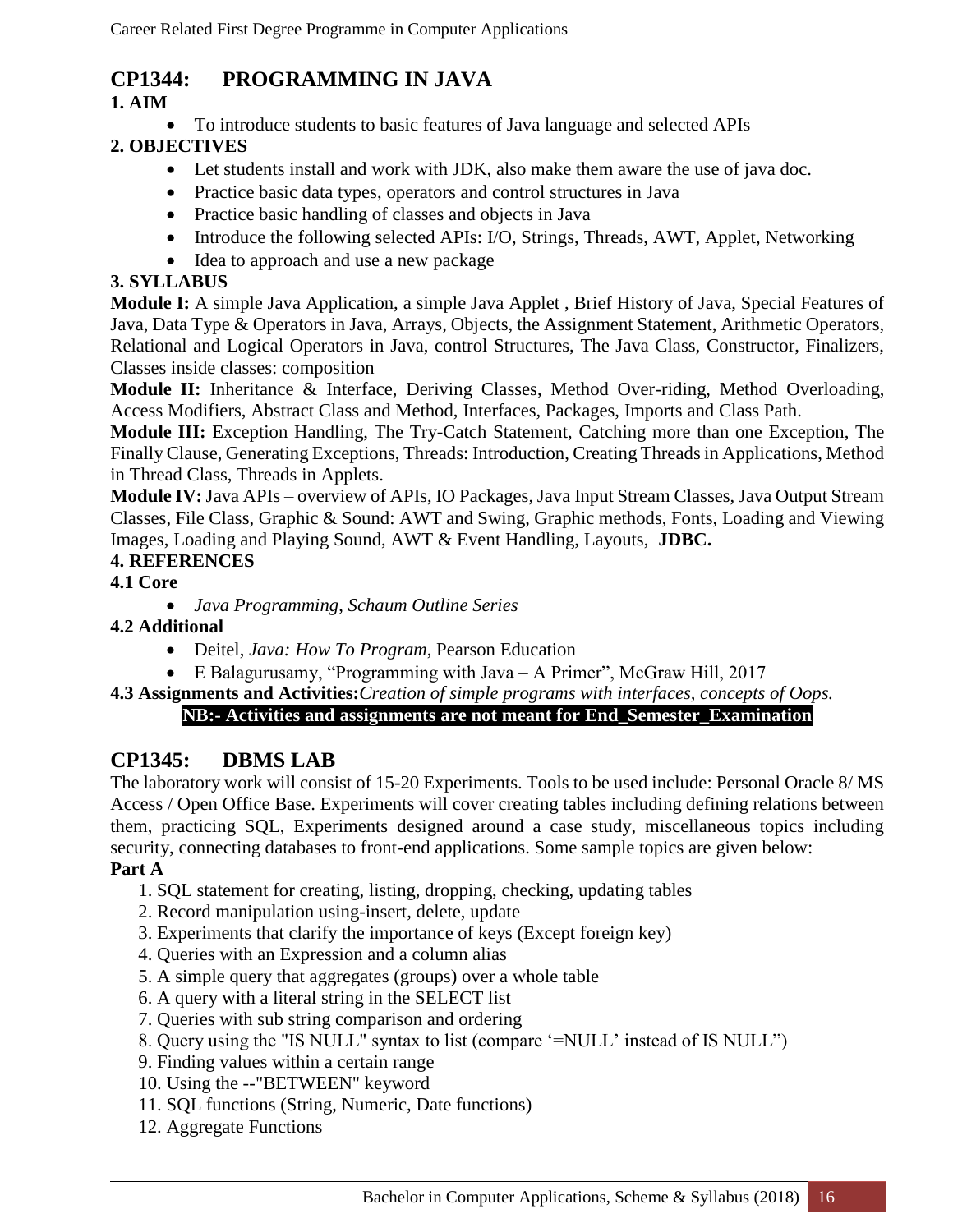#### **Part B**

- 13. A Join between two tables (Natural Join, Theta Join etc.)
- 14. Foreign Key
- 15. Nested queries
- 16. The EXISTS and UNIQUE function in SQL
- 17. Renaming attributes and joined tables
- 18. Statements related with VIEWs

### **CP1346: JAVA PROGRAMMING LAB**

*The laboratory work will consist of 15*‐*20 Experiments*

### **Part A**

- 1. Testing out and interpreting a variety of simple programs to demonstrate the syntax and use of the following features of the language: basic data types, operators and control structures.
- 2. Class definitions and usage involving variety of constructors and finalizers
- 3. Programs involving various kinds of inheritances,
- 4. Program involving Method Over-riding, Method Over-loading
- 5. Program involving Abstract Class and Methods

#### **Part B**

- 6. Program involving Interface,
- 7. Program to demonstrate creation and handling of packages, their imports and Class Path.
- 8. Programs involving a variety of Exception Handling situations
- 9. Program to define a class that generates Exceptions and using objects of the class.
- 10. Program involving creating and handling threads in applications and applets.
- 11-12: Programs to demonstrate methods of various i/o classes
- 13. Programs to demonstrate methods of string class
- 14. Program to demonstrate AWT/Swing graphic methods
- 15. Program for Loading and Viewing Images, Loading and Playing Sound
- 16. Programs to demonstrate various Layouts
- 17-18 Programs to demonstrate event handling
- 19. Program to demonstrate simple server-client (using a single m/c both as client and server)
- 20. Debugging programs involving syntactic and/or logical errors

#### **SEMESTER FOUR**

| <b>Semester 4</b>     |                |                                              |         | Hrs per week    |                          |              |
|-----------------------|----------------|----------------------------------------------|---------|-----------------|--------------------------|--------------|
| <b>Course</b><br>code | <b>Credits</b> | <b>Course Name</b>                           | Lecture | <b>Tutorial</b> | Lab                      | <b>Total</b> |
| CP1441                | 3              | Software Engineering                         | 3       |                 |                          | 3            |
| CP1442                | 3              | Web Programming & Python                     | 3       |                 |                          | 3            |
| CP1443                | 3              | PHP & MySQL                                  | 3       |                 | $\overline{\phantom{0}}$ | 3            |
| CP1444                | 3              | Mining<br>Data<br>and<br>Data<br>Warehousing | 3       |                 |                          | 4            |
| CP1445                | $\overline{2}$ | Mini project                                 |         |                 | 3                        | 4            |
| CP1446                | 3              | Web Programming & Python<br>Lab              |         |                 | 4                        | 4            |
| CP1447                | 3              | PHP & MySQL Lab                              |         |                 | 4                        | 4            |
| <b>TOTAL</b>          | 20             |                                              | 12      | $\overline{2}$  | 11                       | 25           |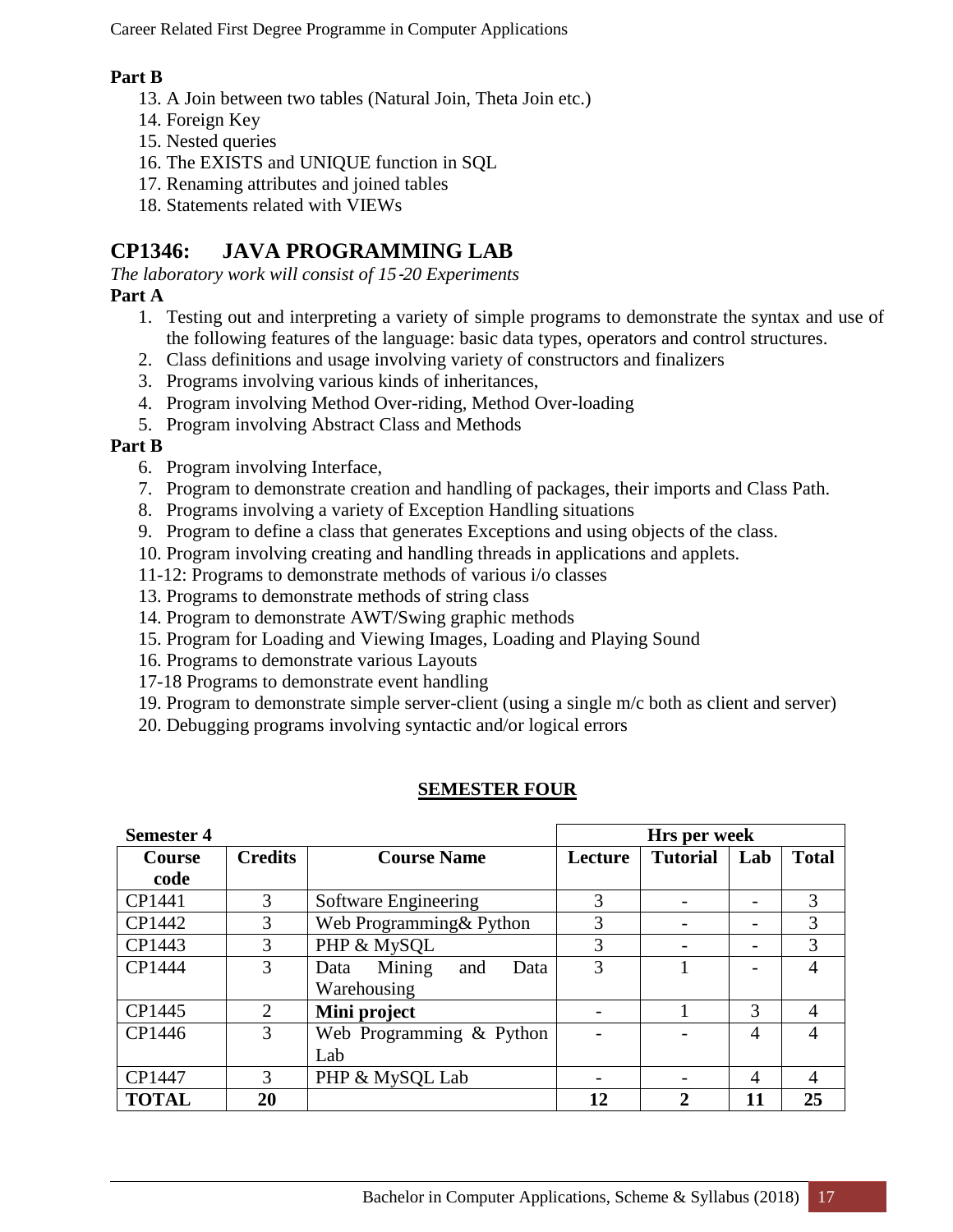To enable the students to have a thorough understanding of the activities in development projects using Structured Analysis and Design

### **2. OBJECTIVES**

At the end of the course, the students should be able to:

- Appreciate the importance of having a process for software development.
- Understand the various activities undertaken for a software development project following the Function oriented Design
- Understand the issues in code design and development
- Test software developed using SSAD

**Module I: Introduction**: Evolution; **Software life cycle models**: A few basic concepts, Waterfall model and its extension, Agile development models, Spiral model, Comparison of different life cycle models **Module II: Software Project Management**, Project Planning, Metrics for project size estimations, Project Estimation Techniques, Basic COCOMO model, Risk Management, Software **Requirements Analysis and Specification**: Requirements gathering and analysis, Software Requirements Specification **Module III: Software Design**: overview of the design process, How to characterise a good software design, Cohesion and Coupling, Approaches to software design, **Function oriented design**: Overview of SA/SD Methodology, Structured analysis, Developing the DFD model of a system, Structured Design, **User Interface design**: Characteristics of a good user interface, Basic concepts, Types of user interfaces **Module IV: Coding and Testing:** Coding, Code review, Software documentation, Testing, Unit testing, Black box testing, white box testing: Basic concepts, Debugging Integration testing, system testing, **Software Reliability and quality management**: Software reliability, Software quality, **Software maintenance**: Characteristics of software maintenance, Software reverse engineering, **Emerging Trends:** Client Server Software, Client Server architectures, CORBA, Service Oriented Architectures (SOA), Software as a Service.

#### **4. REFERENCES:**

**4.1 Core**

 Rajib Mall, *Fundamentals of Software Engineering,* Fourth Edition, PHI **4.2 Additional**

- Pankaj Jalote, *An Integrated Approach to Software Engineering*, Narosa
- Waman S.Jawadekar, *Software Engineering*, McGraw hill, 2013
- Software Engineering (Seventh edition), Ian Sommerville Addison Wesley.
- Software Engineering: A practitioners approach (Sixth Edition), Roger S Pressman-Mc Graw Hill.
- *Journals and Magazines:* (i) Software Development, CMP Media. (ii) Software Quality Professional, ASQ.

**4.3 Activities and Assignments:** *Preparing various documents, case studies, preparing test plans, UML diagrams, Metrics for various development phases, Agile Programming Methodologies, extreme Programming, Formal Methods, CASE Tools.*

#### **NB:- Activities and assignments are not meant for End\_Semester\_Examination**

### **CP1442: WEB PROGRAMMING & PYTHON**

#### **1. AIM**

- To Expose students to technology of web sites and to introduce various tools and languages required for technical and creative design of state-of-the-art web sites
- The basic features of python programming and impart skills in an Industry standard programming language

#### **2. OBJECTIVES**

- To impart basic skills in web page design using HTML
- To impart necessary ability to choose the appropriate web tools/languages for creating state-ofthe art websites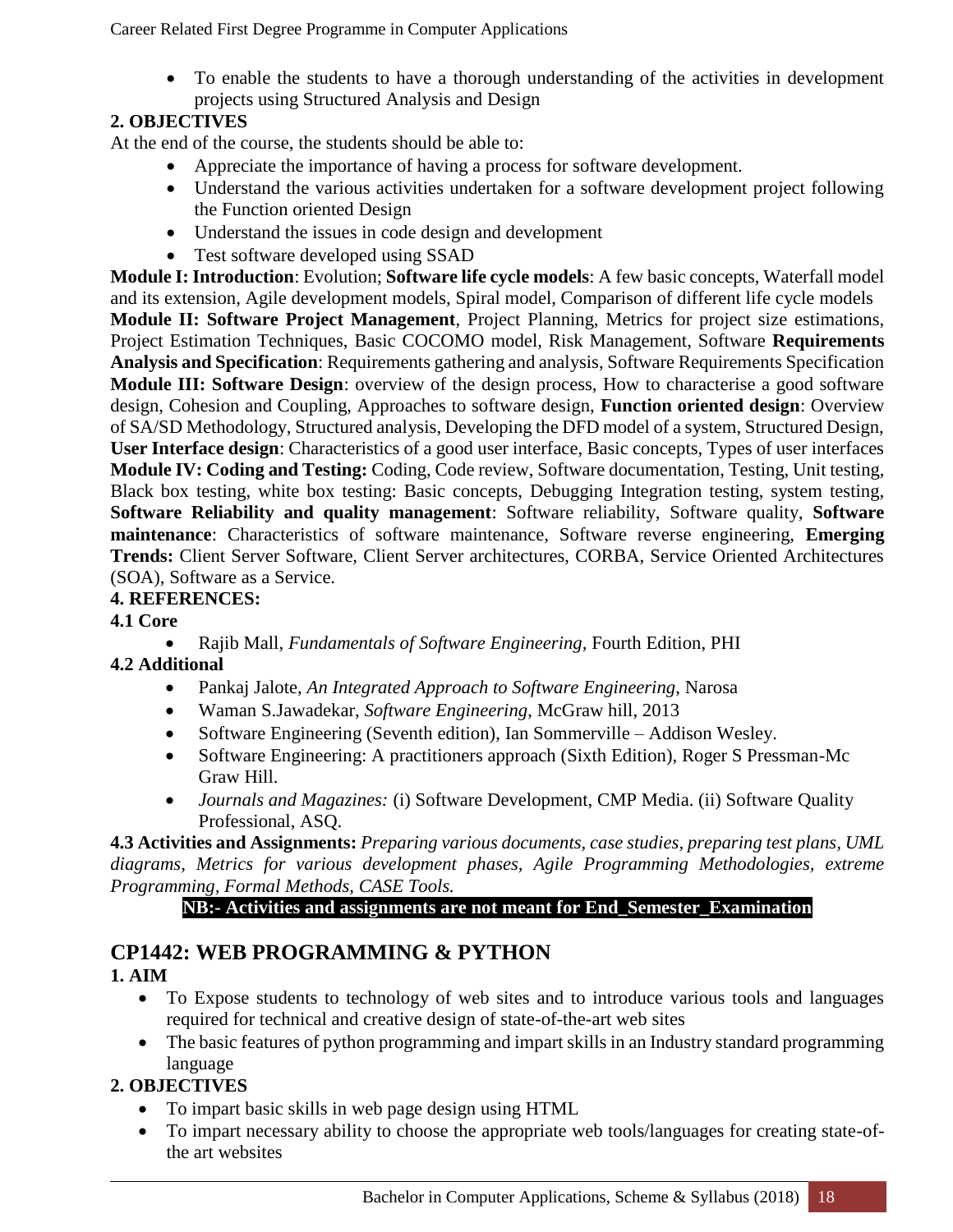- To Expose students to current trends and styles in web design and applications
- Understand the concepts of python programming

#### **3. SYLLABUS**

**Module I: HTML -** General Introduction to Internet and WWW; HTML: Structured language, Document types, Rules of html, Html tags, Head tags, Body tags, Headings , Divisions and Centering, Quotations, Preformatted text, Lists, Horizontal Rules, Block level elements, Text level elements, Character entities, Comments, Fonts, Tables: Table tags, Colors, Color names, Color values , Marquee tag.

**Module II: Advanced HTML -** Linking in html: Anchor tags, Layer tags, Link relationships, URL: Relative, Absolute, Image, Image maps, Frames: Layouts, Targeting, No frame tag, Floating frames, Audio, Embed tag, Forms: form tag and its attributes, Get, Post, Form field elements, Form accessibility enhancements: Access key, Tooltips, Browser-specific form accessibility improvements.

**Module III:** Introduction to Python - Features of Python - Identifiers - Reserved Keywords - Variables Comments in Python – Input , Output and Import Functions - Operators – Data Types and Operations – int, float, complex, Strings, List, Tuple, Set, Dictionary - Mutable and Immutable Objects – Data Type Conversion - Illustrative programs: selection sort, insertion sort, bubble sort

**Module IV:** Decision Making -conditional (if), alternative (if-else), if..elif..else -nested if - Loops for, range() while, break, continue, pass; Functions: return values, parameters, local and global scope, function composition, recursion; Strings: string slices, immutability, string functions and methods, string module; Lists as arrays.

#### **4. REFERENCES**

#### **4.1 Core**

- V.K. Jain, *Advanced Programming in Web Design*, Cyber Tech Publications
- "Taming PYTHON By Programming", Jeeva Jose Khanna Publications

#### **4.2 Additional**

- Joel Sklar, *Web Design Principles*, Vikas, 5<sup>th</sup> Edition
- The Complete Reference HTML & XHTML, Thomas A Powell,  $4^{\text{th}}$  Edition
- H M Deitel, P J Deitel& A B Goldberg, *Internet and Worldwide web programming: How toProgram*, 3/e, Pearson Education
- Kenneth A. Lambert, "Fundamentals of Python: First Programs", CENGAGE Learning, 2012.
- Paul Gries, Jennifer Campbell and Jason Montojo, "Practical Programming: An Introduction to Computer Science using Python 3", Second edition, Pragmatic Programmers,LLC,2013.
- Timothy A. Budd, "Exploring Python", Mc-Graw Hill Education (India) Private Ltd. **NB:- Activities and assignments are not meant for End\_Semester\_Examination**

### **CP1443: PHP &MYSQL**

#### **1. AIM**

 To expose students to technology of web sites and to introduce various tools and languages required for technical and creative design of state-of-the-art web sites

#### **2. OBJECTIVES**

- To impart basic skills in moderately complex use of the following tools/ scripts/ languages:
- To choose the appropriate web tools/languages for creating state-of-the art web sites
- To expose students to current trends and styles in web design and applications

#### **3. SYLLABUS**

**Module I:** Overview of PHP, Benefits and drawbacks in running PHP as a Sever Side Script, PHP Language Basics: The building blocks of PHP: variables, globals & super globals Data types: Set type, type casting, test type, Operators & Expressions, Flow control functions in PHP, Functions: Defining a function variable scope, calling a function returning values, setting default values for arguments, passing variable reference, built in functions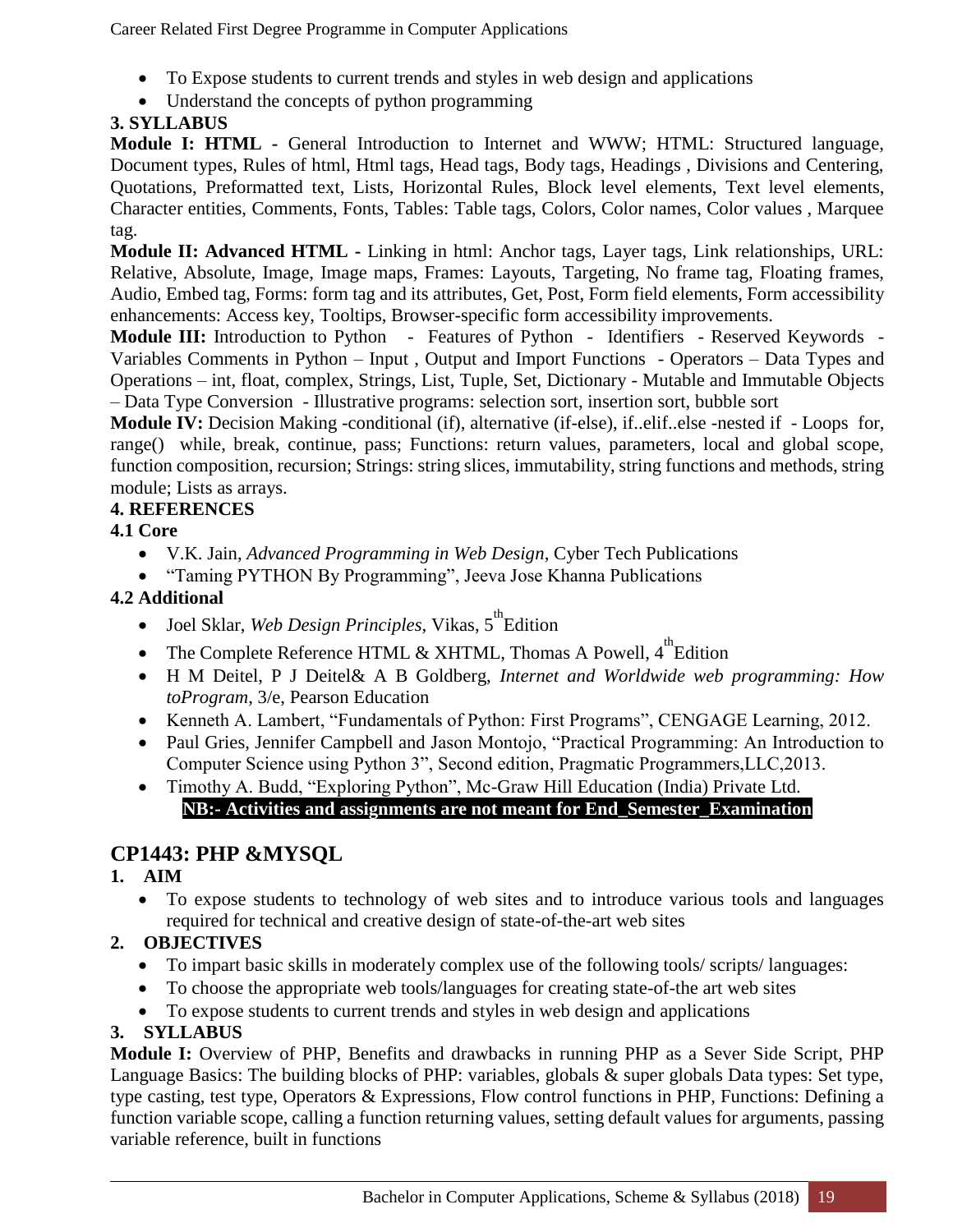**Module II:** Arrays: Creating arrays (associative & multidimensional), Array related functions. Working with Objects, Working with string functions: Formatting strings, Using Date and Time functions. Forms in PHP: Form elements, adding elements to a form, creating a simple input form, combining HTML & PHP code on a single page, redirecting the user, creating a send mail form, File upload form, working with files and directories.

**Module III:** Cookies: Introduction, different types of cookies, setting a cookie with PHP, deleting a cookie, session function overview: starting a session, working with session variables, passing session IDs in the query string, destroying sessions & unsetting variables, Working with images.

**Module IV:** Database concepts: Open source database software: MySQL features MySQL data types: Numeric, date & time, string Table creation in MySQL: insert, select, where clause, ordering the result, like operator Selecting Multiple tables: using join, using queries Modifying records: update command, replace command, delete command date & time functions in MySQL Interacting with MySQL using PHP: connecting to MYSQL ,Executing queries, Retrieving error messages, inserting data with PHP, retrieving data with PHP

#### **4. REFERENCES**

#### **4.1 Core**

Julie C.Meloni, PHP, MySQL and Apache,Pearson Education

#### **4.2 Additional**

• Ivan Byross, PHP for Beginners

#### **4.3 Assignments and activities:***sample programs which connect PHP and database, case studies.*

**NB:- Activities and assignments are not meant for End\_Semester\_Examination**

### **CP1444: DATA MINING AND DATA WARE HOUSES**

#### **1. AIM**

• To get an entry level understanding of the concepts of data mining

#### **2. OBJECTIVES**

- To get an understanding of the general properties of data in large databases
- Understand a variety of real-world applications that require data mining
- How to discover useful patterns and associations in huge quantities of data

#### **3. SYLLABUS**

**Module I:** Introduction:-Data, Information, Knowledge, KDD, types of data for mining, Application domains, data mining functionalities/tasks. Data processing—Understanding data, pre-processing data-Form of data processing, Data cleaning(definition and Phases only), Need for data integration, Steps in data transformation, Need of data reduction

**Module II:** Data Warehouses-Databases, Data warehouses, Data Mart, Databases Vs Data warehouses, Data ware houses Vs Data mart, OLTP OLAP, OLAP operations/functions, OLAP Multi-Dimensional Models- Data cubes, Star, Snow Flakes, Fact constellation. Association rules- Market Basket Analysis, Criteria for classifying frequent pattern mining, Mining Single Dimensional Boolean Association rule-Apriori algorithm

**Module III:** Classification- Classification Vs Prediction, Issues, Decision trees, Bayes classification-Bayes Theorem, Naïve Bayesian classifier, K Nearest Neighbour method, Rule-Based classification-Using IF…THEN rules for classification

**Module IV:** Cluster analysis: definition and Requirements, Characteristics of clustering techniques, Types of data in cluster analysis, categories of clustering-Partitioning methods, K-Mean and K -method only, outlier detection in clustering.

#### **4. REFERENCES**

#### **4.1 Core:**

• Sunitha Tiwari & Neha Chaudary, Data Mining and Warehousing, Dhanpat Rai & Co.

#### **4.2 Additional**

• Jiawei Han & Micheline Kamber & Jian Pei Data Mining Concepts & Techniques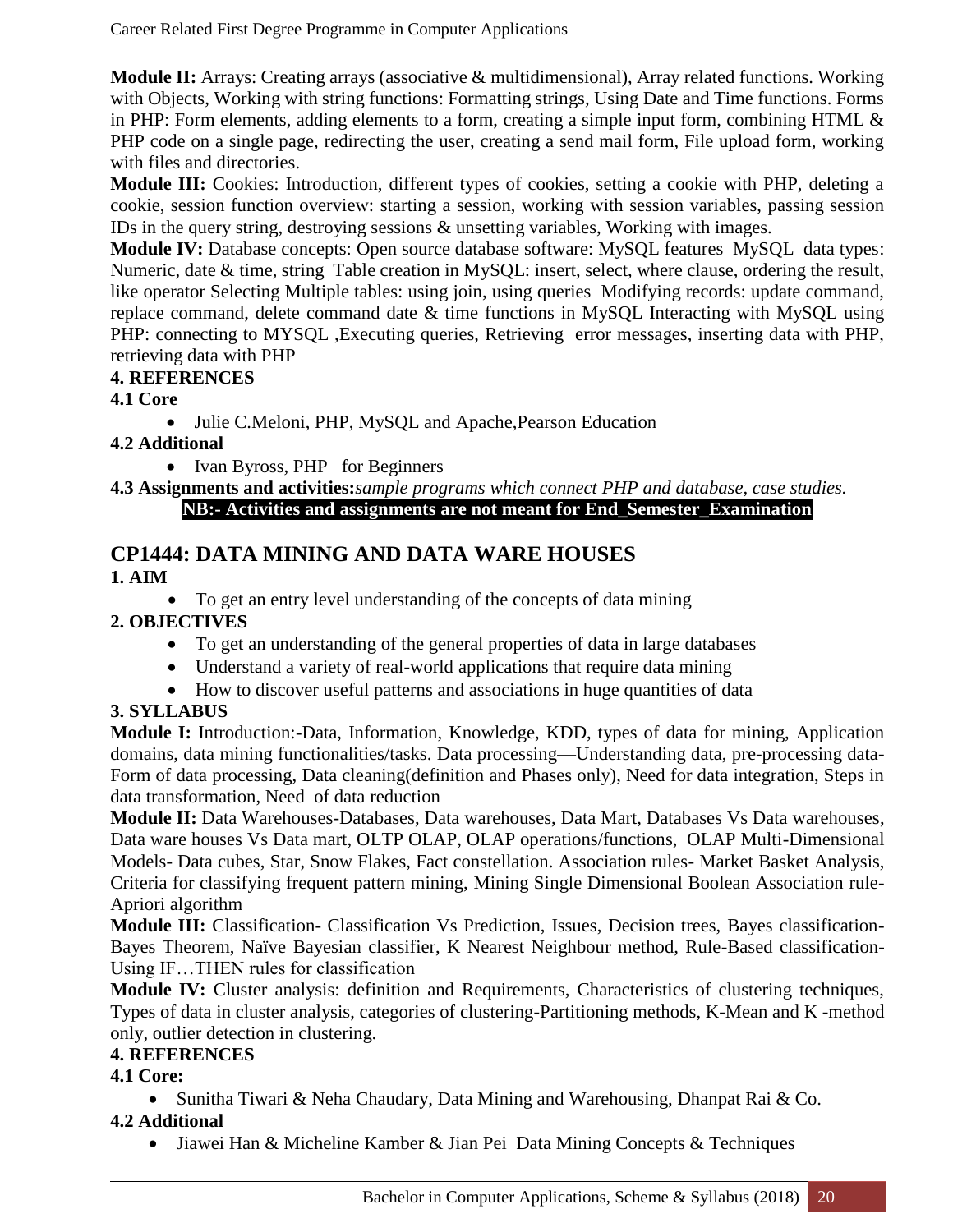Margaret H Dunham Data Mining-Introductory& Advanced Topics; Pearson

**4.3 Assignment and activities:** *Mining web, temporal, text, multimedia, medical data and other Applied Data mining areas; OLAP tools; Introduction to Rapid Miner and other free and open source data mining tools.*

#### **NB:- Activities and assignments are not meant for End\_Semester\_Examination**

#### **CP1445: MINOR PROJECT**

#### **1. AIM**

- To provide an opportunity to produce and develop socially useful software.
- To give an opportunity to students to prepare for major projects.

#### **2. OBJECTIVE**

- To provide an opportunity for structured team work and project management.
- To provide an opportunity to practice the various phases in the SDLC
- To introduce the prospect of effective technical documentation and presentation.
- To provide an opportunity to practice time, resource and person management.

### **3. GUIDELINES FOR MINOR PROJECT**

The minor project is considered as a stepping stone in implementing Major projects. Hence students should plan and organize their minor projects meticulously and necessary discussions and planning should be done so as to achieve this objective. The following guidelines should be adhered to:

- Team size should preferably be three with a maximum limit of 4 members.
- Individual projects may be permitted in exceptional cases, for valid reasons
- Minor Projects should be purely internal in nature.
- No restriction on tools/platform/language chosen should be made.
- $\bullet$  Internal guide(s) should be assigned to each team.
- Two interim reports(one after analysis and another after design) should be submitted to internal guides.
- The number of records to be submitted is limited to team size  $+$  one (Departmental copy). Hard binding of reports is optional.
- The report format guidelines used to document Major Projects should be followed for making the final report and evaluation will be made on the same grounds.

#### **4. EVALUATION**

#### **4.1 Criteria for external evaluation of Minor Project**

External evaluation is done by an external examiner appointed by the University.The following components are to be assessed for the End Semester Evaluation of the Minor Project:

- Ouality of documentation- 30 marks
- Presentation of work- 25 marks
- $\bullet$  Viva 25 marks
	- **Total - 80 marks**

#### **4.2 Criteria for internal evaluation of Minor Project**

Internal evaluation is be done by conducting a Viva by a team of evaluators comprising of the concerned guides and/or Head of the Department.The following are the components for internal evaluation of the Minor Project:

| - 5 marks                            |
|--------------------------------------|
| -10 marks<br><b>Total - 20 marks</b> |
|                                      |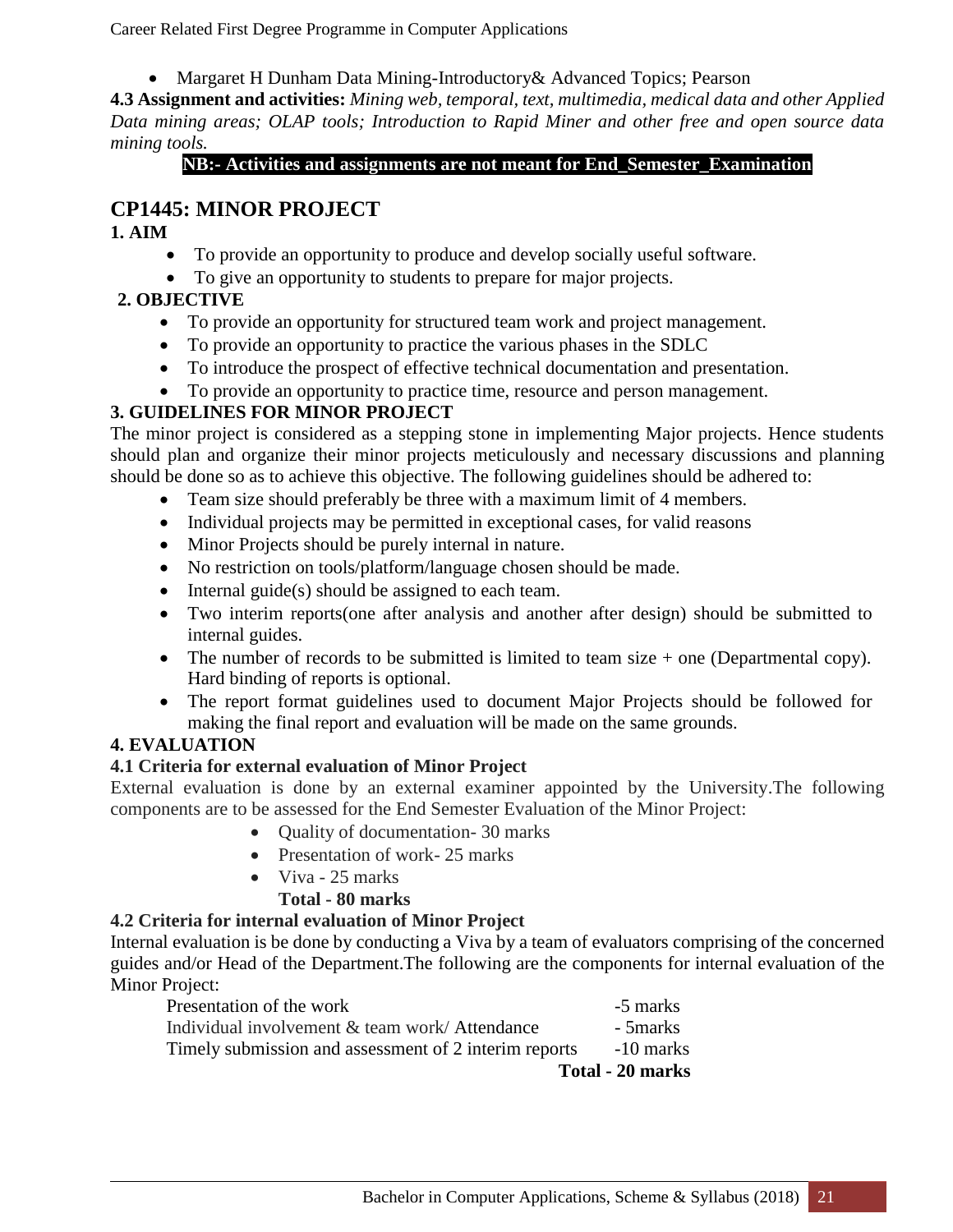### **CP1446: PHP and MYSQL LAB**

The laboratory work will consist of 15 ‐20 Experiments

#### **Part A (MYSQL)**

- Database creation, table creation, insertion, updation, deletion and select.
- Programs to connect PHP and MYSQL
- Setup WAMP/XAMPP Server or Setup Apache, MySQL and PHP separately in your PHP Lab.

#### **Part B (PHP)**

- Write a PHP program to generate a random number between 1 and 100.
- Modify above program to accept range of the random number from HTML interface.
- Programs involving various control structures like if, else, elseif/else if', Alternative Syntax for 'if, else, elseif/else if'
- Programs involving various control structures like while, do-while, for, foreach, switch, break, continue. Try alternative syntax for while, do-while, for, foreach, switch.
- Programs involving the declaration, return, require, include, require- once, include once and goto.
- Programs to demonstrate PHP Array functions, PHP Array Sorting, PHP Key Sorting, PHP Value Sorting, PHP Multi Array Sorting, PHP Array Random Sorting,
- Programs to demonstrate PHP Array functions. PHP Array Reverse Sorting, Array to String Conversion, Implode() function, String to Array, Array Count, Remove Duplicate Values
- Programs to demonstrate PHP Array functions. array Search, Array Replace, Array Replace Recursive, Array Sub String Search
- Demonstrate the use of regular expression to compare two strings.
- Extract Domain name from URL
- Find the number of rows from a MYSQL database for your query.
- Generate a Guestbook which will allow your website visitor to enter some simple data about your website.
- Develop a PHP program for Email Registration.
- Develop a project for making Application form and performing Degree Admission On-line.

### **CP 1447: WEB PROGRAMMING and PYTHON LAB**

*The laboratory work will consist of 15*‐*20 Experiments* 

#### **Part A (Web Programming)**

- 1. Practicing basic HTML tags, text tags test styles, paragraph styles, headings, lists
- 2. Tables in HTML, Frames in HTML, nested frames, Link and Anchor Tags
- 3. Including graphics, video and sound in web pages, including Java applets
- 4. Layers & Image Maps
- 5. Creating animated Gifs
- 6. Cascading Style sheets
- 8. HTML forms and Fields
- 9. Development of a web site involving a variety of tools practiced above

#### **PART B (Python)**

- Use functions for structuring Python programs.
- Represent compound data using Python lists, tuples, dictionaries.
- Read and write data from/to files in Python.
- Programs to demonstrate creating and handling of modules and packages
- Programs involving a variety of Exception Handling situations
- GUI programming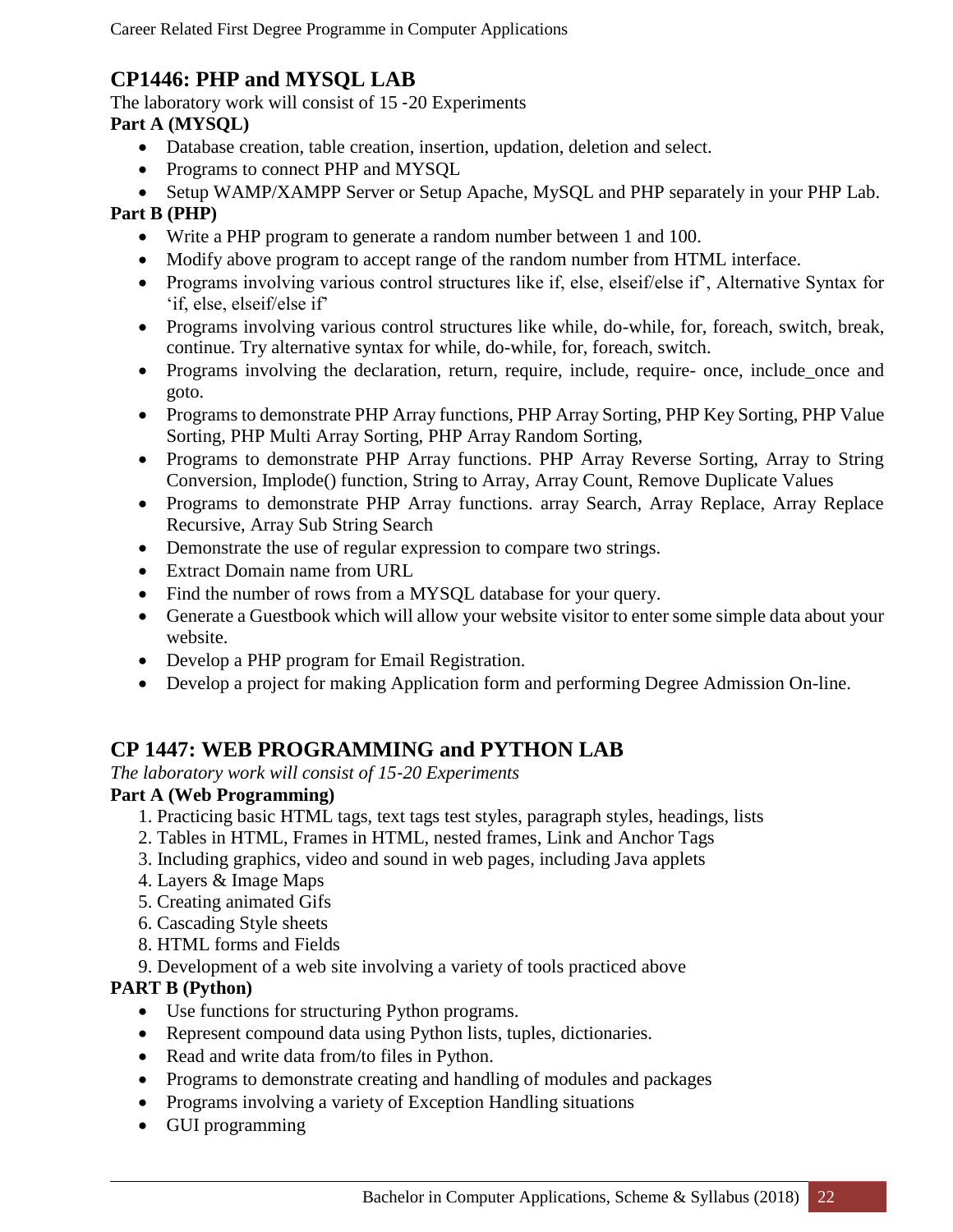| <b>Semester 5</b> |                |                                | Hrs per week |                 |     |                |  |
|-------------------|----------------|--------------------------------|--------------|-----------------|-----|----------------|--|
| <b>Course</b>     | <b>Credits</b> | <b>Course Name</b>             | Lecture      | <b>Tutorial</b> | Lab | <b>Total</b>   |  |
| code              |                |                                |              |                 |     |                |  |
| CP1541            | 3              | Data Analytics                 | 3            |                 |     | 3              |  |
| CP1542            | 3              | &<br>Information<br>systems    | 3            |                 |     | 4              |  |
|                   |                | Knowledge Management           |              |                 |     |                |  |
| CP1543            | 3              | <b>Visual Programming</b>      | 3            |                 |     | $\overline{4}$ |  |
|                   |                | <b>Open Course</b>             |              |                 |     |                |  |
| CP1551.1          |                | Digital Marketing              | 3            |                 |     |                |  |
| CP1551.2          | $\overline{2}$ | Internet & WWW                 |              |                 |     |                |  |
| CP1551.3          |                | Introduction to Cyber Security |              |                 |     |                |  |
| CP1544            | 3              | <b>Software Testing</b>        | 3            |                 |     | 3              |  |
| CP1545            | 3              | Data Analytics Lab             |              |                 | 4   | 4              |  |
| CP1546            | 3              | Visual Programming Lab         |              |                 | 4   | $\overline{4}$ |  |
| <b>TOTAL</b>      | 20             |                                | 15           | 2               | 8   | 25             |  |

#### **SEMESTER FIVE**

### **CP1541: DATA ANALYTICS**

#### **1. AIM**

 Understand the principles and purposes of data analytics, and articulate the different dimensions of the area.

#### **2. OBJECTIVES**

The student should be able to get the idea:

- To work with and manipulate a data set to extract statistics and features, coping with missing and dirty data.
- To get the basic knowledge of HADOOP
- To appreciate the need for privacy, identify privacy risks in releasing information, and design techniques to mediate these risks.

#### **3. SYLLABUS**

**Module 1: Introduction**, how analytics is used in practice, analytics works in different companies Google, Facebook, Kaggle, and Netflix. **BIG DATA**–Introduction, why big data – evolution principlesdifference from regular data - convergence of key trends – A Wider Variety of Data **-** unstructured data – Big Data Business Models, Enabling Big Data Analytic Applications. **Big data analytics in industry**– Digital Marketing and the Non - line World **-** web analytics – big data and marketing – New School of Marketing - fraud and big data – risk and big data – credit risk management – big data and algorithmic trading – big data and healthcare – big data in medicine – advertising and big data – big data technologies **Module II:Big Data Technology -**Old vs. New Approaches, Data Discovery, Open-Source Technology, Cloud and Big Data, Predictive Analytics, Software as a Service, Mobile Business Intelligence, Crowdsourcing Analytics, Inter- and Trans-Firewall Analytics, R&D Approach Helps Adopt New Technology, Adding Big Data Technology into the Mix, **Information Management - B**ig Data Foundation, Big Data Computing Platforms, Big Data Computation, Big Data Storage, Big Data Computational Limitations, Big Data Emerging Technologies.**Business Analytics** - geospatial intelligence, Consumption of Analytics, Creation and Visualizing, Tools for Analytic Applications.

**Module III:The People Part of the Equation -** Evolution of Data Science, Learning over Knowing, Data Scientist Skills, Critical Thinking, Holistic View of Analytics, Setting Up the Right Organizational Structure forInstitutionalizing Analytics, **Data Privacy and Ethics -** Privacy Landscape, Customer Relationship Management, Rights and Responsibility, Technologies for anonymizing data,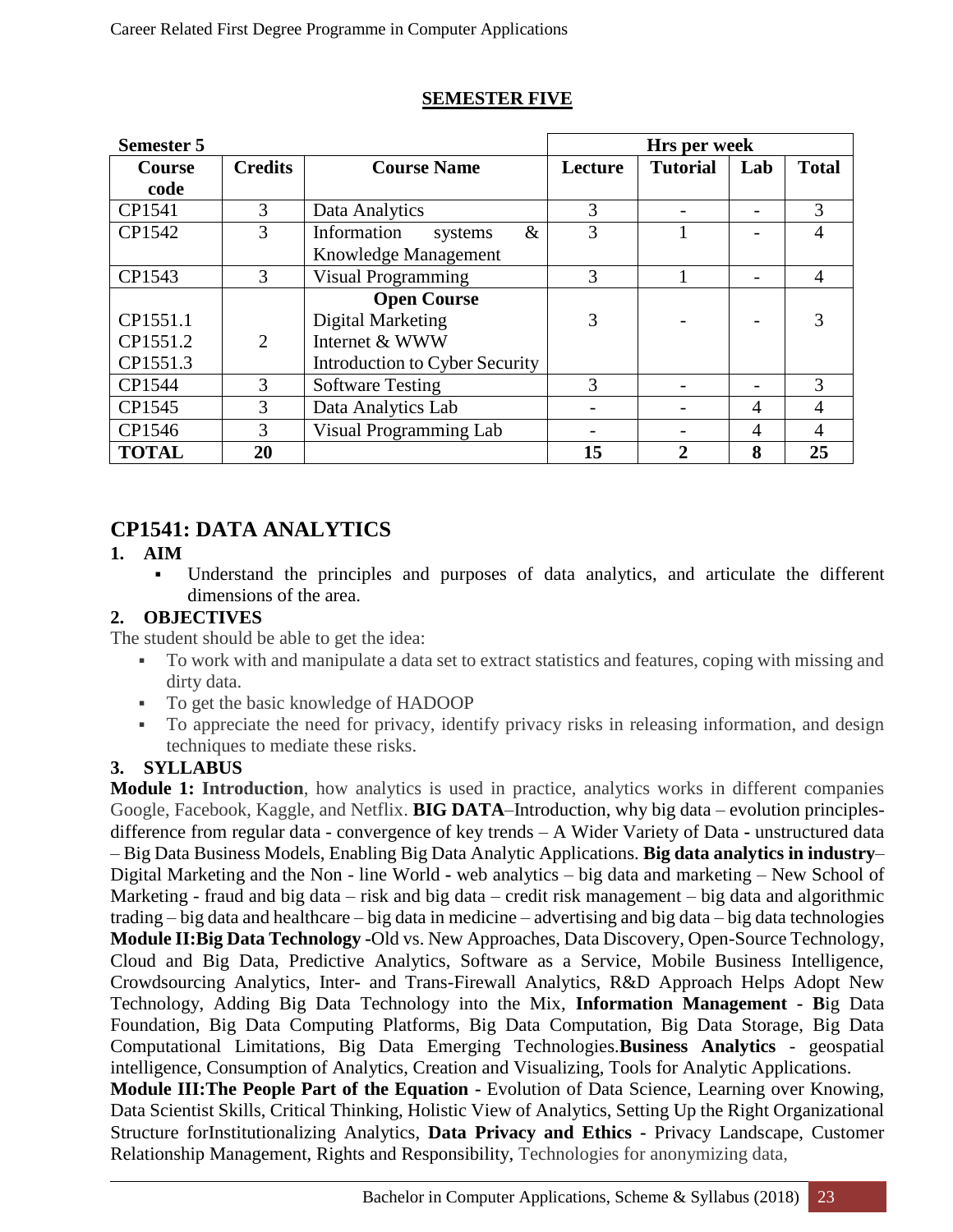**Module IV:BASICS OF HADOOP -** Introduction to Hadoop - Data, Data Storage and Analysis, Querying, Comparison with Other Systems- Relational Database Management Systems, Grid Computing, Volunteer Computing, A Brief History of Apache Hadoop.Design of Hadoop distributed file system (HDFS) – HDFS concepts – Java interface – data flow – Hadoop I/O – data integrity – compression – serialization, Avro – file-based data structures, HADOOP RELATED TOOLS - Hbase – data model and implementations – Hbase clients.

#### **4. REFERENCES**

- Michael Minelli, Michelle Chambers, and AmbigaDhiraj, "Big Data, Big Analytics: Emerging Business Intelligence and Analytic Trends for Today's Businesses", Wiley, 2013.
- Tom White, "Hadoop: The Definitive Guide", Third Edition, O'Reilley, 2012 **NB:- Activities and assignments are not meant for End\_Semester\_Examination**

#### **CP1542: INFORMATION SYSTEMS AND KNOWLEDGE MANAGEMENT 1. AIM**

- To get basic idea on Information and knowledge management Systems.
- Discuss the intellectual methods for designing and deploying a Knowledge Management System.
- Go through various tools used in Knowledge Management and its applications.

### **2. OBJECTIVES**

- To impart the term Information Systems and knowledge Management.
- To explore the idea on Knowledge Management system development and its implementation.
- To impart knowledge on various tools used forKnowledge Management and discuss its applications

#### **3. SYLLABUS**

**Module 1: Evolution of Information Systems and Total Quality Management,** Birth of computing, Evolution of Modern Computing, Data, Information Processing, Information Technologies, Evolution of Information Systems, Implementation of organisational information systems, Modern organisational information systems, Deployment of information systems, Industrial evolution, Quality methodologies, Total Quality Management, Artificial intelligence, Emerging business paradigm, Knowledge organisation.

**Module 2: Knowledge and Knowledge Management,** Data-Information-Knowledge-Business Intelligence, Attributes of Knowledge, Expression of Knowledge, Human thinking and Learning, Tacit and Explicit Knowledge, Knowledge: A driver for Creativity and Innovation, Knowledge: A strategic resource, Business benefits of knowledge, Tools for knowledge management.

Knowledge Management, Knowledge Initiatives, Knowledge Management Process, Knowledge Management and Development Life cycle, Knowledge Networking, Principles behind KM success, Thematic Analysis of Knowledge Management, SECI Model: Knowledge Transformation and Dynamics.

**Module 3: Knowledge Management System and Development,** Generic model of Knowledge Management System, Knowledge Management System: Development Life Cycle, Knowledge Management System: Application Cycle, Challenges in Developing KMS, KMS Life Cycle, KM System Architecture, Knowledge Construction Architecture, Implementation of KMS, The learning concept and Knowledge Management System.Introduction to KM, Establish a knowledge strategy framework, Validation of Knowledge, Validation of knowledge through Knowledge Models, Knowledge Creation, Acquisition of Knowledge, Knowledge Acquisition Techniques.

**Module 4: Application phase and Organisation Learning,** Knowledge Transfer, Knowledge sharing: A process, Knowledge Transferring sharing and tools, Codification of Knowledge, build a knowledge Maps, Designing Knowledge Transfer and Sharing strategy, Network structures for Knowledge Transfer, Knowledge Asset, Intellectual Capital and Property, Skandia model for measuring Intellectual capital, Successful Implementation of KM Initiative.Building a Learning organisation, Five core Disciplines of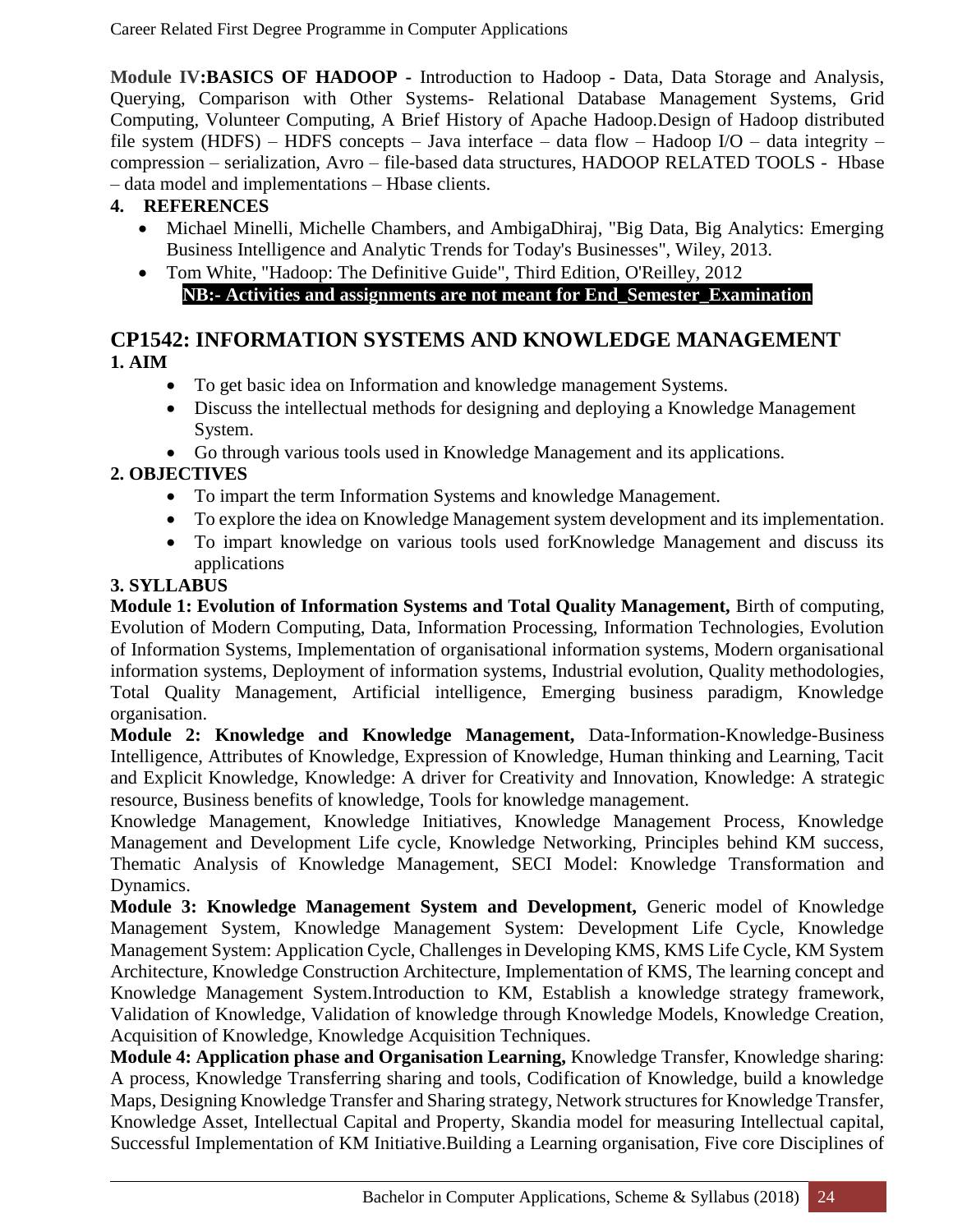a Learning organisation, The concept of Learning Organisation, Organisation Learning, Organisation Knowledge, Human Resource Management for KM, Paradigm shift in HRM functions.Information and Communication Technology(ICT), Unified communication Technology(UCT), WiMAX Technology.

#### **4. REFERENCES**

#### **4.1 Core**

- Knowledge Management Waman S Jawadekar, Tata McGraw Hill Education Private Limited-2011
- Knowledge Management E Sudhir Warier, Vikas Publishing House Pvt. Ltd. 2009

**4.2 Activities& Assignment:***Highlight the key steps to be performed in solving a Knowledge ManagementModel case;* 

#### **NB:- Activities and assignments are not meant for End\_Semester\_Examination**

### **CP1543: VISUAL PROGRAMMING**

#### **1. AIM**

To get basic idea on ASP.NET web programming.

#### **2. OBJECTIVES**

On completion this course, student should able to:

- Get basic information about the features of visual studio tools
- Get the awareness of how to use cookies
- Get the idea of using SSL with GUI

#### **3. SYLLABUS**

**Module 1:** An Introduction to ASP.NET web programming – An introduction to web programming, an introduction to ASP.NET application development, quick preview of how an ASP.NET application works. Visual Studio features for working with CSS.Introduction to server controls, how to work with button controls, text boxes, labels, check boxes, radio button, list controls, and other web server controls like image, hyperlink, file upload, and calendar controls.

**Module 2:** Introduction to validation controls, basic validation controls, validation techniques and advanced validation controls. How to manage state – how to use view state, session state and application state.How to use cookies.

**Module 3:**An introduction to database programming – Introduction to relational database, how to use SQL to work with data in database. Introduction to ADO.NET 4. How to use SQL data source, how to use custom statements and stored procedures, Data list controls, Data binding, advanced features of a SQL data source.

**Module 4:** Customise the GridView control, Update GridView data, DataListView controls, FormView Control, ListView control and update ListView data.Introduction to SSL, how to get and use digital source certificate, how to use a secure connection, Introduction to authentication, how to setup authentication and authorization, how to use login controls, how to configure ASP.NET application, how to deploy an ASP.NET application.

#### **4. REFERENCES**

**4 Core**

 **Anne Boehm**, Murach's ASP.NET 4 web programming with VB 2010, Shroffs publishers and Distributors Pvt. Ltd

#### **4.2 Additional**

- **ImarSpaanjaars**, Beginning ASP.NET 4.0 in C# and VB, Wiley publishers
- **Simon Smart**, learn ASP.NET 4.0, C# and VB 2010, publishers Smart Method

**4.3Assignments And Activities:** Preparations of sample projects using ASP.NET with visual studio tools, Web pages with SSL connectivity.

#### **NB:- Activities and assignments are not meant for End\_Semester\_Examination**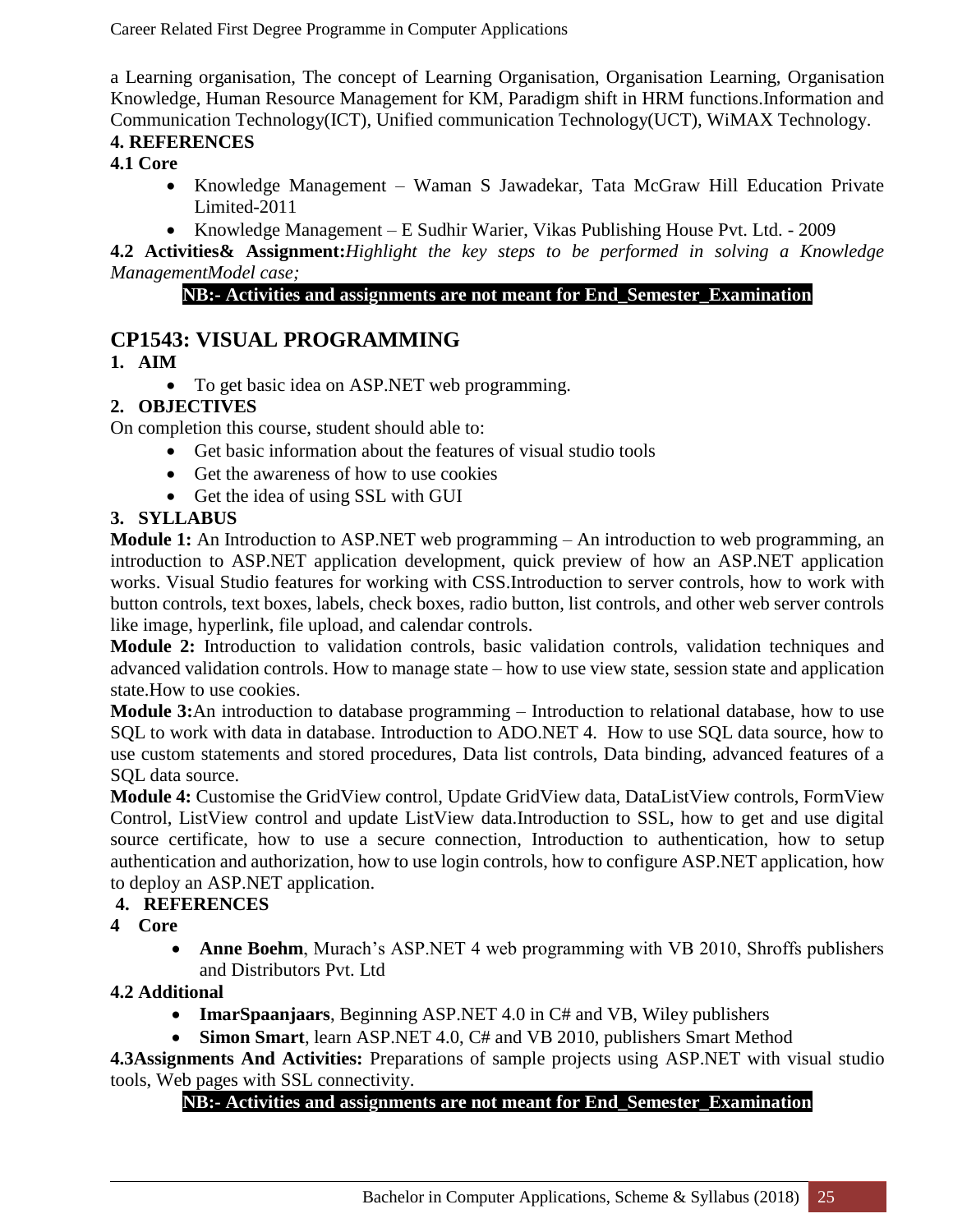### **CP1551:OPEN COURSE CP1551.1: DIGITAL MARKETING**

#### **1. AIM**

- To introduce the student to the basic concepts of digital marketing functions
- To impart skills in the use of different types of payment tools with proper awareness on legal and secure transactions.

#### **2. OBJECTIVES**

At the end of this course, the students will be able to

- To familiarize students with Digital marketing function in organizations.
- Also aims to equip the students with understanding different modes of payments, beware of security and legal issues in digital marketing

#### **3. SYLLABUS**

**Module I:** Introduction: Nature, Scope and Importance of Digital Marketing; Evolution of Digital Marketing; Core Concepts-Inbound Marketing, Content Marketing, Email Marketing, Influential Marketing; Holistic Digital Marketing Concept, 10Ps of digital marketing; Digital Marketing Environment: Macro and Micro Environment.

**Module II:** E-banking: approaches, devices, services, benefits, drawbacks, Electronic payment systemscredit cards, debit cards, smart cards, credit accounts, cyber security, encryption, secret key cryptography, public key cryptography, digital signatures, firewalls

**Module III:** Digital Marketing: Search Engine Optimization (SEO), Social Media, Content Marketing; Email Marketing, Mobile Marketing. Challenges for Digital Marketing: Increased Security Risk, Cluttered Market, Less Focus on Keywords, More Ad Blockers, Increased Ad Costs**.**

**Module IV:** Digital Marketing: Pay per Click-Search Engine Advertising, Advantages, Factors, Conversion Rate Optimization (CRO); Digital Marketing- Web Analytic. Social Media Marketing: Face book, Pinterest, Twitter, LinkedIn, YouTube, Google Adwords, Google Analytics; Issues and Future enhancement of Digital Marketing.

#### **4. REFERENCES:**

- **Core**
	- Ian Dodson-*The art of Digital Marketing*, Wiley
- **4.2 Additional**

Puneet Singh Bhatia- *Fundamentals of Digital Marketing*, Pearson Education

#### **4.3 Assignments and activities:** *Collection of current marketing tools, case studies, new trends.* **NB:- Activities and assignments are not meant for End\_Semester\_Examination**

### **CP1551.2: INTERNET AND WWW**

#### **1. AIM:**

• To introduce to Internet and World Wide Web.

#### **2. OBJECTIVES:**

- To understand the basic concepts of Networks.
- To learn the working of Internet.
- Exposure to Network Protocols.
- Exposure to WWW.

#### **3. SYLLABUS**

**Module I**: Introduction to Network-Types of Network-Network Topologies, Intranet, Extranet-Advantages, Internet-History, Modes of Connecting to Internet-Dialup Access-Direct to dedicated connections, Internet Service Providers, Domain Name Service, Internet Addresses-Addressing Scheme-IPV6,Modems,Communication Software, Internet tool-File Transfer Protocols, Search Tools, Telnet.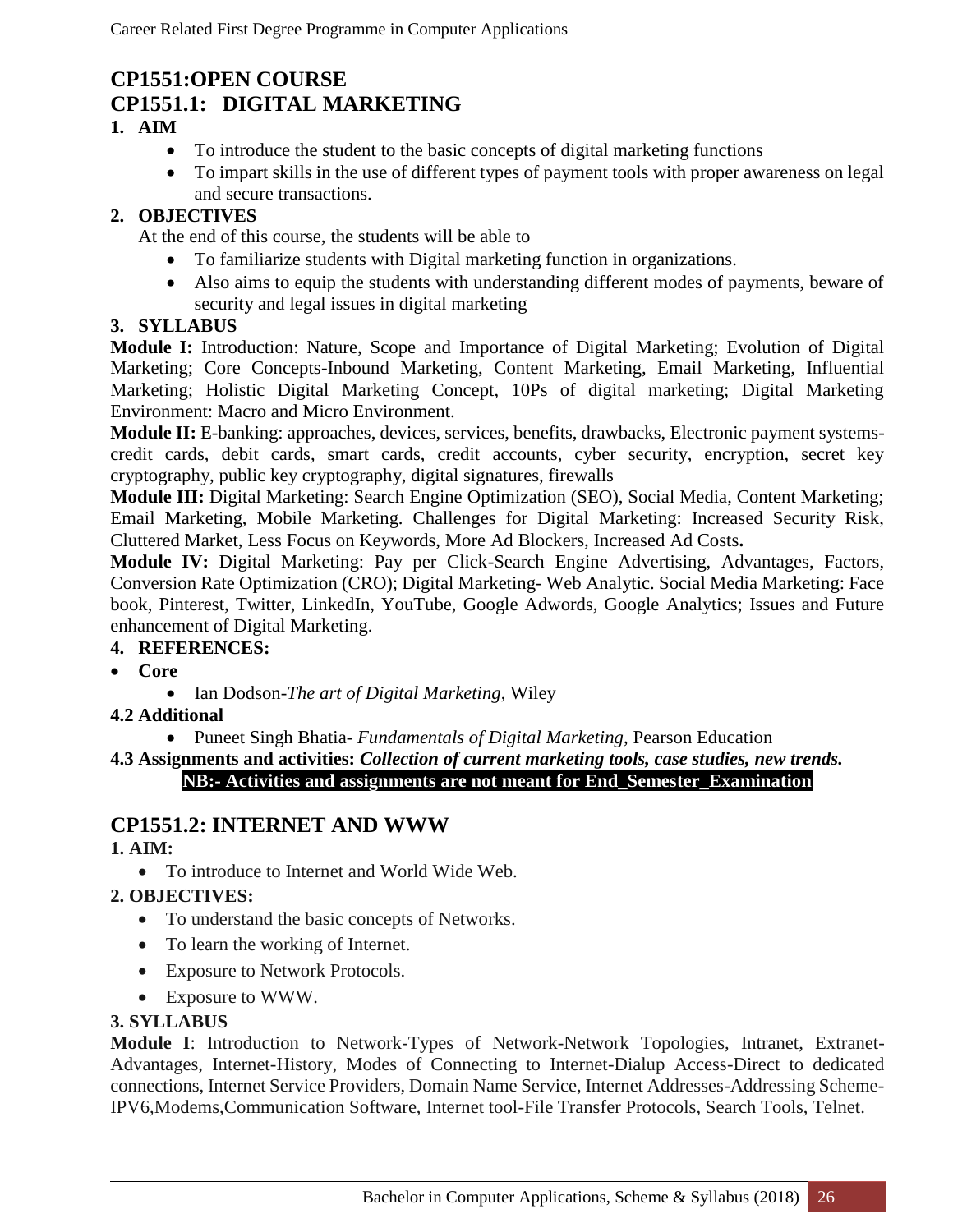**Module II**: Introduction to WWW-WWW and HTTP, Webpage, Introduction to Web Browser-Book Marks-Comparison, Directories, Search Engines-Search Fundamentals-Search Terminology-Search Strategies – Search Generalization-Search Specialization-Working.

**Module III**: Uniform Resource Locator (URL) Introduction to TCP/IP-TCP/IP Model, Email-Working with Email-Sending Mail-Reading Mail-Replying to Mail-Deleting Mail-Advantages and Disadvantages of Email, Basics of Chat Rooms, SMTP.

**Module IV**: Introduction to Web Server-Personal Web Server (PWS)-Internet Information Server (IIS)- Apache Webserver-Benefits of Web Server, Introduction to Security-Internet Security-Identifying Network Stations, Network Protocols-Internet Security Threats.

#### **4. REFERENCES**

#### **4.1 Core**

 Dr. Surender Jangra, "Basics of Internet and Web", Vayu Education of India. New Delhi 110002

#### **4.2 Additional**

 Raymond Greenlaw, Ellen Hepp "Fundamentals of Internet and the World Wide Web, McGraw-Hill.

#### **NB:- Activities and assignments are not meant for End\_Semester\_Examination CP1551.3: CYBER SECURITY**

#### **1. AIM**

● To introduce the issues and methods of information security and its guidelines.

#### **2. OBJECTIVES:**

On completion of this course student shall:

- Understand high-level overview of information security principles.
- Understand different roles and responsibilities of security professionals
- Understand cryptography and information system risk management.
- Be aware of multiple security control families as well as benefits of each control family

#### **3. SYLLABUS**

**Module I: Introduction to Information systems:** Modelling business process, components, categories, Individuals in information system, Developing information systems; **Information Systems:**threats, Information assurance, cyber security and security risk analysis; **Application**  security: Data Security considerations, security technology, intrusion detection access control **Module II: Security threats:** Introduction to security threats, Network and services attack, security threats to e-commerce

**Module III: Security Policies:**Introduction, Why we need security policies, Security policy development, Email security policies, Policy review process, corporate policy, sample template of cyber security policy

**Module IV: Information security standards:** Why ISO, IT ACT 2000, copyright, Patent, Intellectual property right, Cyber laws in India, Software Licensing, Semi conductor law and patent law,

#### **4. REFERENCES**

**Core:** Fundamentals of Cyber security, MayankBhushan, BPB publication, First Edition 2017 **NB:- Activities and assignments are not meant for End\_Semester\_Examination**

### **CP1544: SOFTWARE TESTING**

#### **1. AIM:**

• To provide students the knowledge of testing software

#### **2. OBJECTIVES:**

At the end of this course, the student will able to

• Discuss the basic concept of testing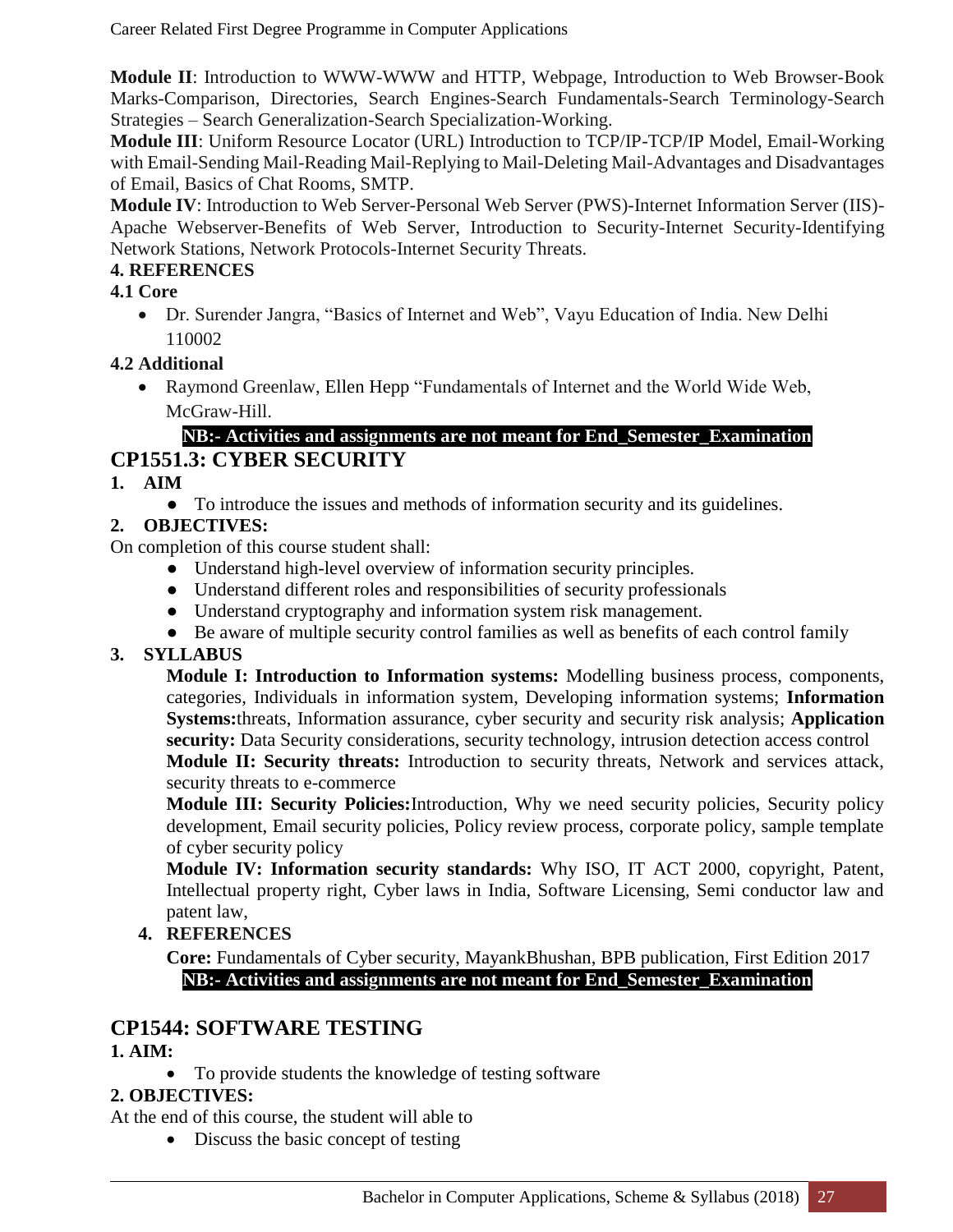- Explain the different types of testing
- Describe the tools used for testing

#### **3. SYLLABUS**

**Module I:** Introduction: purpose of testing, testing and debugging, models for testing, types of testing, types of bugs. Flow graphs and path testing:-Basic concept of path testing, predicates, path predicates and achievable, path sensitizing, path instrumentation.

**Module II:** White box testing, static testing:-static testing by Humans, static analysis tools. Structural testing, code coverage testing, code complexity testing, challenges in white box testing.

**Module III:** Black testing-Requirements based testing, positive and negative testing, Boundary value analysis, Decision Table, equivalence partitioning, state based or Graph based testing, compatibility testing, User Documentation testing, Domain testing.

**Module IV:** Test management and automation:-Introduction, Test planning, Test management, Test process, Test reporting; Test automation. Test tools

#### **4. REFERENCES**

#### **4.1 Core**

- Software testing principles and practices, Pearson by Srinivasan Descikan, Gopalaswamy Ramesh.
- Basis Beizes,software. testing techniques,Dreamtech,Second edition

#### **4.2 Additional**

- Edward Kit,Software Testing in the Real world, Pearson Education of India.
- K.K Prasad, Software Testing Tools,Dreamtech.

**4.3 Assignment and activities:***case studies on different testing methodologies and comparison of time complexities.*

**NB:- Activities and assignments are not meant for End\_Semester\_Examination**

### **CP1545: DATA ANALYTICS LAB**

**1. AIM**

Optimize business decisions and create competitive advantage with Big Data analytics

#### **2. OBJECTIVES**

- To impart the term Information Systems and knowledge Management.
- To explore the idea on Knowledge Management system development and its implementation.

### **3. SYLLABUS**

**Part A**

• Program related to module I and II of CP1541:Data Analytics

Part B

• Program related to module III and IV of CP1541: Data Analytics

### **CP1546: VISUAL PROGRAMMING LAB**

#### **1. AIM**

To get basic idea on ASP.NET web programming.

#### **2. OBJECTIVES**

On completion this course, student should able to:

- Get basic information about the features of visual studio tools
- Introduction to ASP.NET Web Application
- Get the idea of using SSL with GUI

### **3. SYLLABUS**

#### **Part A**

• Programs related to module I and II of CP1543: Visual Programming

#### **Part B**

• Programs related to module III and IV of CP1543: Visual Programming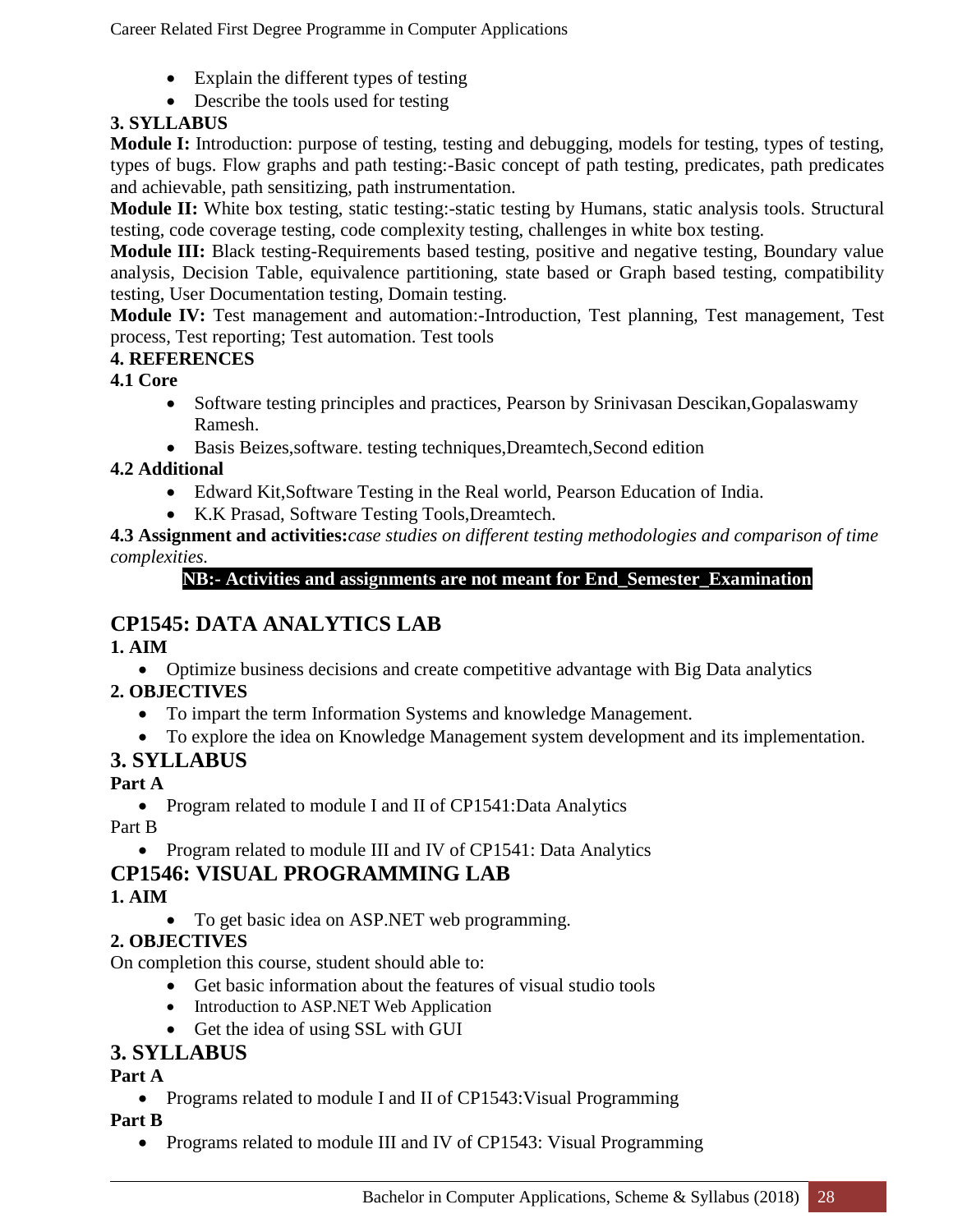#### **SEMESTER SIX**

| Semester 6    |                |                                 | Hrs per week |                 |     |              |  |
|---------------|----------------|---------------------------------|--------------|-----------------|-----|--------------|--|
| <b>Course</b> | <b>Credits</b> | <b>Course Name</b>              | Lecture      | <b>Tutorial</b> | Lab | <b>Total</b> |  |
| code          |                |                                 |              |                 |     |              |  |
| CP1641        | 3              | Multimedia Systems              | 3            |                 |     | 3            |  |
| CP1642        | $\overline{4}$ | Object Oriented Analysis<br>and | 3            |                 |     | 3            |  |
|               |                | Design                          |              |                 |     |              |  |
| CP1643        | 3              | of<br>Design<br>Analysis<br>and | 3            |                 |     | 4            |  |
|               |                | Algorithms                      |              |                 |     |              |  |
|               |                | <b>Elective</b>                 |              |                 |     |              |  |
| CP1661.1      |                | Geographical Information System |              |                 |     |              |  |
| CP1661.2      | 3              | Entrepreneurship and Innovation | 3            |                 |     | 3            |  |
| CP1661.3      |                | Internet of Things (IoT)        |              |                 |     |              |  |
| CP1644        | 3              | Trends in Computing             |              |                 | 4   | 4            |  |
| CP1645        | 4              | <b>Major Project</b>            |              |                 | 8   | 8            |  |
| <b>TOTAL</b>  | 20             |                                 | 12           |                 | 12  | 25           |  |

### **CP1641: MULTIMEDIA SYSTEMS**

#### **1. AIM**

 To introduce students to various multimedia elements along with the theoretical underpinnings and to expose them to integration of these elements.

#### **2. OBJECTIVES**

By the end of this course, students should be:

- Familiar with features of text, audio, images, video and active contents
- Familiar with the file formats for the above elements
- Aware of various application softwares used to process the above elements
- Aware of various applications of multimedia

#### **3. SYLLABUS**

**Module I:** Concept of Multimedia, Hypertext, Hypermedia, History of multimedia, Multimedia hardware: CD-ROM, DVD, Microphone, Speakers, Soundcards, Video Camera, MIDI, Applications of multimedia in entertainment, education, health etc.

**Module II:** Graphic and image data representation, spatial and temporal resolution of images, grey level and colour images, basic concepts, computer image processing (image synthesis, image analysis, image recognition, image transmission), animations, image data compression, image file formats(JPEG, MPEG).

**Module III:** Analog and digital video, basic concepts, computer video format, frame rates, sync, resolution, colour video formats- NTSC,PAL and SECAM, analog video artifacts, video equipments, digital video compression

**Module IV:** Sound/Speech processing: Basic Sound concepts- Computer representation of sound, Audio formats, MIDI-basic concepts, devices, messages, software, Speech- generation, analysis, transmission. **4. REFERENCES**

#### **4.1 Core**

 Ralf Steinmetz and KlaraNahrstedt,*Multimedia Applications*, Pearson Education **4.2 Additional** 

- Malay K. Pakhira, *Computer Graphics Multimedia and Animation*, PHI, 2008.
- Judith Jeffcoate, *Multimedia in Practice: Technology & Applications*, PHI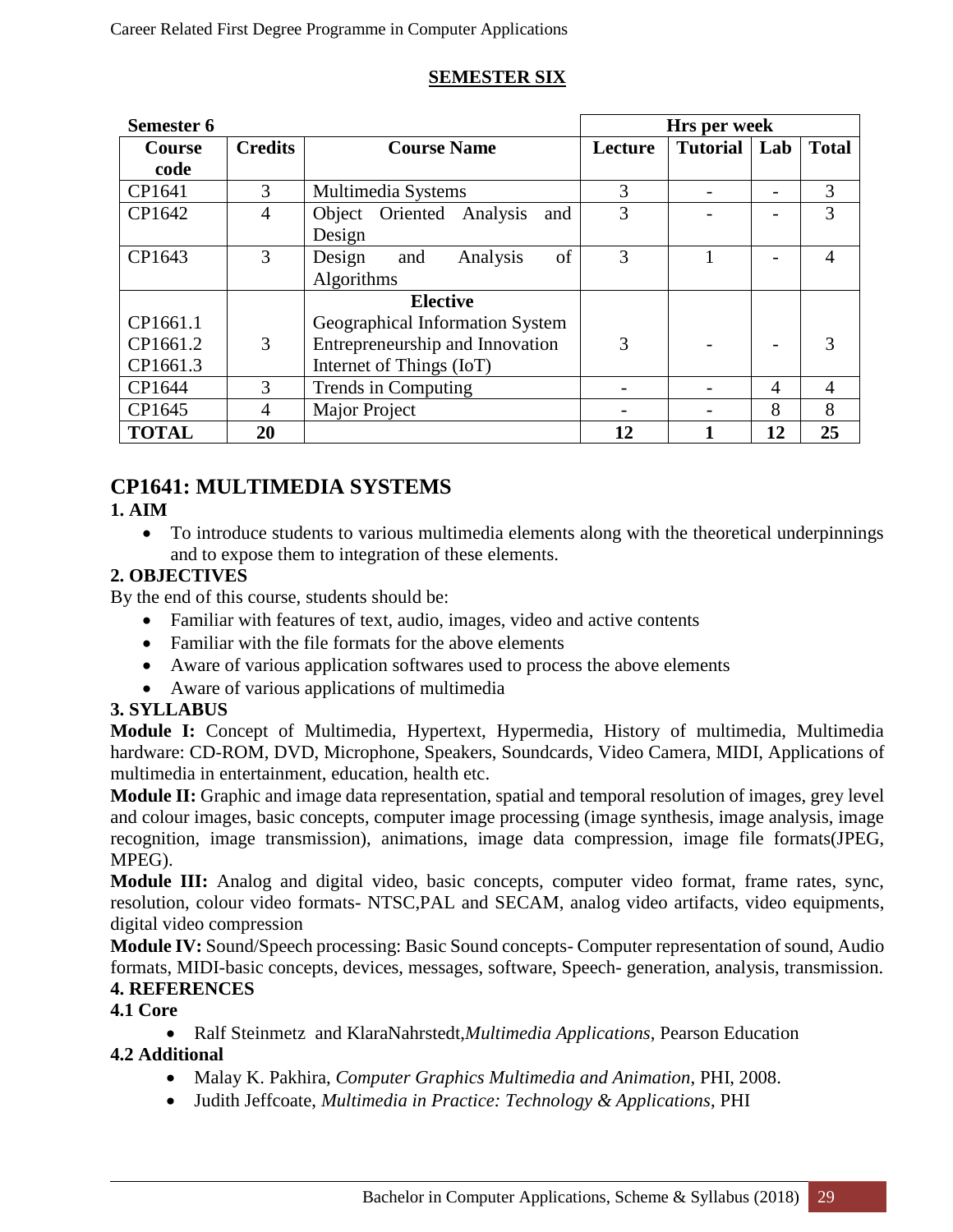**4.3 Assignment and activities**: *Multimedia on the mobile platform, Multi-media networks, Streaming media, quality of service, Introduction to Macromedia Flash, Multimedia on Linux, Multimedia on the web. Virtual Reality systems*

**NB:- Activities and assignments are not meant for End\_Semester\_Examination**

#### **CP1642: OBJECT ORIENTED ANALYSIS AND DESIGN 1. AIM**

• Provide an environment for the students to design projects using object oriented approach

#### **2. OBJECTIVES**

At the end of this course, the students will be able to

- Discuss various OOA approached
- Describe the concept of unified modelling language
- Explain different diagrams used

#### **3. SYLLABUS**

**Module 1:** Object Oriented Concepts, class, object, defining a class, Comparison between Algorithmic Decomposition and Object Oriented Decomposition, Object Oriented Themes: Abstraction, Encapsulation, Inheritance, polymorphism.

**Module 2:** Concept of unified modelling language, Object Oriented Analysis and Design using UML, UML Diagrams: Class Diagram, representing various features of a class, messages, use case diagram, identifying use cases, examples.

**Module 3:** interaction diagrams: Sequence Diagram, examples, elements of a sequence diagram, systemlevel and service level diagrams, benefits of sequence diagram, Collaboration Diagram, elements examples

**Module 4:** Activity Diagram, State Chart Diagram, Component Diagram, modelling interfaces, Deployment Diagram, elements, examples.

#### **4. REFERENCES**

#### **4.1 Core**

Ali Bahrami - *Object Oriented Systems Development*, McGrawHill

#### **4.2 Additional**

- Grady Booch, *Object Oriented Analysis and Design*, Addison Wesley, Pearson
- Edward Yourdon , Carl Argila, *Case Studies in Object-Oriented Analysis and Design*
- Joey F. George, Dinesh Batra, Joseph S. Valacich, Jeffrey A. Hoffer, *Object-Oriented Systems Analysis and Design*

**4.3 Assignment & Activities:** *Case study: generating UML diagrams for a system.*

**NB:- Activities and assignments are not meant for End\_Semester\_Examination**

### **CP1643: DESIGN AND ANALYSIS OF ALGORITHMS**

#### **1. AIM**

To make students able to devise and analyze new algorithms by themselves.

#### **2. OBJECTIVES**

On completion this course, student should:

- Be able to analyze the complexity of algorithms
- Be able to select good algorithms from among multiple solutions for a problem
- Have better knowledge on fundamental strategies of algorithm design and awareness on complex algorithm design strategies
- Implement some typical algorithms

#### **3. SYLLABUS**

**Module I:** Algorithm Analysis: Algorithm, Properties of a good algorithm, efficiency considerations, Complexity: time complexity, space complexity, Asymptotic notations: Big O notation, best case, worst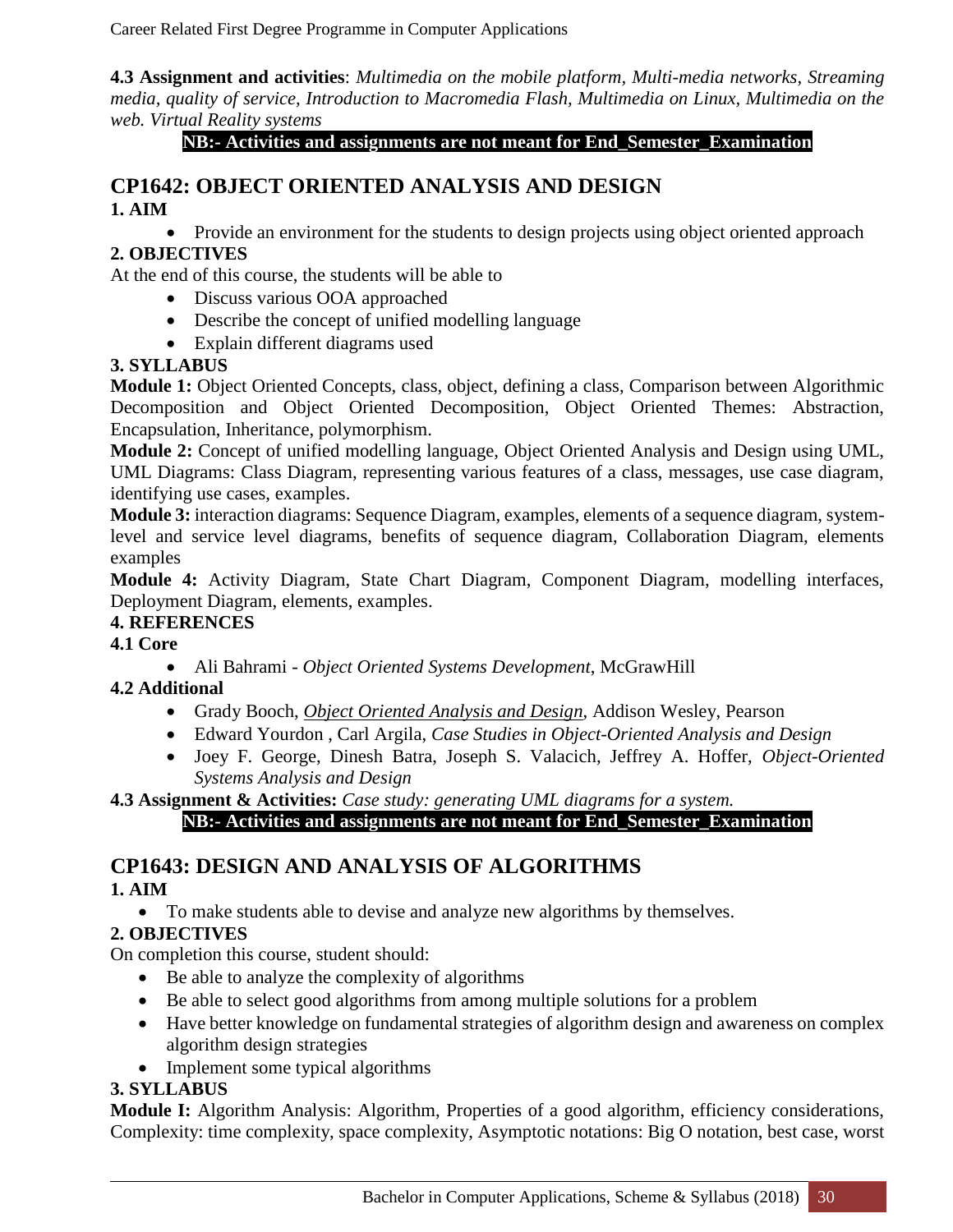case, average case, simple examples, recursion and its elimination- recursive and no-recursive algorithms for binary search.

**Module II:** Algorithm design techniques-Divide and conquer method: binary search as a divide-andconquer algorithm, finding maximum and minimum, Strassen's matrix multiplication, Greedy method: Knapsack problem, minimum cost spanning trees, Prim's algorithm, Kruskal's algorithm.

**Module III:** Dynamic programming: principle of optimality, all pair shortest paths, single source shortest paths, travelling sales person's problem, Back tracking: implicit constraints and explicit constraints, 8 queen's problem, Branch and bound: LC search

**Module IV:** Standard Algorithms: sorting- quick sort, merge sort, complexity of sorting algorithms, Deterministic and non-deterministic algorithms, NP-hard and NP complete- basic concepts.

#### **4. REFERENCES**

**4.1 Core**

AnanyLevitin, *Introduction to design and analysis of algorithms*, Pearson, Second Edition

#### **4.2 Additional**

 Ellis Horowitz, SartajSahni, SanguthevarRajasekharan –*Computer Algorithms / C++*, SecondEdition- Universities Press.

**4.3 Assignments And Activities:***Studies on complexities of various algorithms, best case, average case worst case analysis.*

#### **NB:- Activities and assignments are not meant for End\_Semester\_Examination**

### **CP 1661 ELECTIVE CP 1661: GEOGRAPHICAL INFORMATION SYSTEMS**

#### **1. AIM**

• Introduce the fundamental concepts and applications of GIS

#### **2. OBJECTIVES**

- Understand spatial data and principles of relational database model
- An overview of the process of creating an integrated GIS
- Use of GIS in decision making

#### **3. SYLLABUS**

**Module I:** Fundamentals: Defining GIS, Components of a GIS, Spatial Data, Maps and spatial data, other sources of spatial data.

Module II: Data Models and Database Management: Spatial data models and data structures, why database approach, Database Data Models, Creating a database, GIS database applications

**Module III:** Data Input, Editing and Analysis: Methods of Data Input, Data Editing, Measurements in GIS, Queries, Buffering and Neighbourhood functions, Integrating data – Map Overlay.

**Module IV:** Output and Applications of GIS: Maps as output, Non-Cartographic output, Spatial Multimedia, GIS and Spatial Decision Support, Computer methods for handling spatial data, GIS applications, GIS users, GIS in the  $21<sup>st</sup>$  century.

#### **4. REFERENCES:**

#### **4.1 Core**

• Ian Heywood, Sarah Cornelius, Steve Carver – An Introduction to Geographical Information Systems, Third Edition – Pearson Education

#### **4.2 Additional:**

- Peter A. Burrough and Rachael A. McDonnell Principles of Geographical Information Systems, Oxford University Press
- M.Anji Reddy, Remote Sensing and Geographical Information Systems, Third Edition, BS Publications
- C.P.Lo.Albert K.W.Yeung, Concepts and Techniques of Geographic Information System-Eastern Economy Edition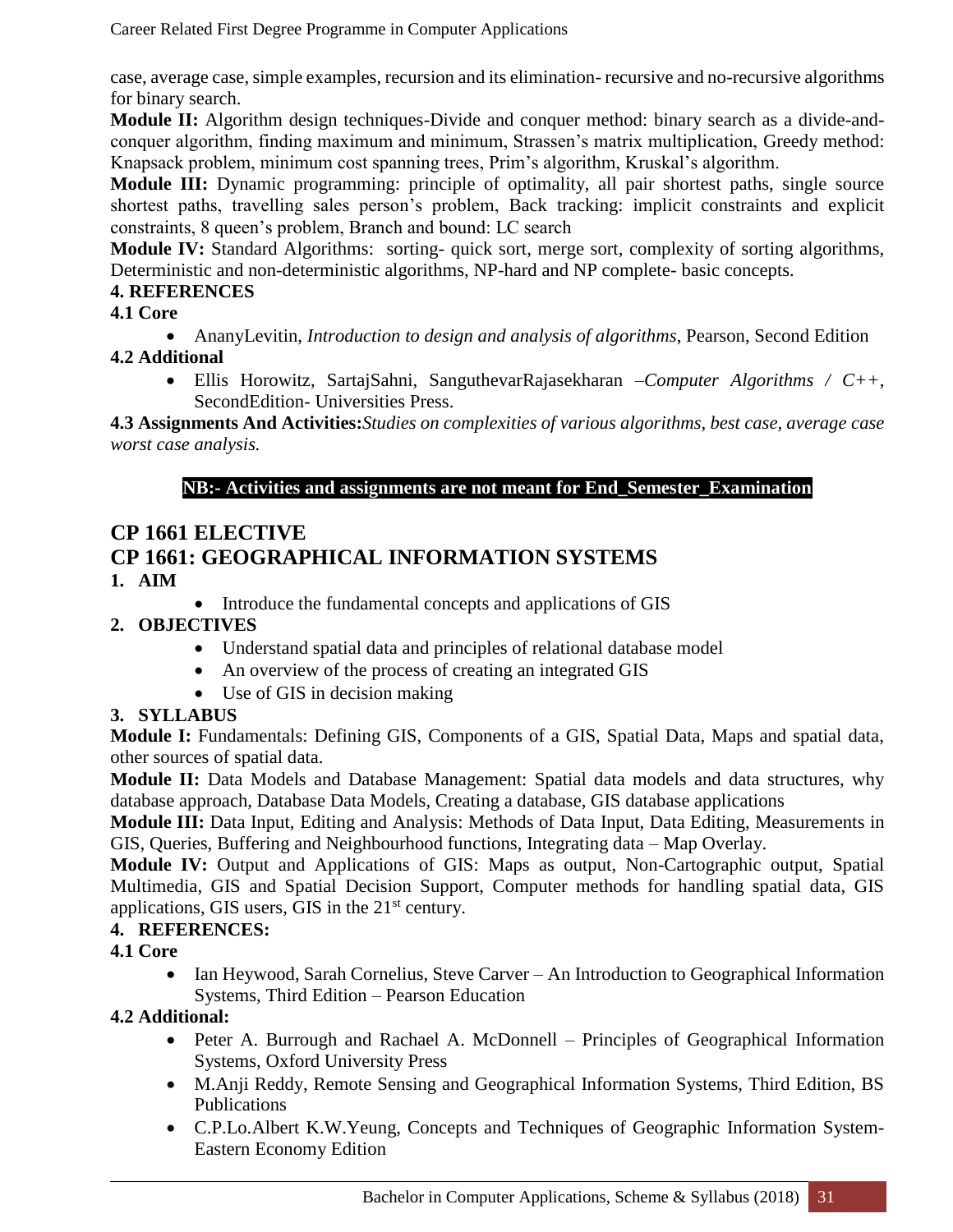**4.3 Assignment and activities:** *Issues in GIS – Data quality issues, Human and organizational issues, GIS project design and management*

#### **NB:- Activities and assignments are not meant for End\_Semester\_Examination**

#### **CP1661: ENTREPRENEURSHIP DEVELOPMENT 1. AIM**

To equip the students to have a practical insight for becoming an entrepreneur.

#### **2. OBJECTIVES**

- To familiarize the students with the latest programs of the government authorities in promoting small and medium industries.
- To impart knowledge regarding how to start new ventures.

#### **3. SYLLABUS**

**Module I:** Concepts of entrepreneur: Entrepreneur- Definitions-Characteristics of entrepreneur-Classification of entrepreneur-Entrepreneurial traits- Entrepreneurial functions-role of entrepreneurs in the economic development- Factor effecting entrepreneurial growth- Entrepreneurship - Meaningdefinition- Entrepreneur Vs Intrapreneur- Women Entrepreneurs-Recent development -Problems-Entrepreneurial Development Programmes- Objectives of EDP-Methods of training- Phases of EDP.

**Module II:** Institutional support and incentives to entrepreneurs- Functions of Department of Industries and Commerce (DIC) - Activities of Small Industrial Development Corporation (SIDCO)-Functions of National Small Industries Corporation(NSIC)-Functions of Small Industries Development Bank of India (SIDBI)-Khadi Village Industry Commission (KVIC)-Small Industries Service Institute (SISI)- Functions and services of Kerala Industrial Technical Consultancy Organisation (KITCO)-Activities of Science and Technology Entrepreneurship Development Project (STEDP)-Strategies of National entrepreneurship Development Board(NEDB)-Objectives of National Institute for entrepreneurship and small business development (NIESBUD)- Techno park-Functions of techno park Incentives-Importance- Classification of incentives- Subsidy- Types of Subsidy.

**Module III:** Micro Small and Medium Enterprises- Features- Objectives- Importance- Role of SME in the economic development- MSME Act 2006- Salient features- Credit Guarantee Fund Trust Scheme for MSMEs - Industrial estates-Classification-Benefits-Green channel- Bridge capital- Seed capital assistance-Margin money schemes –Single Window System- Sickness- Causes –Remedies- Registration of SSI

**Module IV:** Setting up of Industrial unit-(Only Basic study) Environment for Entrepreneurship –Criteria for selecting particular project- Generating project ideas-Market and demand analysis-Feasibility study-Scope of technical feasibility- Financial feasibility- Social cost benefit analysis-Government regulations for project clearances -Import of capital goods- approval of foreign collaboration-Pollution control clearances- Setting up of micro small and medium enterprises-Location decision- Significance. Project Report – Meaning – Definition-Purpose of project reports-Requirements of good report-Methods of reporting-General principles of a good reporting system - Performa of a project report.

#### **4. REFERENCES**

#### **4.1 Core**

 Shukla M. B., *Entrepreneurship and Small Business Management*, Kitab Mahal Allahabad. **4.2 Additional**

- Sangram Keshari Mohanty, *Fundamentals of Entrepreneurship,* PHI Learning Pvt. Ltd., New Delhi.
- H. Nandan, *Fundamentals of Entrepreneurship*, PHI Learning Pvt. Ltd., New Delhi.
- Dr.Vasant Desai*, Small-Scale Industries and Entrepreneurship*, Himalaya Publishing, Delhi.
- C. N. Sontakki, *Project Management*, Kalyani Publishers, Ludhiana.
- Peter F. Drucker, *Innovation and Entrepreneurship,* Routledge Taylor & Francis Group
- Dr.Vasant Desai, *Small Business Entrepreneurship,* Himalaya Publications*.*
- MSME Act 2006.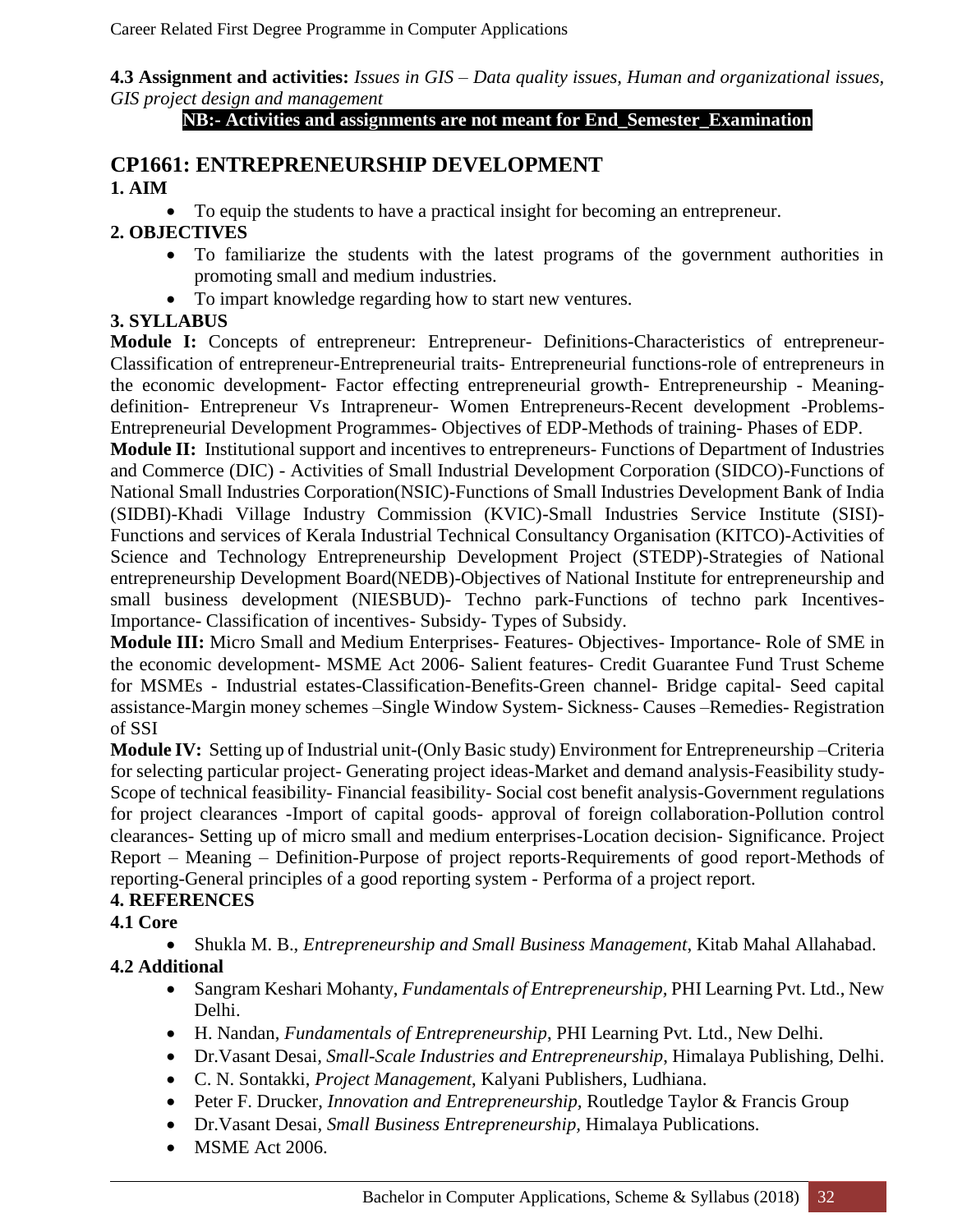### **CP 1661.3: INTERNET OF THINGS**

#### **1. AIM**

 To introduce the basic concepts of the convergence of operational technology (OT) and informational technology (IT)

#### **2. OBJECTIVES**

- To get a deep dive into IoT network engineering, from smart objects and the network that connects them to applications, data analytics, and security.
- To guide through the different types of smart objects, from those that simply record information to those that are programmed to perform actions in response to changes.
- To guide through the different common application protocols to generic and web-based protocols.
- To get basic knowledge about the security practices for IT and OT and details how security is applied to an IoT environment.

#### **3. SYLLABUS**

**Module I: Introduction to IoT:** - Genesis of IoT, Digitization, Impact, Connected Roadways -Challenges- safety, mobility, environment, Connected Factory -industry – mechanical assistance, mass production, electronics and control, integration, Smart Connected Buildings – heating, ventilation, HVAC systems, BAS System, BACNet, Smart Creatures, Convergence of IT and OT, IoT Challenges – Scale, Security, Privacy, Big data and data analytics. **IoT Network Architecture and Design: -** Drivers Behind New Network Architectures, Comparing IoT Architectures, A Simplified IoT Architecture, The Core IoT Functional Stack, IoT Data Management and Compute Stack

**Module II: Engineering IoT Networks:** Smart Objects **-** Sensors, Actuators, and Smart Objects, Sensor Networks, **Connecting Smart Objects:** Communications Criteria IoT Access Technologies

**Module III: IP as the IoT Network Layer:** Business Case for IP, Need for Optimization, Optimizing IP for IoT, Profiles and Compliances, **Application Protocols for IoT:** Transport Layer, IoT Application Transport Methods

**Module IV: Securing IoT:** A Brief History of OT Security, Common Challenges in OT Security, How IT and OT Security Practices and Systems Vary, Formal Risk Analysis Structures: OCTAVE and FAIR, The Phased Application of Security in an Operational Environment, **Public Safety:** Overview of Public Safety, An IoT Blueprint for Public Safety, Emergency Response IoT Architecture, IoT Public Safety Information Processing, School Bus Safety

#### **4. REFERENCES**

#### **4.1 Core**

 David Hanes, " IoT Fundamentals: Networking Technologies, Protocols and Use Cases for the Internet of Things", Cisco Press, Pearson, 2017.

#### **4.2 Additionals**

- Graham meikle, "The internet of things", polity press, 2017
- Andrew Minteer, "Analytics for the internet of things: Intelligent analytics for your intelligent devices", Packt publishing, 2017
- Jan Holler, VlasiosTsiatsis, Catherine Mulligan, Stefan Avesand, StamatisKarnouskos, David Boyle, **"**From Machine-to-Machine to the Internet of Things: Introduction to a New Age of Intelligence**",** 1st Edition, Academic Press, 2014.
- Peter Waher**, "**Learning Internet of Things", PACKT publishing, BIRMINGHAM MUMBAI
- Bernd Scholz-Reiter, Florian Michahelles, "Architecting the Internet of Things", ISBN 978-3- 642-19156-5 e-ISBN 978-3-642-19157-2, Springer

### **NB:- Activities and assignments are not meant for End\_Semester\_Examination**

### **CP1644: TRENDS IN COMPUTING 1. AIM**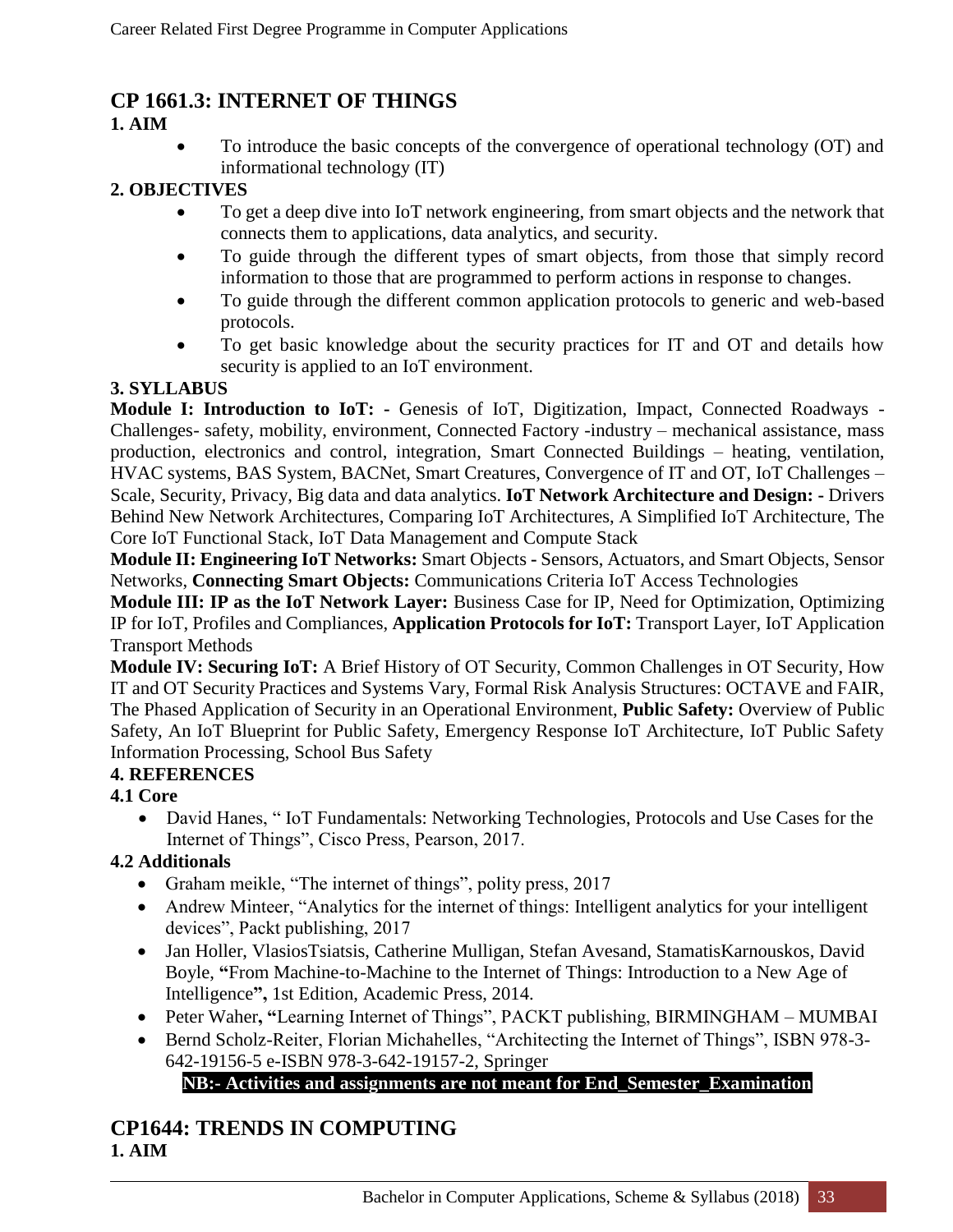• Introduce advanced computing technologies and their application areas

#### **2. OBJECTIVES**

- To introduce the broad perceptive of cloud architecture & model
- To introduce basics of edge computing and application
- How problems solved using soft computing

#### **3. SYLLABUS**

**Module I: Cloud Computing**: Technologies for network Based system-system models for distributed and cloud computing, Cloud Types, Cloud models- characteristics-cloud services (IaaS, PaaS, SaaS) – public vs. private cloud-computing on demand.

**Module II: Data Storage in the cloud**: Understanding, Advantages and Disadvantages of Cloud Based Data Storage; Service Oriented architecture- understanding SOA, web service; Implementing real time application over cloud platform.

**Module III: Edge Computing**: Overview, Edge computing terms and definitions, advantages, applications**-grid computing**: **g**rid layered architecture, Distributed computing, **mobile edge computing**: introduction, reference architecture, application in 5G technologies.

**Module IV: soft computing:** soft computing vs. hard computing: Introduction to Neural Network-Intelligence, Neurons, Artificial Neural network, Application scope of neural network, Brain vs computer. Problem areas, Training of artificial networks- supervised and Unsupervised; From ordinary set to fuzzy sets- Basics of Fuzzy set logic Theory, Foundation of fuzzy logic- fuzzy sets; Application.

#### **4. REFERENCES**

#### **4.1Core**

- Cloud Computing for Dummies by Judith Hurwitz, R.Bloor, M.Kanfman, F.Halper (Wiley India Edition)
- Venkatakrishna & etal, Principles of Grid computing Concepts and application, Ane Books
- Kris Jamsa, Cloud Computing; Jones & Bartlett Lerning.
- Rahul Deva &GarimaKulshreshtha. Soft computing. Shrof publishers & Distributers Pvt. Ltd.

#### **4.3 Additional**

- Micheal Berkhold, David. j. Hand**,** "Intelligent Data Analysis", springer,2007
- Google Apps by Scott Granneman,Pearson
- Cloud Computing : A Practical Approach, Antohy T Velteet.alMcGraw Hill,
- Cloud Computing Bible by Barrie Sosinsky, Wiley India
- Edge computing IEEE journals and magazine
- Data Analytics made accessible Dr. Anil Maheswari
- Anand Rajaraman and Jeffry David Ullman "mining of massive Datasets" Cambridge university press
- Rajkumar Buya and etal, Cloud computing Principles and paradigm, Wiley Publishers
- S. Rajasekaran&G.A.VijayalakshmiPai. Neural Networks. Fuzzy Logic and Genetic algorithms Syntheais and application. PHI Learning Private Limited.
- Mahesh Mahajan & Rajdev Tiwari, Introduction to soft computing . Acme Learning
- Dilip K Pratihar, soft computing fundamentals & applications , Narosa.
- S.N.Sivanandam, S.N. Deepa, Principles of soft computing,Wiley India.

**4.3 Assignment and activities**: *Study of cloud computing, Migrating to cloud, revolutionary development in edge computing, GPS application, Hadoop technology, Engineering, Industries, government application of Big data*

#### **NB:- Activities and assignments are not meant for End\_Semester\_Examination**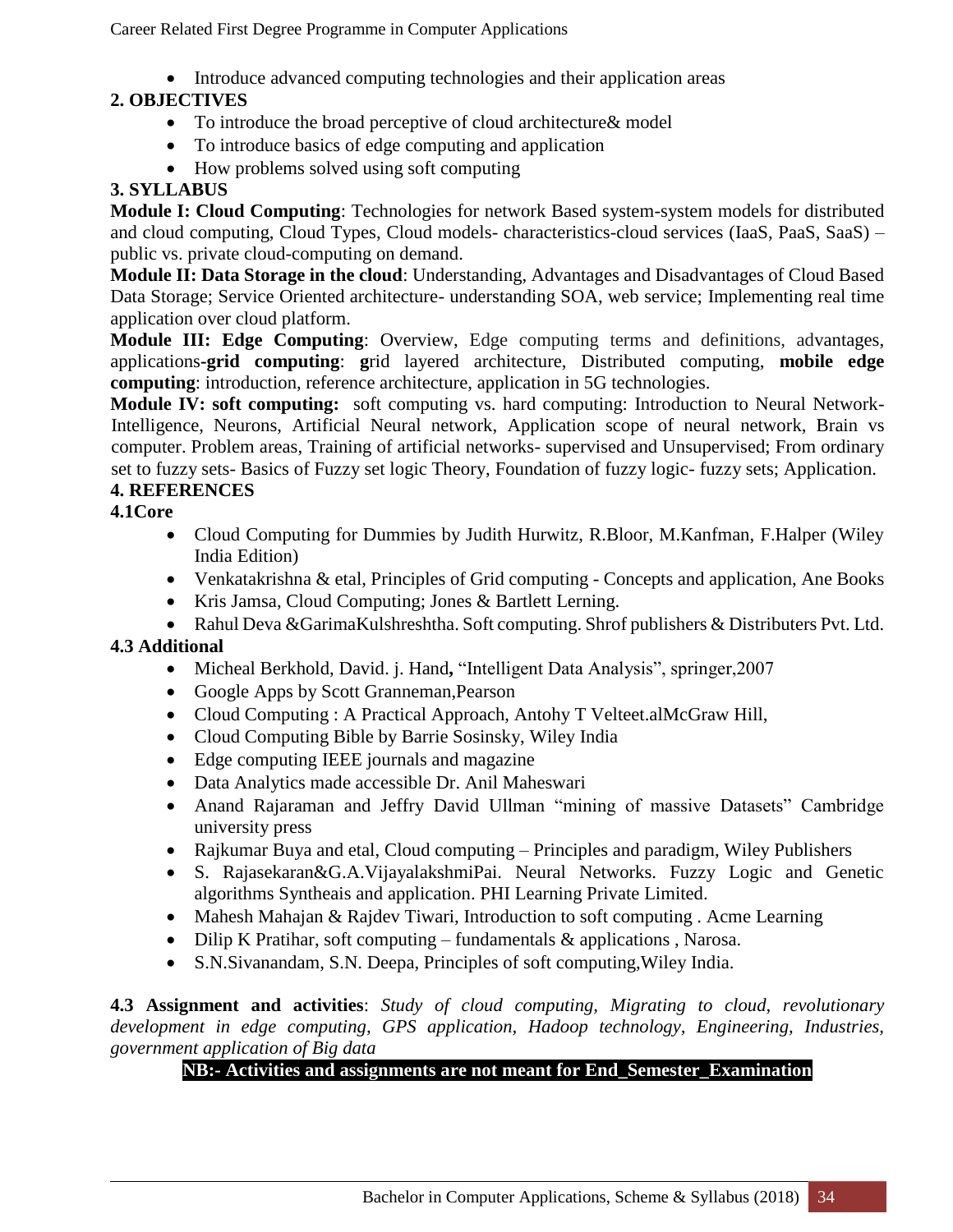### **CP1645: MAJOR PROJECT**

#### **1. AIM**

 To expose student to industry-standard project practices, through a real-life project work under time and deliverable constraints, applying the knowledge acquired through various courses.

#### **2. OBJECTIVES**

- To provide an opportunity to apply the knowledge gained through various courses in solving a real life problem
- To provide an opportunity to practice different phases of software/system development life cycle
- To introduce the student to a professional environment and/or style typical of a global IT industry
- To provide an opportunity for structured team work and project management
- To provide an opportunity for effective, real-life, technical documentation
- To provide an opportunity to practice time, resource and person management.

### **3. PROJECT GUIDELINES**

- Group Size Maximum 4, most preferably-3
- No. of records No. of group members + 1 (Department copy)
- Certificate should include the names of all members

The minimal phases for the project are: Project feasibility, Investigation of system requirements, Data and Process Modelling, System Design, Program design, Program coding and unit testing, System integration, System implementation and acceptance testing.

**3.1 Planning the Project:** The Major Project is an involved exercise which has to be planned well in advance. The topic should be chosen in Semester 4 itself and the study of Course CS1342 should as far as possible, be based on the project topic, although in cases with valid reasons, the project guide may waive this condition. Related reading, training and discussions should start from semester 5 itself.

**3.2 Selection of project work:** Project work could be of 3 types:

**a) Developing solution for a real-life problem:** In this case, a requirement for developing a computer based solution already Exists and the different stages of system development life cycle is to be implemented successfully. Examples are Accounting Software Package for a particular organization, Computerization of administrative functions of an organization, Web Based Commerce, etc. The scope for creativity and exploration in such projects is limited, but if done meticulously, valuable experience in the industrial context can be gained.

**(b) Innovative Product development:** These are projects where a clear-cut requirement for developing a computer based solution may not be existing, but a possible utility for the same is conceived by the proposer. An Example is a Malayalam Language Editor with Spell Checker, Computer Music Software for Indian Music, Heat Engines Simulation Software for eLearning, Digital Water Marking Software etc.

**(c) Research level project:** These are projects which involve research and development and maynot be as structured and clear cut as in the above case. Examples are Malayalam Character Recognition, Neural Net Based Speech Recogniser, Biometric Systems, Machine Translation System etc. These projects provide more challenging opportunities to students and can be attempted.

If any student identifies proper support in terms of guidance, technology and references from External organizations and also the supervisors are convinced of the ability of the student(s) to take up the project, it shall be permitted. The methodology and reporting of such projects could be markedly different from type (a) and is left to the proposer/external supervisor of the projects.

**3.3 Selection of Team:** To meet the stated objectives, it is imperative that Major Project is donethrough a team effort**.** Though it would be ideal to select the team members at random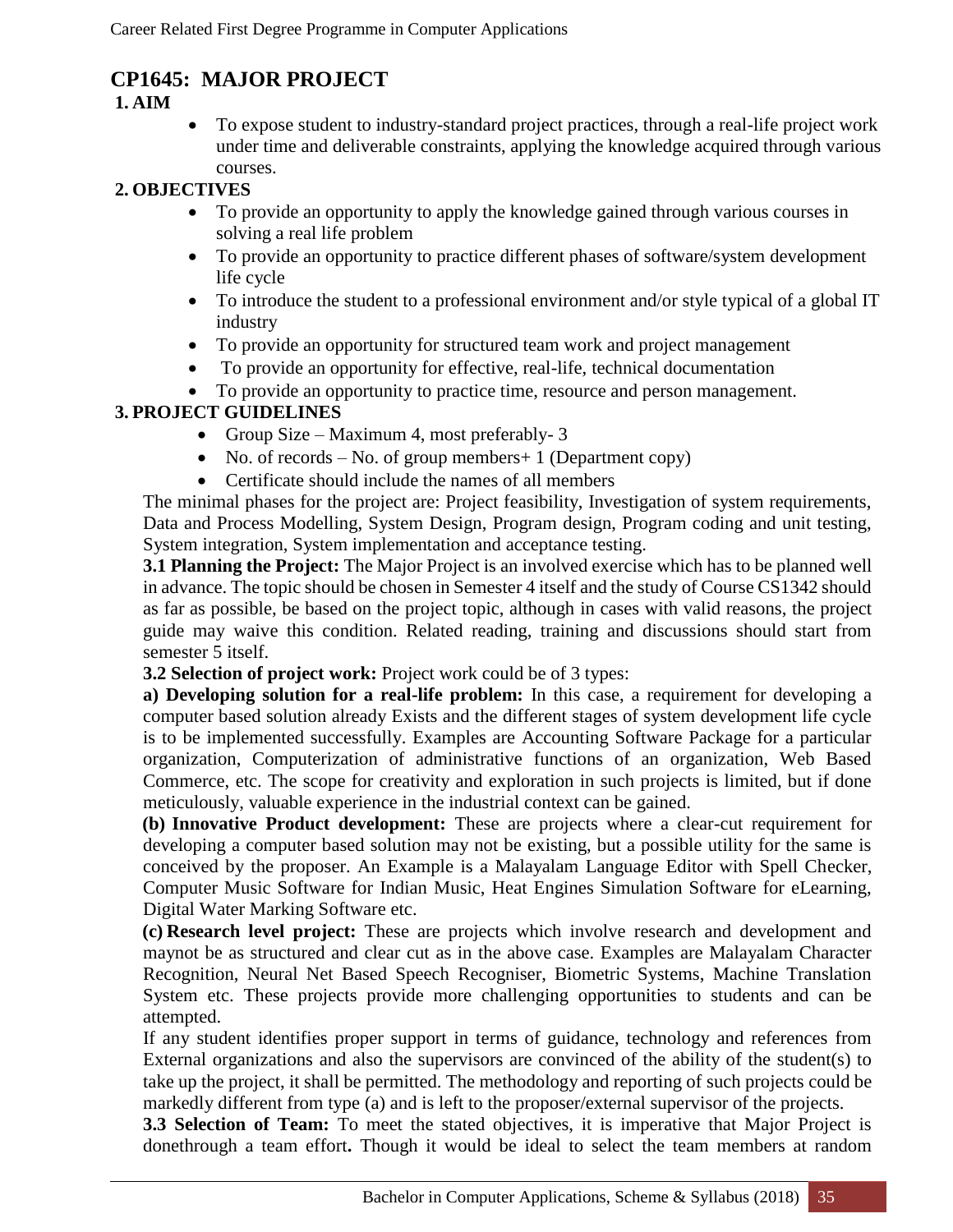(drawing lots) and this should be strongly recommended, due to practical considerations, students may also be given the choice of forming themselves into teams preferably **3** in numbers up to a maximum of **4** members (teams less than 3 members may be permitted in certain cases, for valid reasons). A gender mix should also be strongly suggested. A team leader shall be elected through drawing lots. Teams shall maintain team meeting minutes and ensure that every team member has tasks assigned in writing. Team meeting minutes shall form a part of the Project Report. Even if students are doing projects as groups, each one must independently take up different modules of the work and must submit the reports also independently (though, in such cases, some common materials is permissible).Evaluation will also be done independently.

**3.4 Selection of Tools:** No restrictions shall be placed on the students in the choice ofplatforms/tools/languages to be utilized for their project work, though open source is strongly recommended, wherever possible. No value shall be placed on the use of tools in the evaluation of the project.

**3.5 Selection of Organization & Guide:** No restrictions shall be placed on the students in thechoice of organization where project work may be done, in terms of locality, type (public/private) etc. It is the duty of the Head of Institute/Principal of College to ensure that the Aim, Objectives and full project guidelines are communicated to the external organization. The guide should ideally be a post-graduate with minimum 2 years of work experience.

Students may also choose to do project in the college/institute (or partially in the college/institute and partially in an external organization), especially product-based work, but in such cases the supervisors must ensure that (i) industry practices are followed (ii) the students undertake a planned visit to an IT industry with international operations to make up for the loss of experience and (iii) the services of an external guide with industry experience is obtained.

**3.6 Project Management:** Head of Department /Institute should publish a list ofstudents, projects topics, internal guide and external organization (if any) and teams agreed, before the end of semester 5. Changes in this list may be permitted for valid reasons and shall be considered favourably by Head of Department /Institute any time before commencement of the project. Any request for change after commencement should considered by a committee of 3 teachers and their recommendation shall be accepted by Head of Department/ Institute.

Gantt-chart of proposed activities and a draft statement of project deliverables (which maysubsequently be altered if justified) should be prepared before the commencement of the project. The actual completion of each phase should be noted on the chart in the course of the project work. Team meetings should document the progress of the project. Students should submit a fortnightly report of progress which could be indication of percentage of completion marked on the original Gantt-chart, with any notes attached. Students should ideally keep a daily activity log sheet. Changes in the submitted documents are possible, as project development is essentially an evolutionary process. The project guide must ensure that changes are necessary due to the knowledge gained in succeeding phases of the project. The date of Completion of a phase should be brought forward if the changes made are deemed to be errors and not due to additional knowledge gained from a succeeding phase.

#### **3.7 Documentation:**

The following are the major guidelines: The final outer dimensions of the report shall be 21 cm X 30 cm. The colour of the flap cover shall be light green. Only hard binding should be done, with title of the Project and the words "< TITLE> BSc(CS) Project Report 2018" displayed on the spine in 20 point, Bold, Times New Roman. It is highly recommended that Latex be used for documentation.

• The text of the report should be set in 12 pt, Times New Roman, 1.5 Spaced.

• Headings should be set as follows: CHAPTER HEADINGS 20 pt, Times New Roman, Bold, All Caps, Centered.

1. SECTION HEADINGS 12 pt, Times New Roman, Bold, All Caps, Left Adjusted.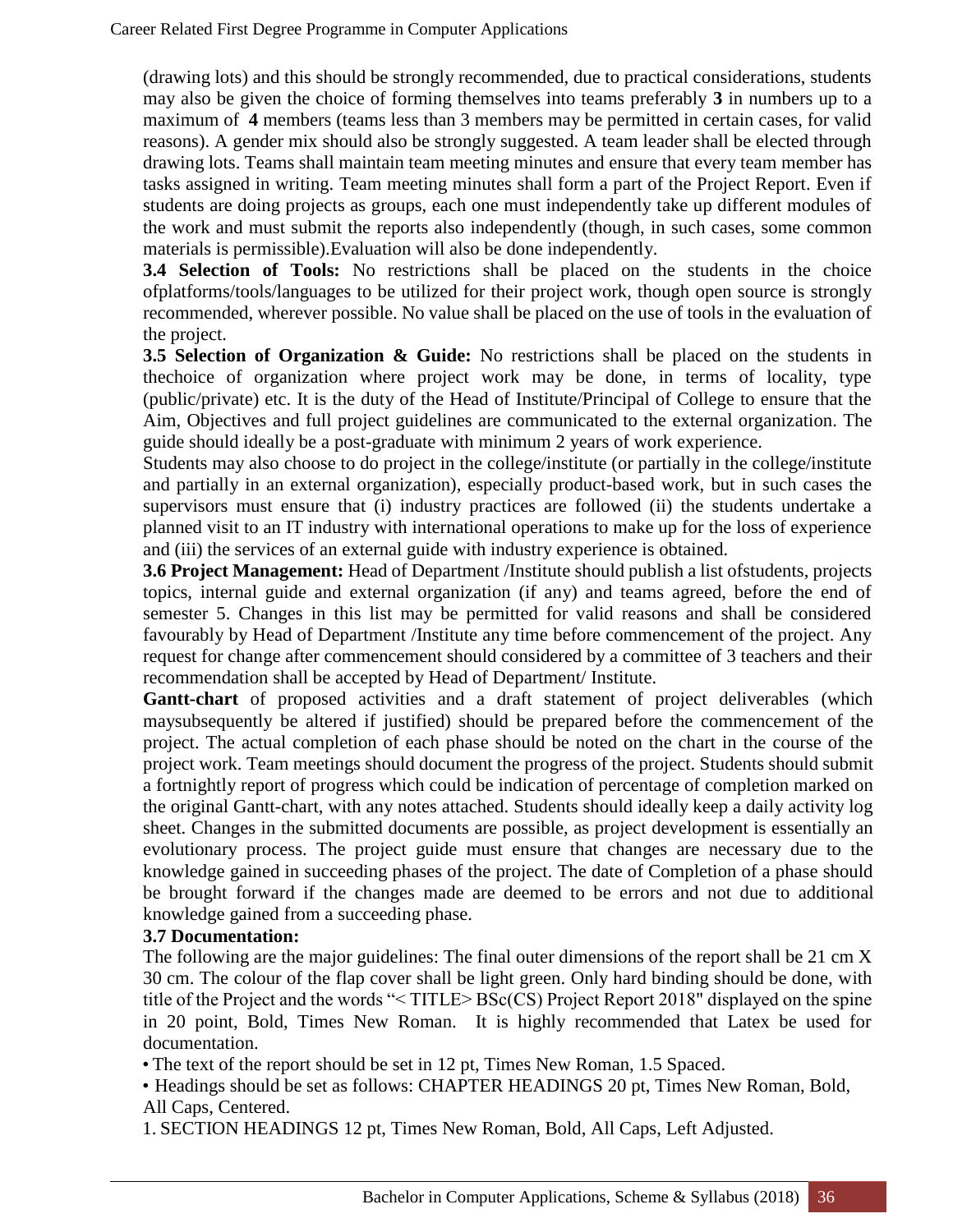1. 1 Section Sub-headings 12 pt, Times New Roman, Bold, Left Adjusted. Titles of Figures, Tables etc are done in 12 point, times New Roman, Italics, Centered.

#### **<PROJECT TITLE>**

#### **<STUDENT NAME>**

#### **<COLLEGE NAME and EMBLEM>**

#### **PROJECT REPORT**

#### Submitted in partial fulfilment of the

#### Requirements for the award of

#### Bachelor of Computer applications degree of

#### University of Kerala

#### **2018**

*Some general guidelines on documentation stylistics are:*

- Double quotes and single quotes should be used only when essential. Words put in quotes are better highlighted by setting them in italics. Eg: This process is known as "morphing". This process is known as *morphing.*
- Page numbers shall be set at right hand top corner, paragraph indent shall be set as 3.
- Only single space need be left above a section or sub-section heading and no space may be left after them.
- Certificate should be in the format: "Certified that this report titled....................... is a bonafide record of the project work done by Sri/Kum....................... under our supervision and guidance, towards partial fulfillment of the requirements for the award of the Degree of BSc (Computer Science) of the University of Kerala" with dated signatures of Internal Guide, external guide and also Head of Department/Institute.
- If the project is done in an external organization, another certificates on the letterhead of the organization is required: "Certified that his report titled............................... is a bonafide record of the project work done by Sri/Kum............................. under any supervision and guidance, at the ..................Department of.................... (Organization) towards partial fulfilment of the requirements for the award of the Degree of BSc (Computer Science) of the University of Kerala".
- References shall be IEEE format (see any IEEE magazine or transaction). Take care in use of italics and punctuation. While doing the project, keep note of all books you refer, in the correct format, and include them in alphabetical order in your reference list. Eg: A book is cited as: Kartalopoulos, S V Understanding Neural Networks and Fuzzy Logic, BPB Publishers, 1996, pp. 21-27. (pp.21-27 indicates that pages 21-27 have been referred. If the whole book is being referred, this may be omitted. If a single page is referred, say 7, it may be cited as p.**7.**
- **Report writing is NOT a hasty activity done after finishing the project**. Students must try to develop the report along with the work, so as to give it flesh and blood. Drafts should be read, modified, spell checked and grammar checked at least thrice during the course of the project and before a final printout is taken, the same may be got approved from the internal guide.
- The students should send two interim reports after the analysis and design phases of the project to internal guides. This will also help the students in their report writing.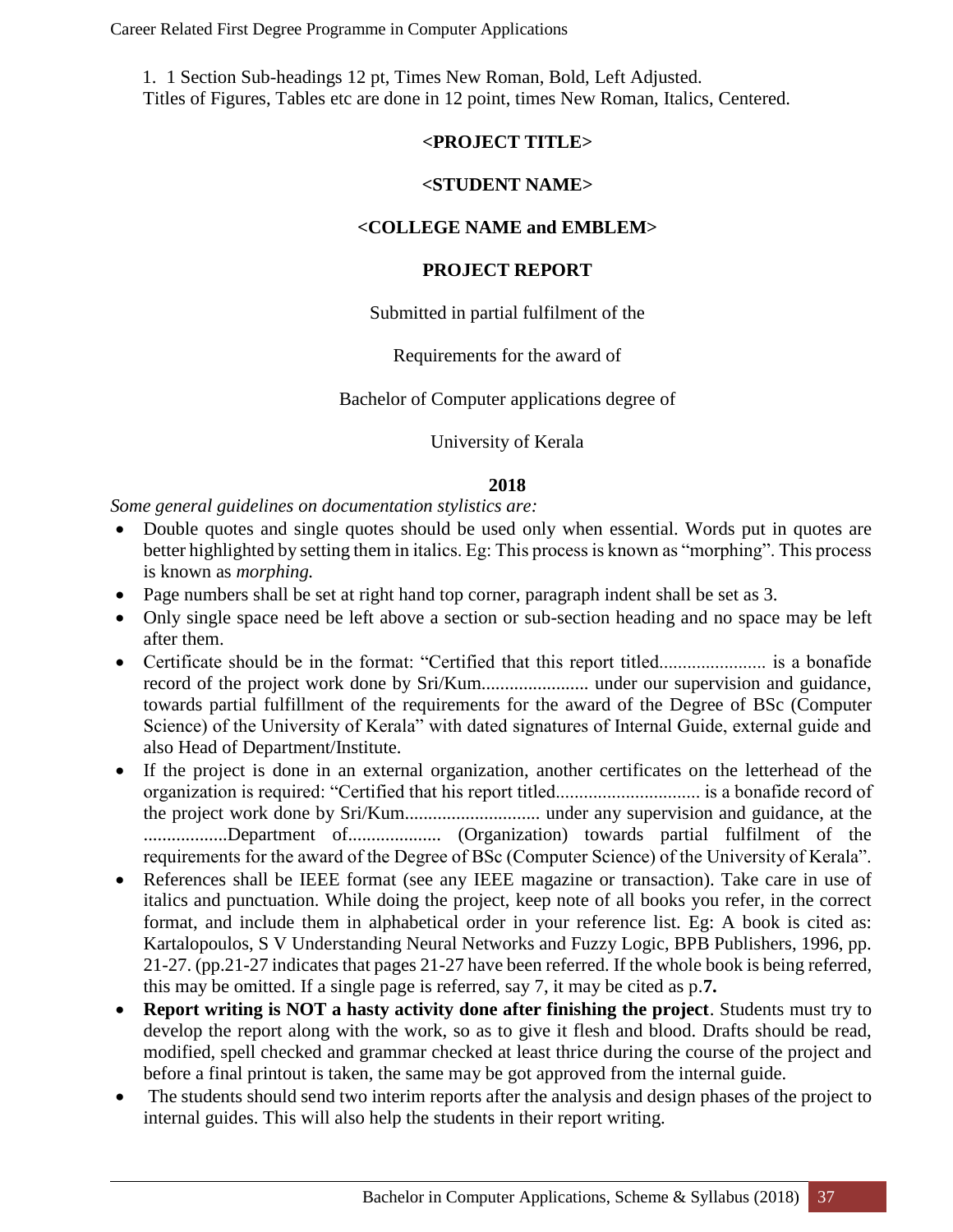- A soft copy of the complete documentation, including source code, should be maintained for any clarification during assessments.
- The Gantt chart, fortnightly progress reports recorded in team meeting minutes mentioned in section 3.5 should appear as appendix to the project report.

Regarding the body of the report, as an indicative example, the following is given (though students should not attempt to fit every kind of project report into this format):

- Organizational overview (of the client organization, where applicable)
- Description of the present system
- Limitations of the present system
- The Proposed system- Its advantages and features
- Context diagram of the proposed system.
- DFD of the proposed system with at least one additional level of Expansion
- Structure Chart/E-R diagrams of the System
- System flowchart
- Files or tables (for DBMS projects) list. Class names to be entered for each file in OO systems.
- List of fields or attributes (for DBMS projects) in each file or table.
- File table that shows the files/tables used by each program and the files are read, written to, updated, queried or reports were produced from them.
- Reports List with column headings and summary information for each report.
- System Coding and variable/file/table naming conventions
- System controls and standards
- Screen layouts for each data entry screen.
- Report formats for each report.

Program documentation is suggested on the following lines:

- Program id
- Program function explanation
- Program level pseudocode or flowchart.
- Data entry screen (reproduced from system documentation).
- Report layout (reproduced from system documentations)
- Decision tables, decision trees, with English Explanation where necessary.
- Program listing
- Test data
- Test results.

#### **3.8 Methodology:**

Wherever applicable, object oriented approach should be used for software development. The project report should generally contain details of the following steps *(though students should notattempt to fit every kind of project into this format):*

(a) Analysis

- Study of existing systems and its drawbacks
- Understanding the functionalities of the system in detail
- Preparation of requirements
- Conduct of Feasibility study
- Development of DFD/use case diagrams
- (b) Design
	- Design of each subsystems/modules
	- Design of each classes
	- Design of Algorithms for problem solving
	- User interface /Input/ Output Design
	- Any other steps if necessary
- (c) Coding and Implementation